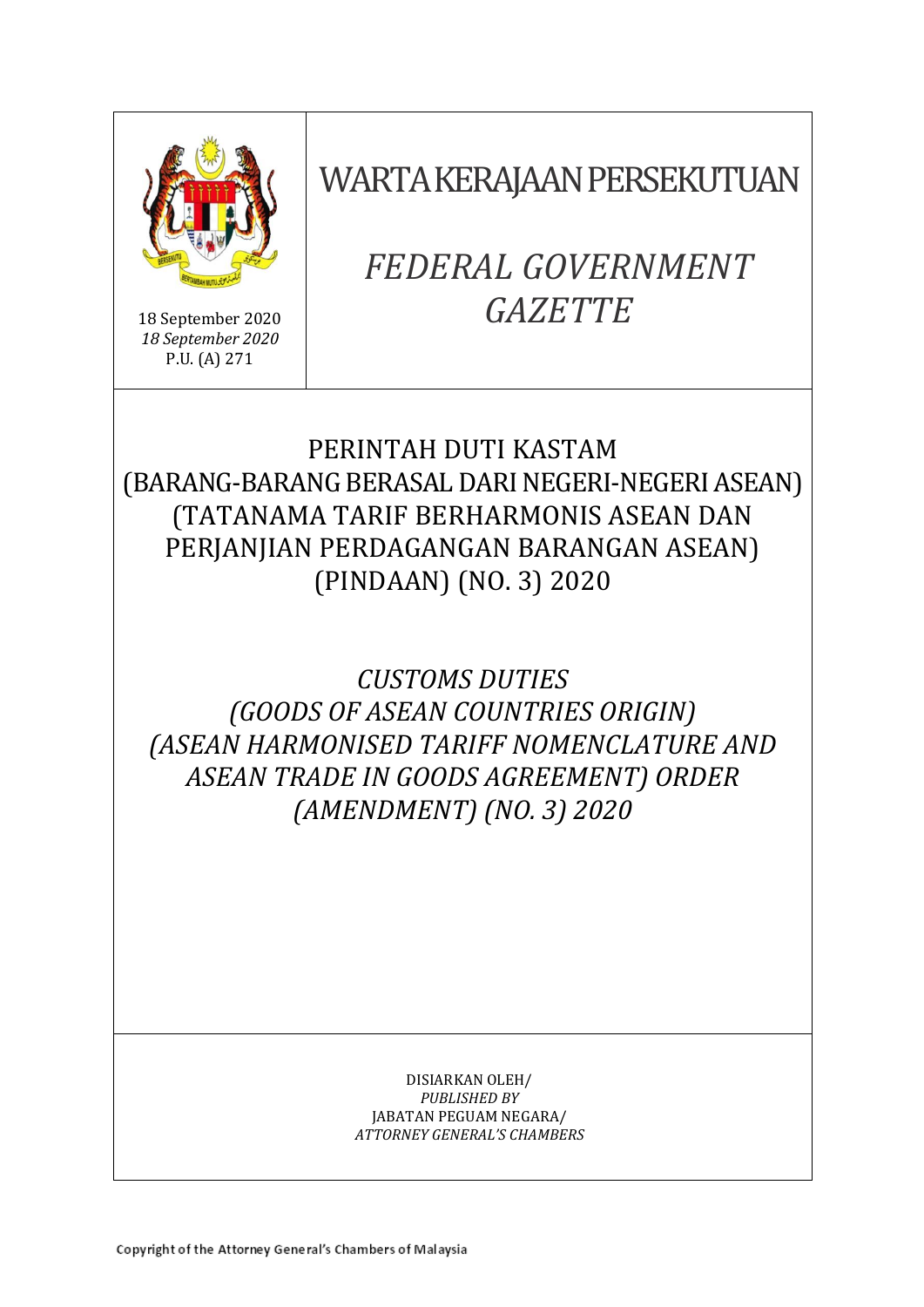### AKTA KASTAM 1967

#### PERINTAH DUTI KASTAM (BARANG-BARANG BERASAL DARI NEGERI-NEGERI ASEAN) (TATANAMA TARIF BERHARMONIS ASEAN DAN PERJANJIAN PERDAGANGAN BARANGAN ASEAN) (PINDAAN) (NO. 3) 2020

PADA menjalankan kuasa yang diberikan oleh subseksyen 11(1) Akta Kastam 1967 [*Akta 235*], Menteri membuat perintah yang berikut:

#### **Nama dan permulaan kuat kuasa**

1. (1) Perintah ini bolehlah dinamakan **Perintah Duti Kastam (Barang-Barang Berasal dari Negeri-Negeri ASEAN) (Tatanama Tarif Berharmonis ASEAN dan Perjanjian Perdagangan Barangan ASEAN) (Pindaan) (No. 3) 2020**.

(2) Perintah ini mula berkuat kuasa pada 20 September 2020.

#### **Pindaan Jadual Pertama**

2. Perintah Duti Kastam (Barang-Barang Berasal dari Negeri-Negeri ASEAN) (Tatanama Tarif Berharmonis ASEAN dan Perjanjian Perdagangan Barangan ASEAN) 2017 [*P.U. (A) 100/2017*] dipinda dalam Jadual Pertama—

*(a)* dengan menggantikan Artikel 38 dengan Artikel yang berikut:

### "**Article 38 Proof of Origin**

A claim that a good shall be accepted as eligible for preferential tariff treatment shall be supported by a Proof of Origin in accordance with the Operational Certification Procedures as set out in Annex 8. "; dan

*(b)* dengan menggantikan Annex 8, dengan Annex yang berikut: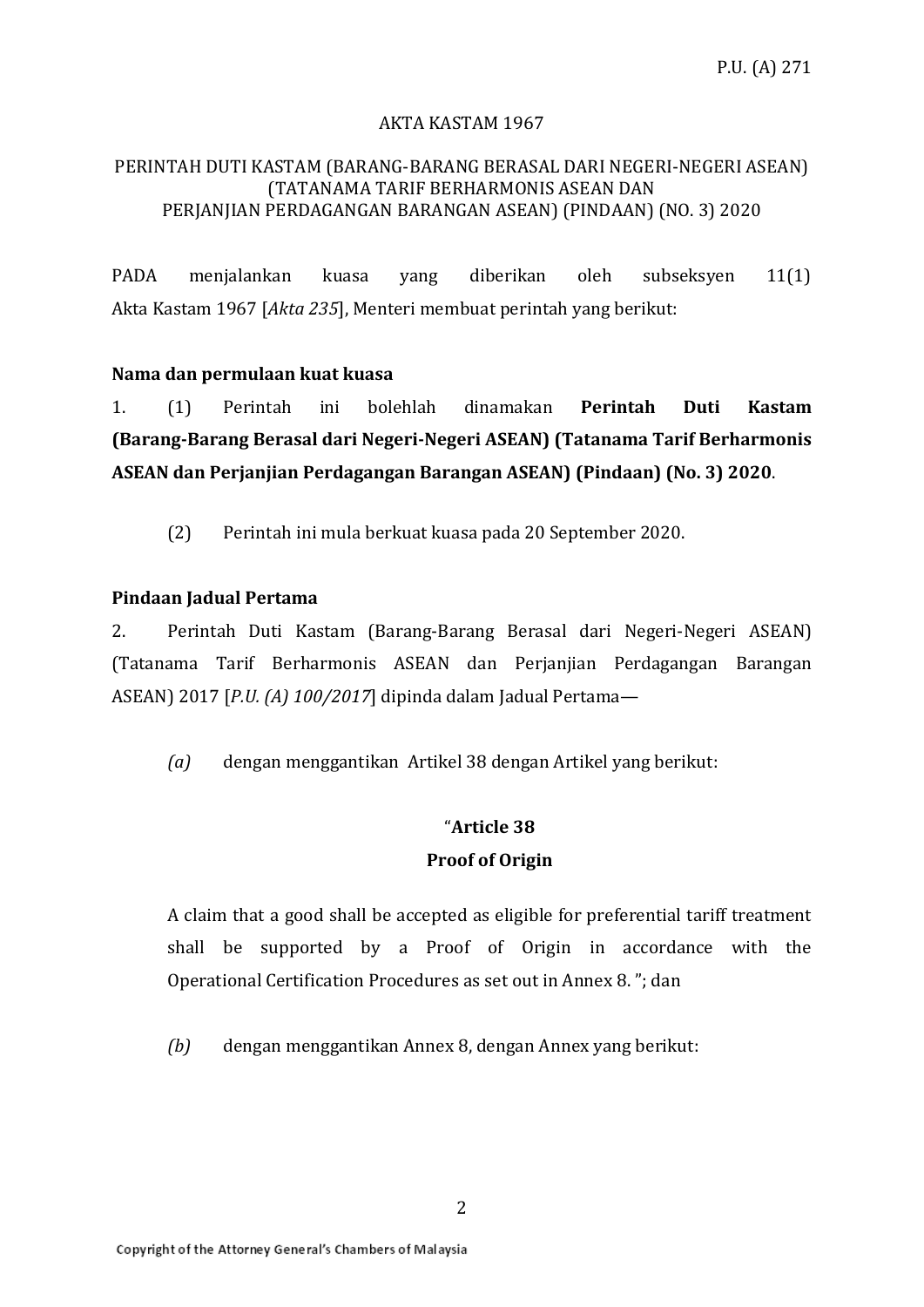#### **"ANNEX 8**

### **OPERATIONAL CERTIFICATION PROCEDURE FOR THE RULES OF ORIGIN UNDER CHAPTER 3**

For the purposes of implementing the Rules of Origin set out in Chapter 3 of this Agreement, the following operational procedures on the issuance and verification of the Proof of Origin and other related administrative matters shall be observed.

### **Rule 1 Definitions**

- *(a)* **ASW** means ASEAN Single Window as defined in Article 5(a) of the PLF;
- *(b)* **Back-to-back Proof of Origin** means a Proof of Origin issued by an intermediate exporting Member State based on the Proof of Origin issued by the first exporting Member State;
- *(c)* **Certified Exporter (CE)** means an exporter duly authorised to make out an Origin Declaration on the origin of a good exported;
- *(d)* **Competent Authority** means the Government authority of the exporting Member State designated to authorise CEs;
- *(e)* **Electronic Certificate of Origin (e-Form D)** means a Certificate of Origin (Form D) that is structured in accordance with the ATIGA e-Form D Process Specification and Message Implementation Guideline, and is transmitted electronically between Member States via the ASW in accordance with the security provisions specified in Article 9 of the PLF;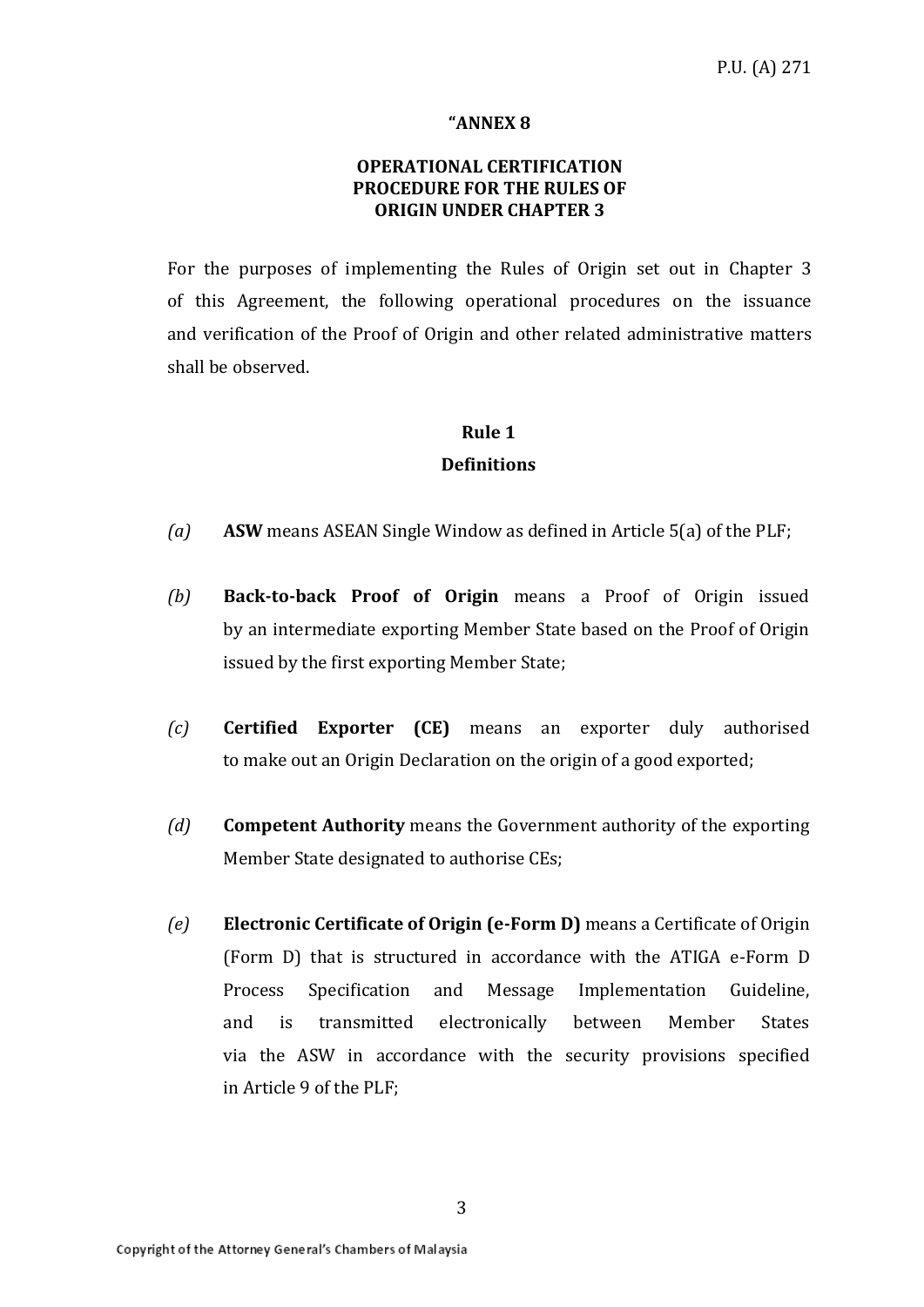- *(f)* **Exporter** means a natural or juridical person located in the territory of a Member State where a good is exported from by such a person;
- *(g)* **Importer** means a natural or juridical person located in the territory of a Member State where a good is imported into by such a person;
- *(h)* **Issuing Authority** means the Government authority of the exporting Member State designated to issue a Certificate of Origin (Form D) and notified to all the other Member States in accordance with this Annex;
- *(i)* **NSW** means National Single Window as defined in Article 5(c) of the PLF;
- *(j)* **Origin Declaration** means a declaration on the origin of the goods exported made by a CE in accordance with Rule 12 B;
- *(k)* **PLF** means the Protocol on the Legal Framework to Implement the ASEAN Single Window done at Ha Noi, Viet Nam on 4 September 2015;
- *(l)* **Producer** means a natural or juridical person who carries out production, as set out in Article 25(j) of this Agreement, in the territory of a Member State; and
- *(m)* **Proof of Origin** means a document which certifies that the goods exported meets the rules of origin provisions set out in Chapter 3 of this Agreement.

### **Rule 1A**

#### **Proof of Origin**

Proof of Origin may be in the form of:

*(a)* Certificate of Origin (Form D);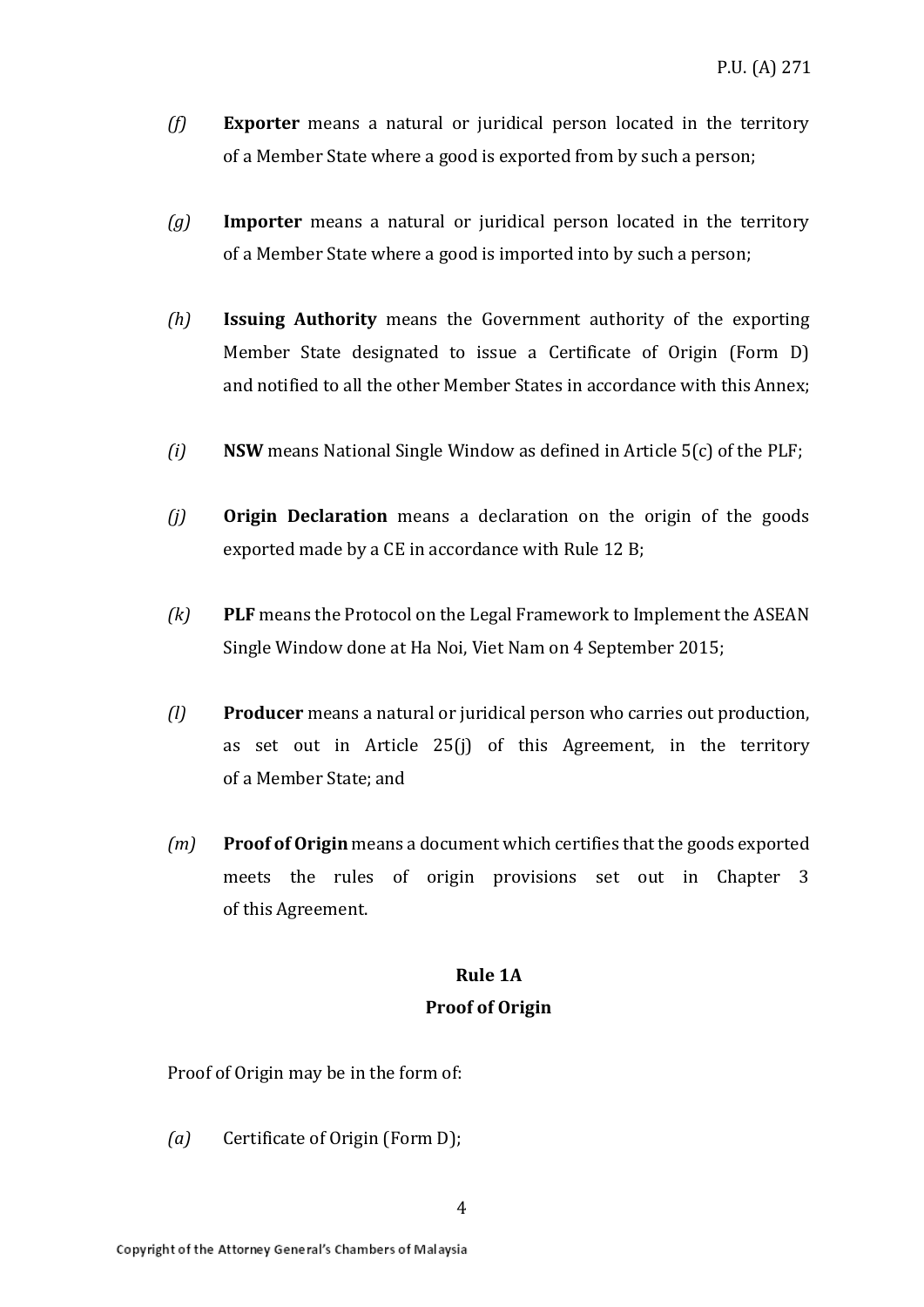*(b)* Electronic Certificate of Origin (e-Form D); or

*(c)* Origin Declaration.

#### **Rule 2**

### **Specimen Signatures and Official Seals of the Issuing Authority and ASEANwide Self-Certification Database**

- 1. Each Member State shall provide a list of the names, addresses, specimen signatures and specimen of official seals of its Issuing Authority, in hard copy and soft copy format, through the ASEAN Secretariat for dissemination to other Member States in soft copy format. Any change in the said list shall be promptly provided in the same manner.
- 2. The specimen signatures and official seals of the Issuing Authority, compiled by the ASEAN Secretariat, shall be updated annually. Any Certificate of Origin (Form D) issued by an official not included in the list referred to in paragraph 1 shall not be honoured by the receiving MemberState.
- 3. Notwithstanding paragraphs 1 and 2, where a Member State only issues Electronic Certificates of Origin (e-Form D), that Member State need not provide a list of specimen signatures and specimen of official seals of its Issuing Authority.
- 4. Immediately after the grant of CE status, each Member State shall promptly include the following in the ASEAN-wide Self-Certification database:
	- *(a)* Legal name and address of the company;
	- *(b)* CE authorisation Code;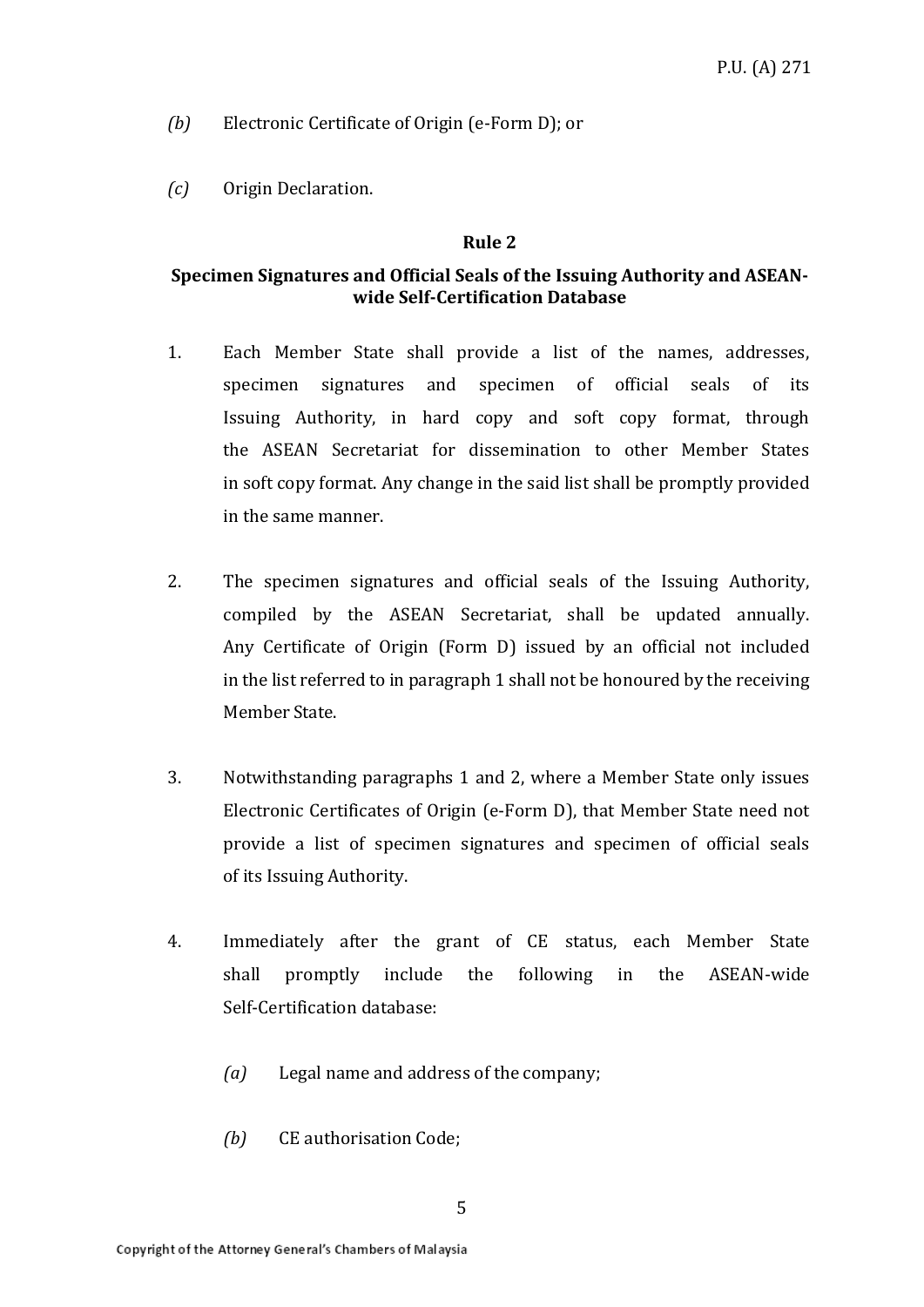- *(c)* Issuance date and expiry date, if applicable, of CE authorisation;
- *(d)* List of products subject of the authorisation, including product description HS in six digit or AHTN Code/s  $\mathbf{1}$ ; and
- *(e)* List of authorised signatories and their respective specimen signatures, not exceeding ten (10)  $\overline{\mathbf{a}}$ persons per company ³ .

Any change in subparagraphs (a) to (e) above shall be promptly included in the same manner. Withdrawal or suspension of the authorisation shall also be included in the same manner.

- 5. The ASEAN Secretariat shall be the custodian of the ASEAN-wide Self-Certification database, which can be accessed online by Member States.
- 6. Any Origin Declaration made out by an exporter or signatory not included in the database or for a product not included in the database shall not be honoured by the receiving Member State.

#### **Rule 3**

#### **Supporting Documents**

1. For the purposes of determining originating status, the Issuing Authority or Competent Authority shall have the right to request for supporting documentary evidence or to carry out check(s) considered appropriate in accordance with the respective laws and regulations of a Member State.

<sup>1</sup> The necessity of retaining this requirement is subject to review after two (2) years from the date of implementation of the ASEAN- wide Self-Certification.

<sup>2</sup>The necessity of retaining this requirement will be reviewed after two (2) years from the date of implementation of the ASEAN-wide Self-Certification.

<sup>3</sup> The necessity of retaining this requirement is subject to review after two (2) years from the date of implementation of the ASEAN- wide Self-Certification.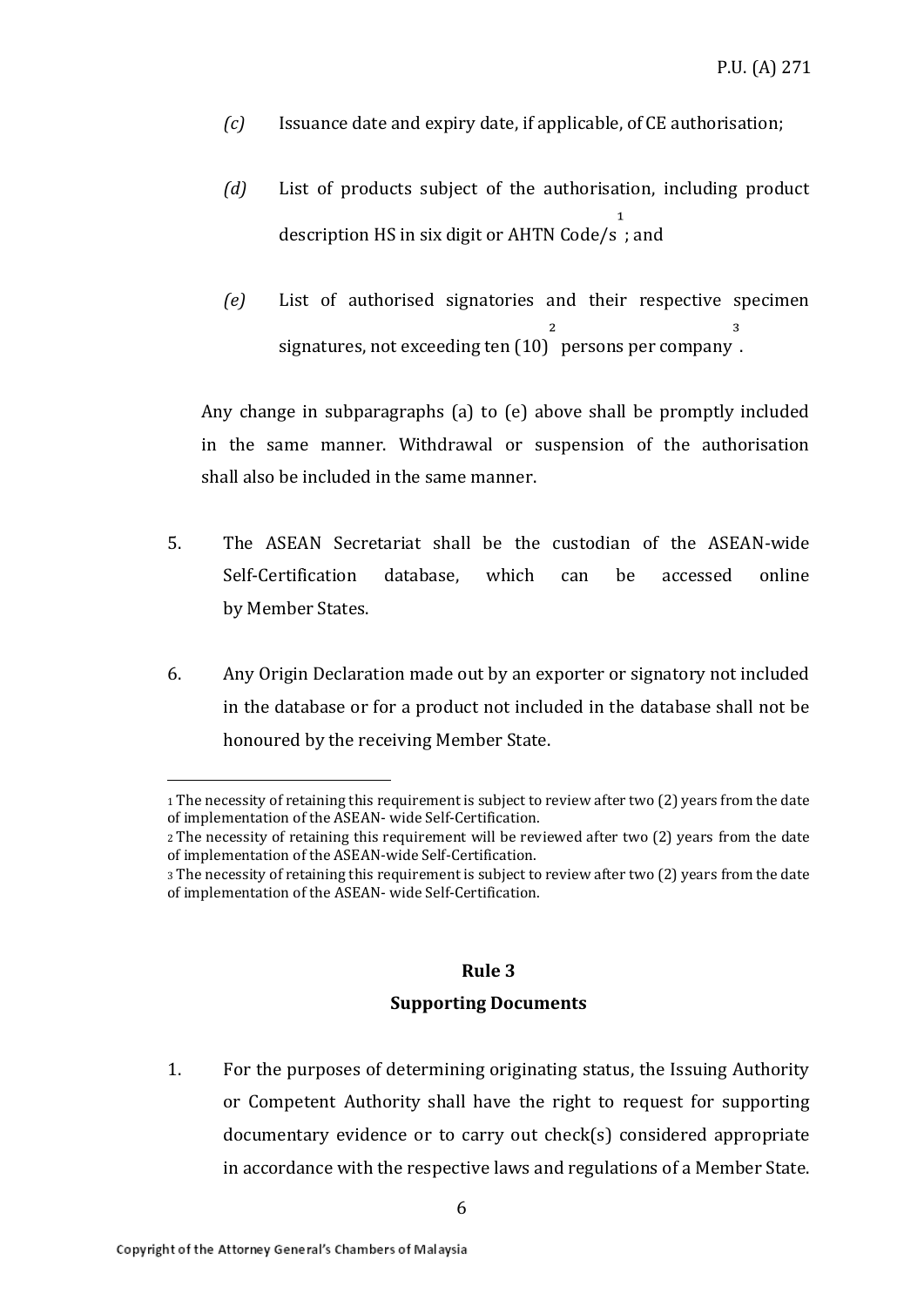2. Member States are encouraged to allow the submission of electronic supporting documents, if available, to carry out check(s) related to Proof of Origin, considered appropriate in accordance with the respective laws and regulations of a Member State.

### **Rule 4 Pre-exportation Examination**

- 1. The producer and/or exporter, or its authorised representative, shall apply to the Issuing Authority or Competent Authority for the issuance of a Proof of Origin or as a CE, requesting pre-exportation examination of the origin of the good or CE status, in accordance with the Member State's laws and regulations. The result of the examination, subject to review periodically or whenever appropriate, shall be accepted as the supporting evidence in determining the origin of the said good to be exported thereafter. The pre-exportation examination may not apply to the good of which, by its nature, origin can be easily determined.
- 2. For locally-procured materials, self-declaration by the final manufacturer exporting under this Agreement shall be used as a basis in determining the originating status of the good.

# **Rule 5 Application for Certificate of Origin (Form D)**

1. At the time of carrying out the formalities for exporting the products under preferential treatment, the exporter or his authorised representative shall submit a written application for the Certificate of Origin (Form D) together with appropriate supporting documents proving that the products to be exported qualify for the issuance of a Certificate of Origin (Form D).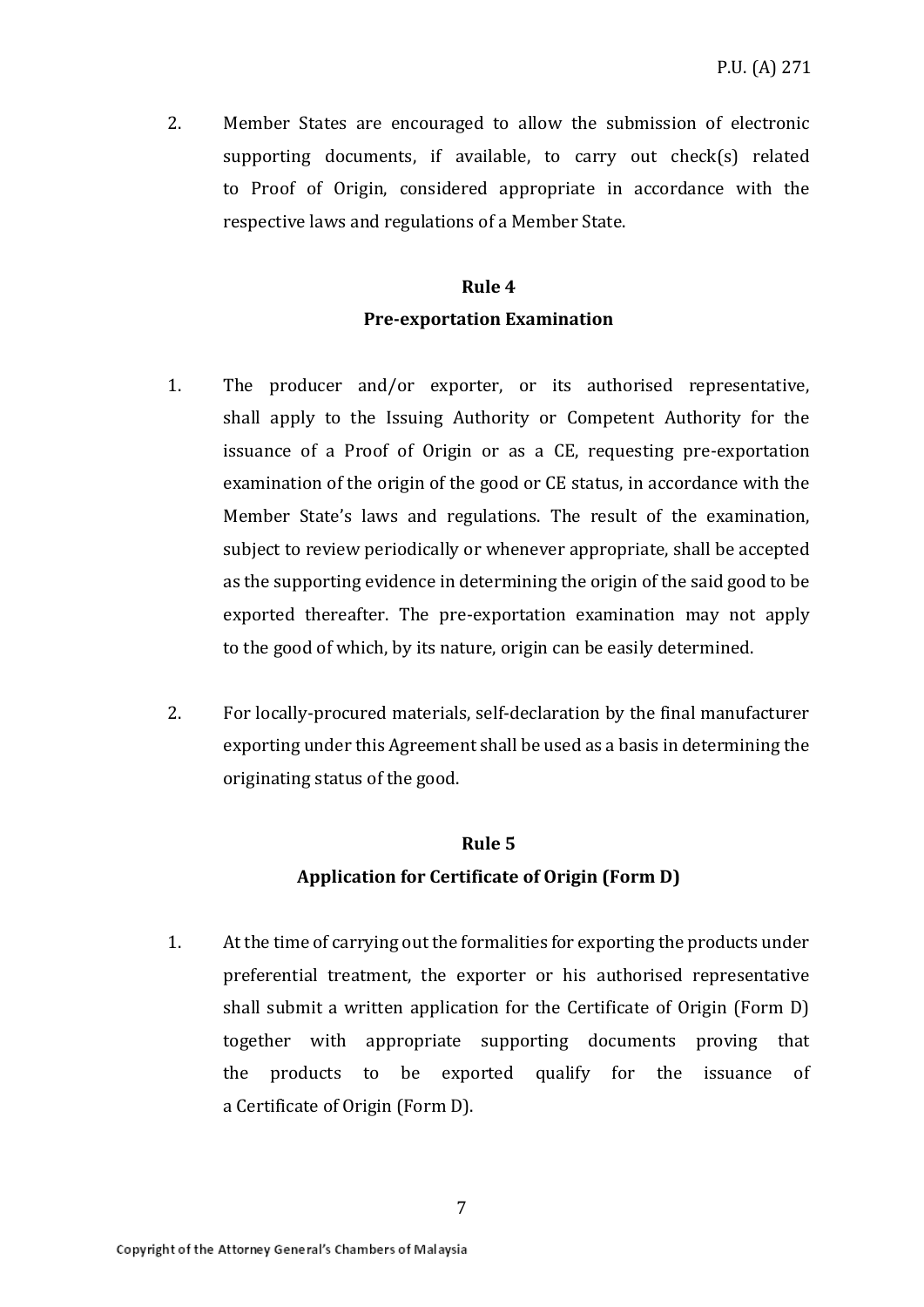2. A CE may, at his own discretion, apply for a Certificate of Origin (Form D) in place of making out an Origin Declaration.

### **Rule 6**

Examination of Application for a Certificate of Origin (Form D)

The Issuing Authority shall, to the best of its competence and ability, carry out proper examination, in accordance with the laws and regulations of the Member State, upon each application for a Certification of Origin (Form D) to ensure that:

- *(a)* the application and the Certificate of Origin (Form D) are duly completed and signed by the authorised signatory;
- *(b)* the origin of the product is in conformity with the provisions of Chapter 3 of this Agreement;
- *(c)* the other statements of the Certificate of Origin (Form D) correspond to supporting documentary evidence submitted;
- *(d)* description, quantity and weight of goods, marks and number of packages, number and kinds of packages, as specified, conform to the products to be exported;
- *(e)* multiple items declared on the same Certificate of Origin (Form D) shall be allowed provided that each item qualifies separately in its own right.

#### **Rule 7**

### **Certificate of Origin (Form D)**

1. The Certificate of Origin (Form D) must be on ISO A4 size white paper in conformity with the specimen shown in Annex 7 of this Agreement.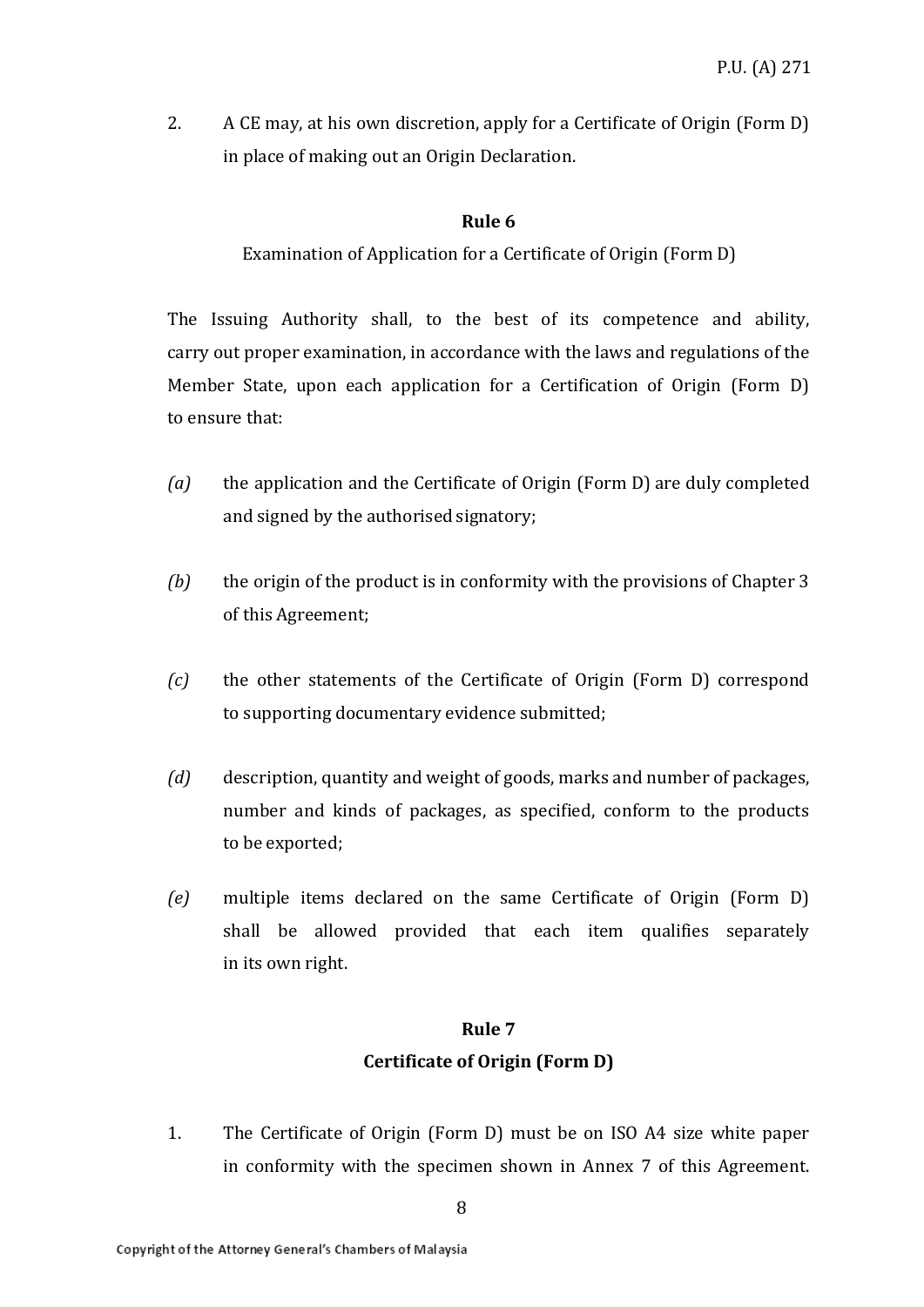It shall be made in the English language.

- 2. The Certificate of Origin (Form D) shall comprise one (1) original and two (2) carbon copies (duplicate and triplicate).
- 3. Each Certificate of Origin (Form D) shall bear a reference number separately given by each place or office of issuance.
- 4. Each Certificate of Origin (Form D) shall bear the authorised signature and official seal of the issuing authority. Such signature and seal may be applied manually or electronically 4 .
- 5. The original copy shall be forwarded by the exporter to the importer for submission to the customs authority or relevant Government authorities at the port or place of importation. The duplicate shall be retained by the Issuing Authority in the exporting Member State. The triplicate shall be retained by the exporter.

#### **Rule 8**

#### **Declaration of Origin Criterion in the Certificate of Origin (Form D)**

To implement the provisions of Article 26 of this Agreement, the Certificate of Origin (Form D) issued by the final exporting Member State shall indicate the relevant applicable origin criterion.

#### **Rule 9**

### **Treatment of Erroneous Declaration in the Certificate of Origin (Form D)**

Neither erasures nor superimpositions shall be allowed on the Certificate of Origin (Form D). Any alteration shall be made by:

\_\_\_\_\_\_\_\_\_\_\_\_\_\_\_\_\_\_\_\_\_\_\_\_\_\_\_\_\_\_\_\_\_\_\_\_\_\_\_

<sup>4</sup> Signature and seal applied electronically does not mean digital signature. A Member State's acceptance of the signature and seal applied electronically is subject to its laws and regulations.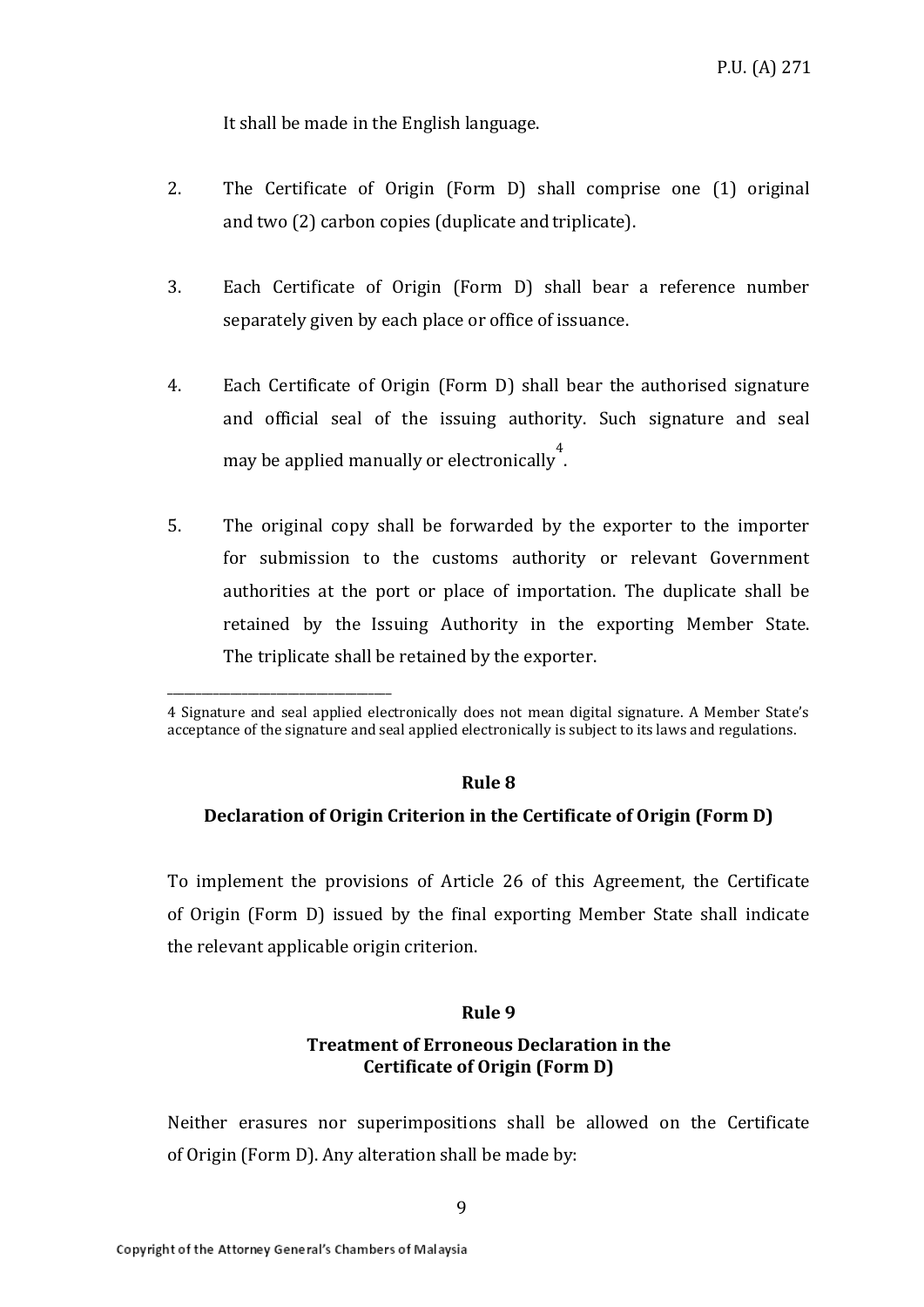- *(a)* striking out the erroneous materials and making any addition required. Such alterations shall be approved by an official authorised to sign the Certificate of Origin (Form D) and certified by the Issuing Authority. Unused spaces shall be crossed out to prevent any subsequent addition; or
- *(b)* issuing a new Certificate of Origin (Form D) to replace the erroneous one.

### **Rule 10 Issuance of the Certificate of Origin (Form D)**

- 1. Subject to the submission of all documentary requirements, the Certificate of Origin (Form D) shall be issued by the Issuing Authority of the exporting Member State prior to or at the time of shipment or soon thereafter but not more than three (3) days from the declared shipment date, whenever the good to be exported can be considered originating in that Member State within the meaning of Chapter 3 of this Agreement.
- 2. In exceptional cases where a Certificateof Origin (Form D) has not been issued at the time of exportation or no later than three (3) days from the declared shipment date, due to involuntary errors or omissions or other valid causes, the Certificate of Origin (Form D) may be issued retroactively but no longer than one (1) year from the date of shipment and shall be duly and prominently marked "Issued Retroactively".

### **Rule 11 Back-to-Back Proof of Origin**

1. The Issuing Authority of the intermediate Member State may issue a back-to-back Certificate of Origin (Form D) if an application is made by the exporter, provided that: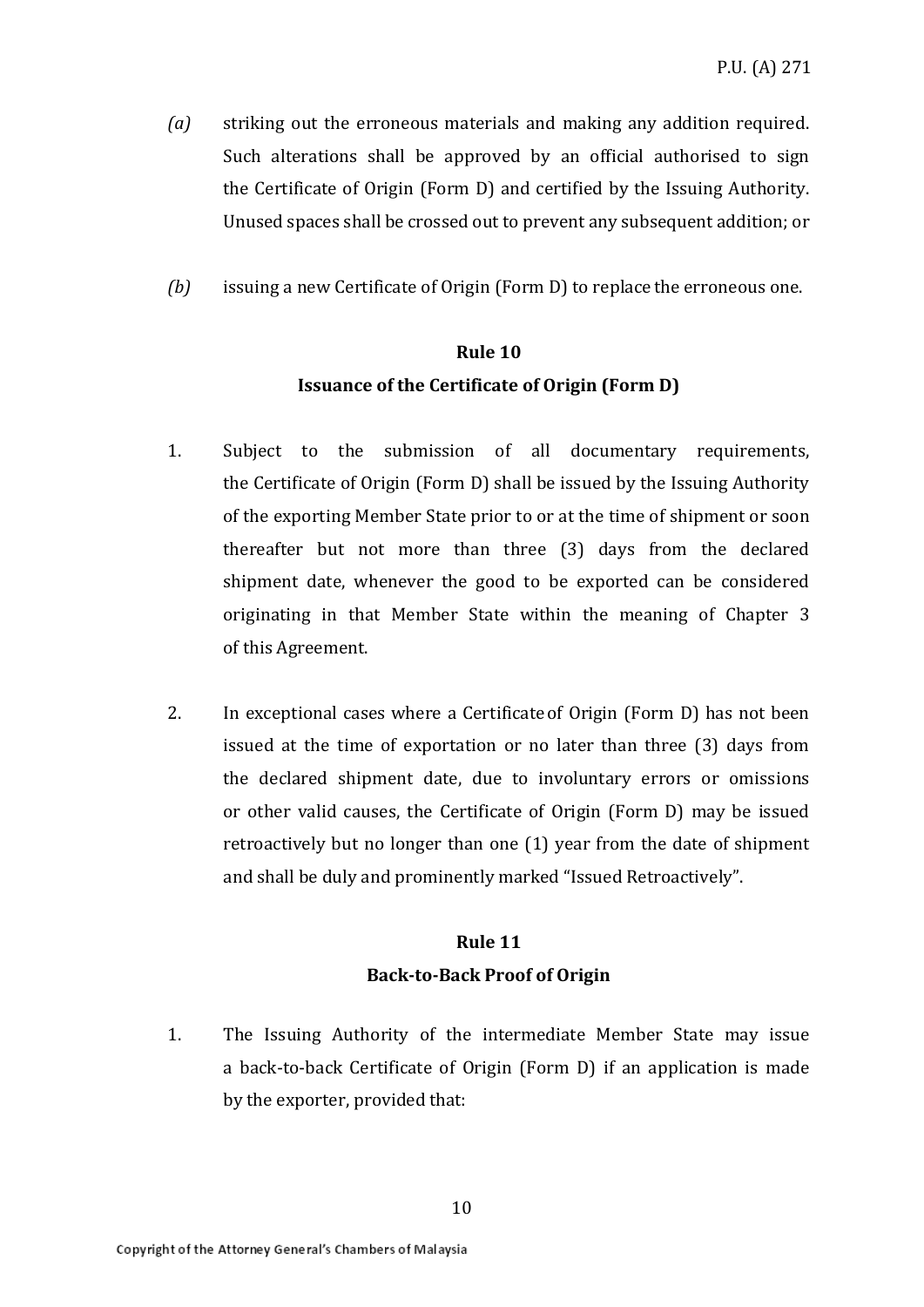- *(a)* a valid original Proof of Origin is presented. In the case where no original Proof of Origin is presented, its certified true copy shall be presented;
- *(b)* the back-to-back Certificate of Origin (Form D) issued should contain some of the same information as the original Proof of Origin. In particular, every column in the back-to-back Certificate of Origin (Form D) should be completed. FOB price of the intermediate Member State in Box 9 should also be reflected in the back-to-back Certificate of Origin (Form D);
- *(c)* for partial export shipments, the partial export value shall be shown instead of the full value of the original Proof of Origin. The intermediate Member State will ensure that the total quantity re-exported under the partial shipment does not exceed the total quantity of the Proof of Origin from the first Member State when approving the back-to-back Certificate of Origin (Form D) to the exporters;
- *(d)* in the event that the information is not complete and/or circumvention is suspected, the final importing Member State(s) could request that the original Proof of Origin be submitted to their respective customs authority;
- *(e)* verification procedures as set in Rules 18 and 19 are also applies to a Member State issuing the back-to-back Certificate of Origin (Form D);
- *(f)* information on the back-to-back Certificate of Origin (Form D) includes the date of issuance and reference number of the original Proof of Origin. Such information shall be indicated in Box 7 of the back-to-back Certificate of Origin (Form D).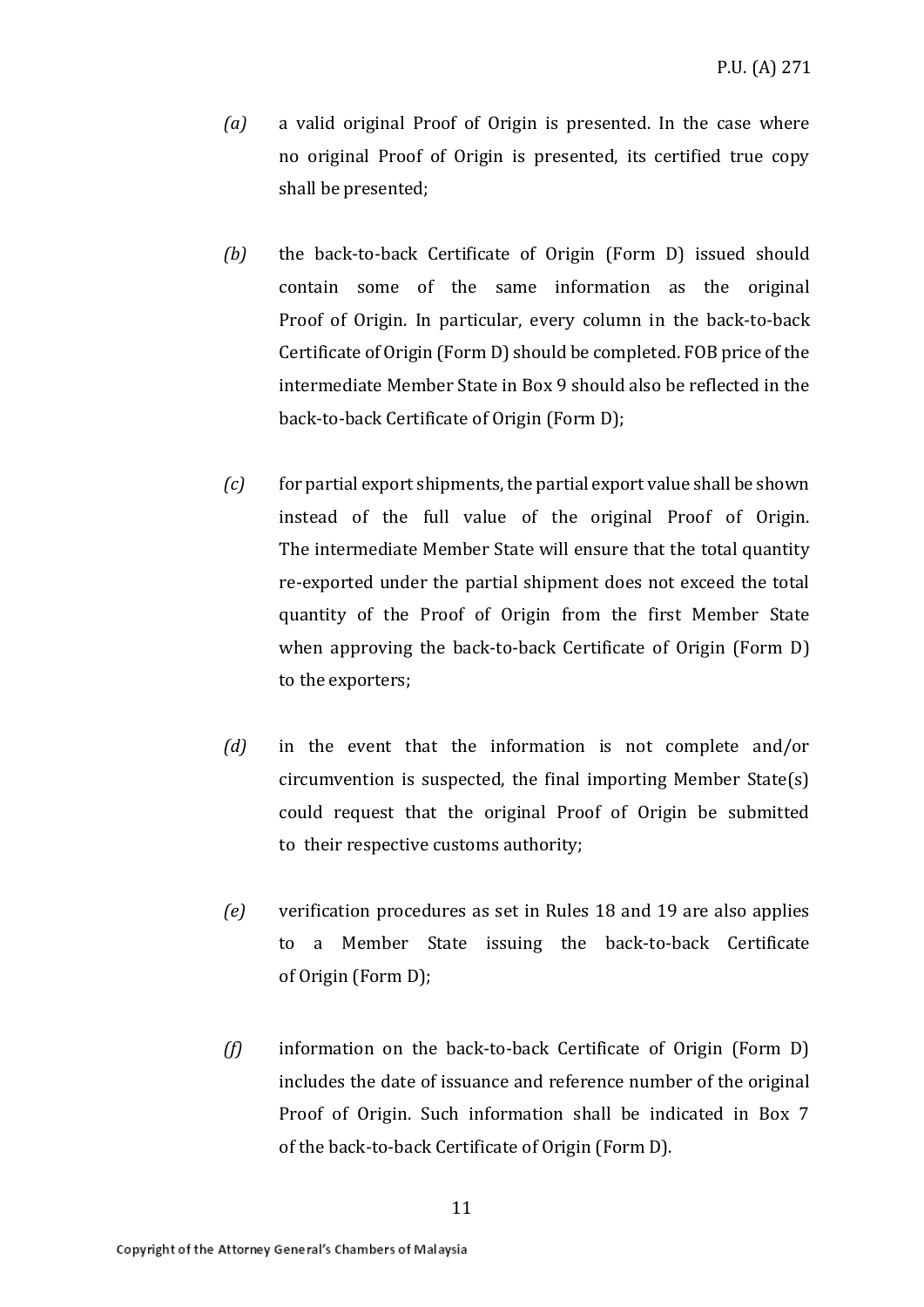- 2. A CE may make out a Back-to-back Origin Declaration provided that:
	- *(a)* the said CE has a valid original Proof of Origin from the first exporting Member State. In the case where no original Proof of Origin is available, its certified true copy shall be used;
	- *(b)* the back-to-back Origin Declaration made out should contain some of the same information as the original Proof of Origin. The FOB price of the intermediate Member State should also be reflected in the back-to-back Origin Declaration;
	- *(c)* for partial export shipments, the partial export value shall be shown instead of the full value of the original Proof of Origin. The CE making out a back- to-back Origin Declaration will ensure that the total quantity re-exported under the partial shipment does not exceed the total quantity of the original Proof of Origin;
	- *(d)* verification procedures as set out in Rules 18 and 19 are also applied to a Member State issuing the back-to-back Origin Declaration;
	- *(e)* information on the back-to-back Origin Declaration includes the date of issuance and reference number of the original Proof of Origin;
	- *(f)* the CE making out the back-to-back Origin Declaration should be a CE authorised to make out Origin Declarations for the same goods.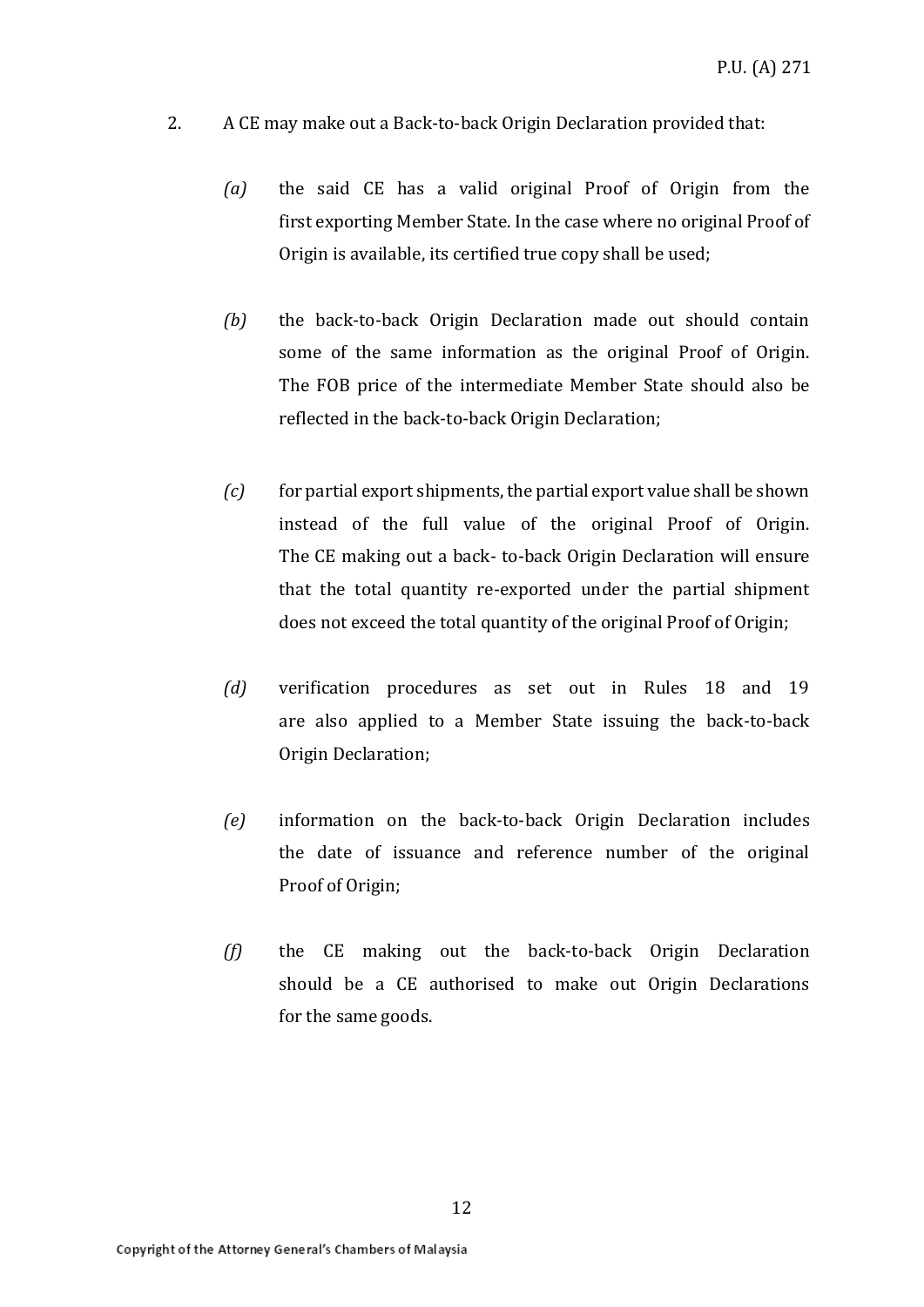### **Rule 12 Loss of the Certificate of Origin (Form D)**

In the event of theft, loss or destruction of a Certificate of Origin (Form D), the exporter may apply in writing to the Issuing Authority for a certified true copy of the original and the triplicate to be made out on the basis of the export documents in their possession bearing the endorsement of the words "CERTIFIED TRUE COPY" in Box 12. This copy shall bear the date of issuance of the original Certificate of Origin (Form D). The certified true copy of a Certificate of Origin (Form D) shall be issued no longer than one (1) year from the date of issuance of the original Certificate of Origin (Form D).

### **Rule 12A Certified Exporter**

- 1. The Competent Authority of the exporting Member State may authorise an exporter who makes shipments of products under the Agreement, hereinafter referred to as 'Certified Exporter', to make Origin Declarations with regard to the originating status of the goods concerned. An exporter seeking such authorisation must apply in writing or electronically and must offer to the satisfaction of the Competent Authority all guarantees necessary to verify the originating status of the goods for which an Origin Declaration was made out.
- 2. The Competent Authority may grant the status of CE subject to any conditions which they consider appropriate, including in any case the following:
	- *(a)* the exporter is duly registered in accordance with the laws and regulations of the exporting Member State;
	- *(b)* the exporter must undertake to ensure that the authorised signatories responsible for making out the Origin Declarations,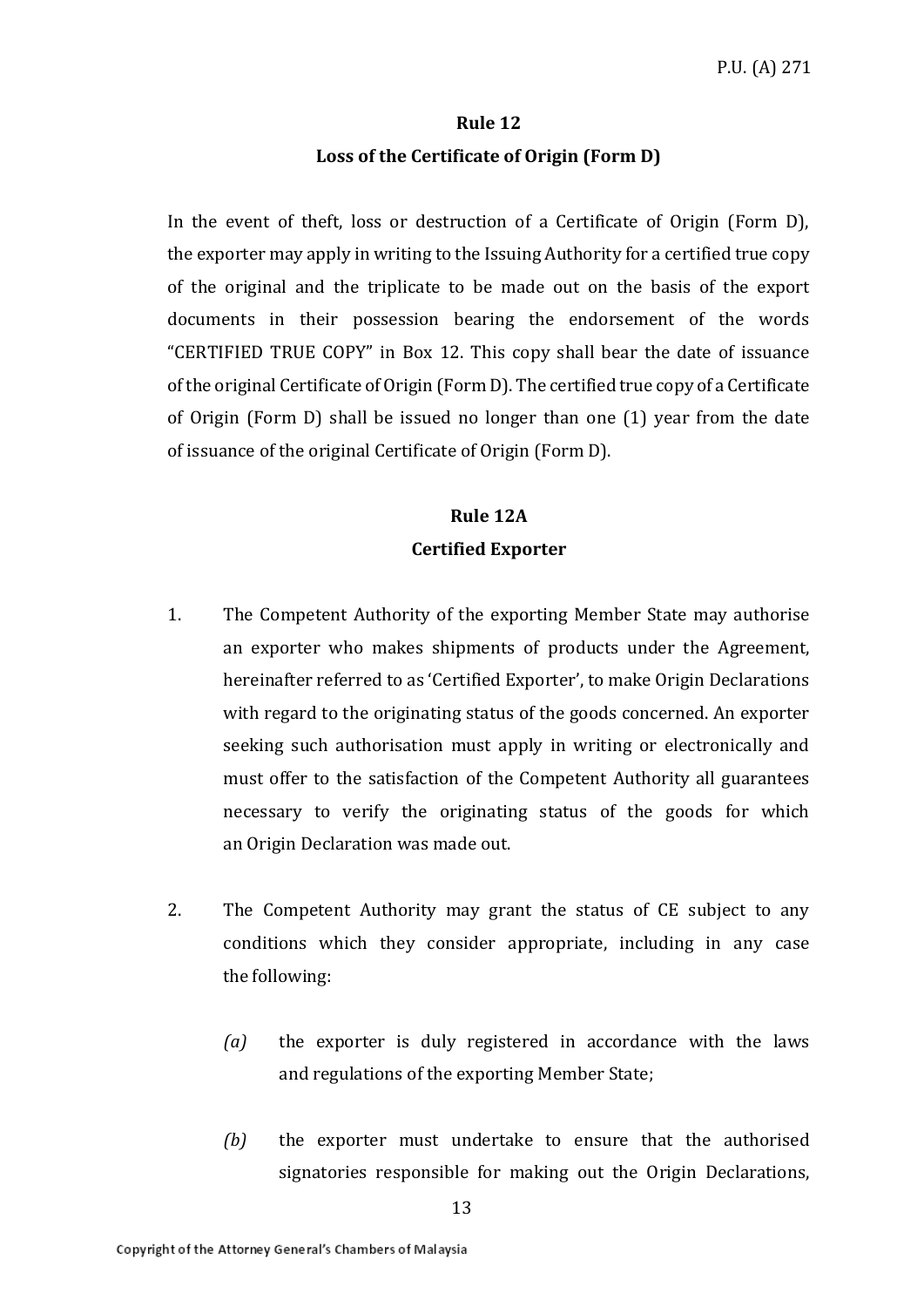in the undertaking, know and understand the Rules of Origin as laid down in the Agreement;

- *(c)* the exporter should have a satisfactory level of experience in export in accordance with the laws and regulations of the exporting Member State;
- *(d)* the exporter has no record of any Rules of Origin fraud, in accordance with the laws and regulations of the exporting Member State;
- *(e)* the exporter must have a good compliance measured by risk management of the Competent Authority of the exporting Member State;
- *(f)* the exporter, in the case of a trader, must have a "manufacturer's declaration" indicating the origin of the product to be subject to self-certification and readiness of the manufacturer to cooperate in retroactive check and verification visit should the need arise; and
- *(g)* the exporter must have a sound bookkeeping and record-keeping system, in accordance with the laws and regulations of the exporting Member State.
- 3. An authorisation shall be given in writing. The Competent Authority shall grant the CE an authorisation code which must be included in the Origin Declaration. Member States shall promptly include the information on the authorisation granted in the ASEAN-wide Self-Certification database, in conformity with Rule 2(4).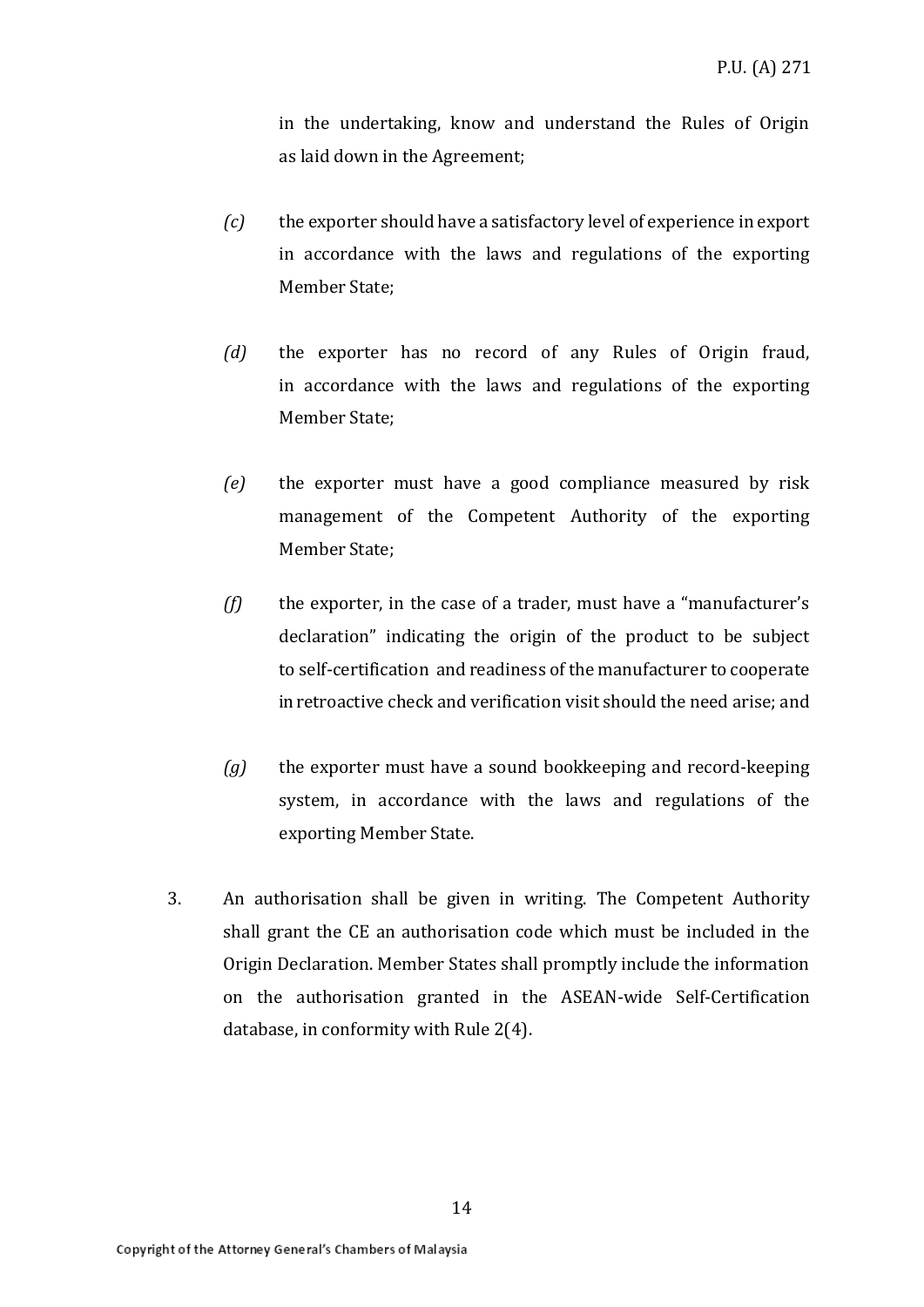- 4. A CE shall have the following obligations:
	- *(a)* grant the Competent Authority access to records and premises for the purpose of monitoring the use of authorisation and of the verification of the correctness of declarations made out. The records and accounts must allow for the identification and verification of the originating status of goods for which an Origin Declaration was made out, during at least three (3) years from the date of making out the declaration in accordance with the laws and regulations of the exporting Member State;
	- *(b)* make out Origin Declarations only for goods for which the CE has been authorised to make out an Origin Declaration and for which the CE has all appropriate documents proving the originating status of the goods concerned at the time of making out the declaration;
	- *(c)* continue to comply with the conditions set out in Paragraph 2 of this Rule;
	- *(d)* cooperate in retroactive checks and verification visits;
	- *(e)* accept full responsibility for all Origin Declarations made, including any misuse; and
	- *(f)* promptly inform the Competent Authority of any changes related to the information submitted under Rule 2(4) of this Annex.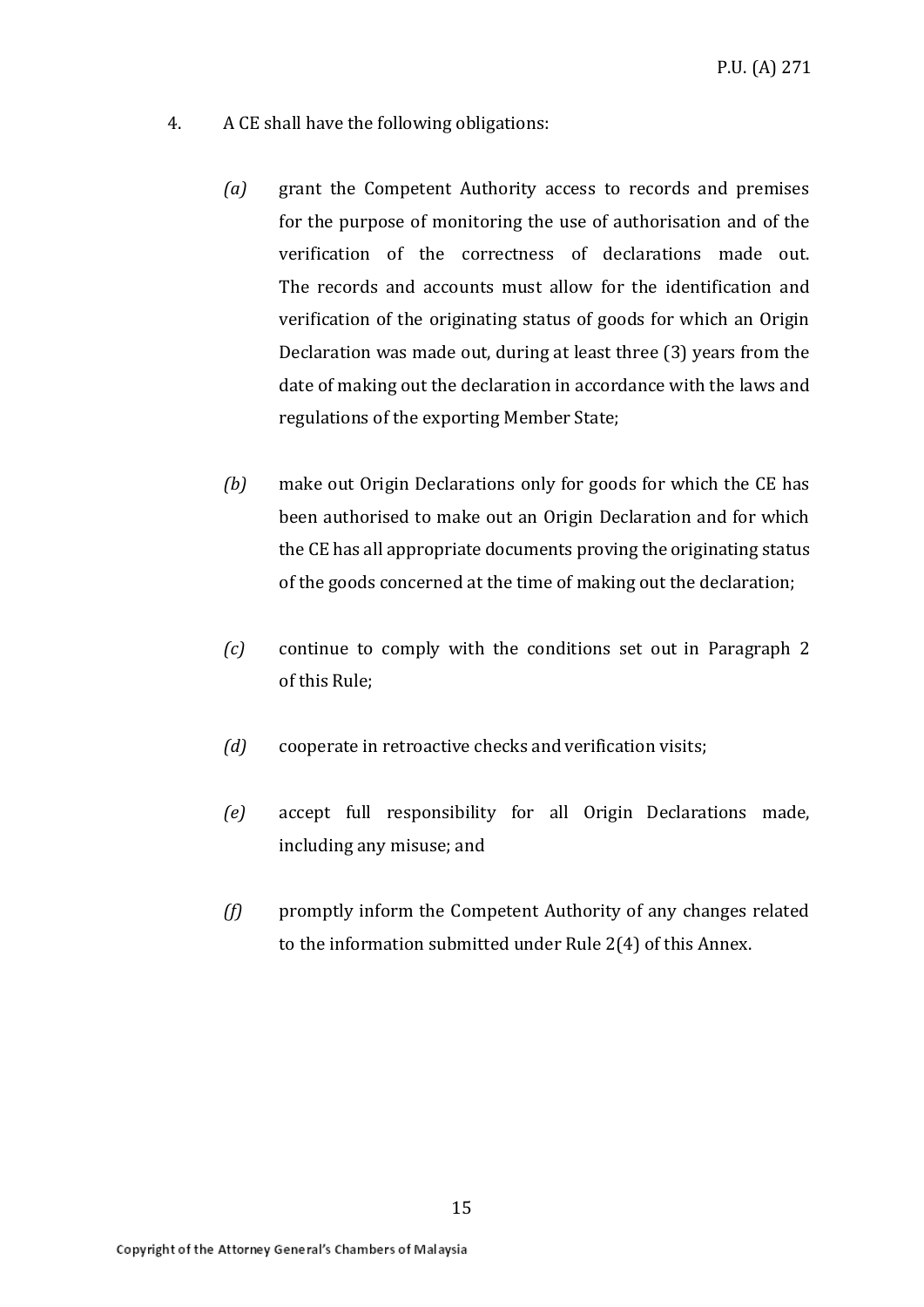### **Rule 12B**

### **Origin Declaration**

1. The Origin Declaration shall contain the data requirements listed in Attachment 1 of this Annex.

### **Attachment 1**

### **List of Data Requirements**

| 1. | <b>CE Details</b> | The CE Authorisation Code. |                                     |
|----|-------------------|----------------------------|-------------------------------------|
| 2. | Description of    | (i)                        | Name of the Product;                |
|    | the Goods         | (ii)                       | HS in six digit or AHTN Code;       |
|    |                   | (iii)                      | Origin conferring criterion;        |
|    |                   | (iv)                       | Country of Origin;                  |
|    |                   | (v)                        | FOB price when the regional value   |
|    |                   |                            | content origin criterion is used;   |
|    |                   | (vi)                       | Quantity of goods;                  |
|    |                   | (vii)                      | Trademark, if applicable; and       |
|    |                   | (viii)                     | For the case of Back-to-back Origin |
|    |                   |                            | Declaration, original Proof of      |
|    |                   |                            | Origin reference number, date of    |
|    |                   |                            | issuance, Country of Origin of the  |
|    |                   |                            | first exporting country, and, if    |
|    |                   |                            | applicable, CE Authorisation Code   |
|    |                   |                            | of the first exporting country.     |
| 3. | Certification     | (i)                        | Certification by an authorized      |
|    | by an             |                            | signatory of the CE that the goods  |
|    | authorized        |                            | specified in the Origin Declaration |
|    |                   |                            | meet all the relevant requirements  |
|    | signatory         |                            | of Chapter 3 of this Agreement      |
|    |                   |                            | based on the evidence provided.     |
|    |                   | (ii)                       | Authorised<br>signature<br>over     |
|    |                   |                            | printed/stamped name<br>of the      |
|    |                   |                            | Signatory.                          |

<sup>1</sup>The necessity of retaining this requirement is subject to review after 2 years from the date of implementation of the ASEAN-wide Self- Certification Scheme.

2. Origin Declarations should be made out on the commercial invoice. However, if the Origin Declaration cannot be made out on the commercial invoice at the time of exportation, it may be made out on any of the following commercial documents: billing statement, delivery order or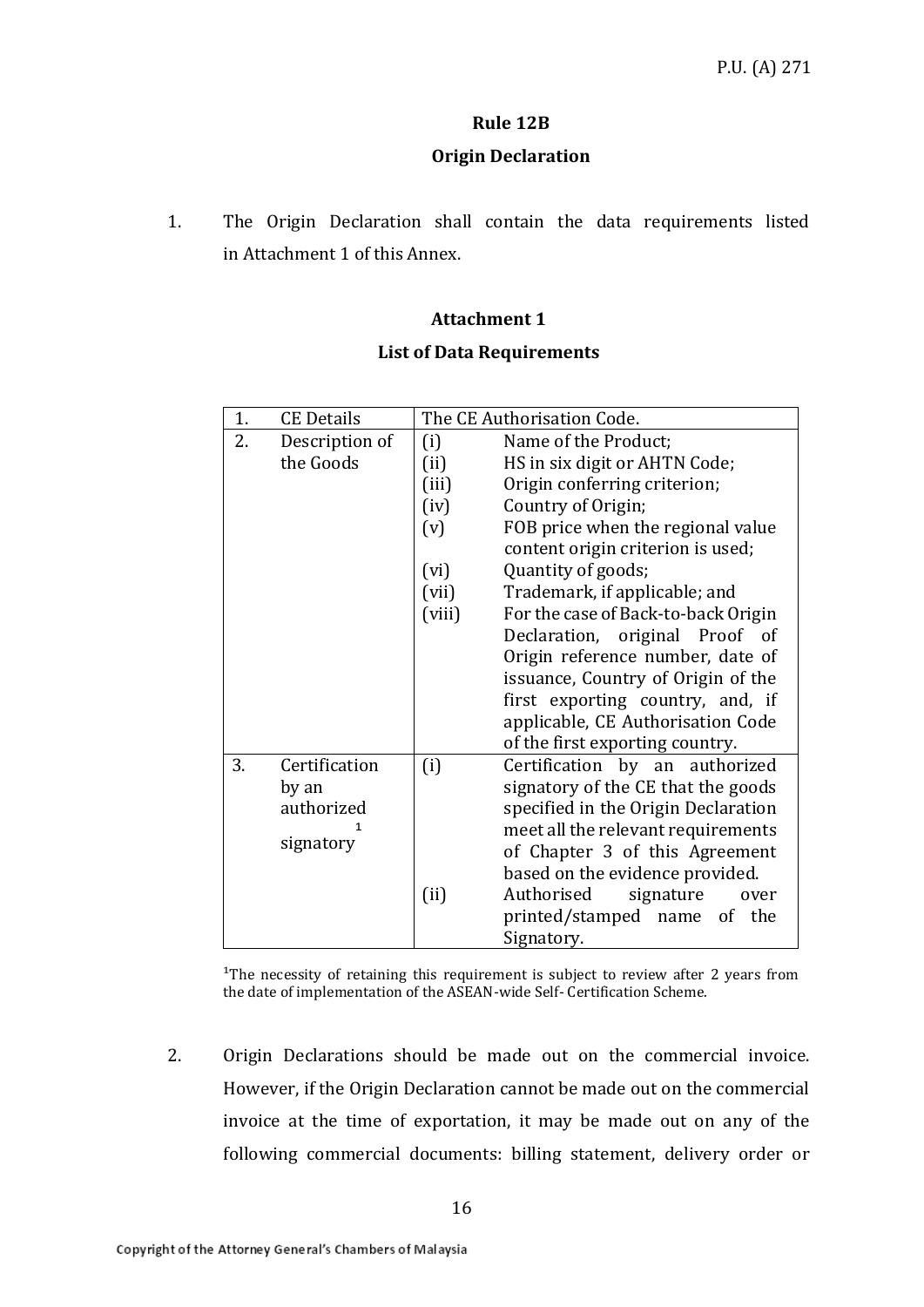packing list, and will be accepted at the time of importation if submitted together with the commercial invoice.

- 3. The document containing the Origin Declaration should describe the goods in sufficient details to enable them to be identified for origin determination purposes.
- 4. The Origin Declaration shall bear the name and manually executed signature of the authorised signatories.
- 5. The date of the document containing the Origin Declaration shall be considered as the issuance date of the Origin Declaration.
- 6. The reference number of the document containing the Origin Declaration shall be considered as the reference number of the Origin Declaration.
- 7. If in case the space provided for in the Origin Declaration is not sufficient to list out all the products, additional page/s containing information as set out in Attachment 1 could be attached.

# **Rule 12C Monitoring and Verification**

The Competent Authority shall monitor the proper use of the authorisation, including verification of the correctness of Origin Declarations made out. Decisions on the frequency and depth of such actions should be risk-based. Furthermore, the Competent Authority will act on retrospective verification requests by the customs authority of the importing Member State, in conformity with Rule 18.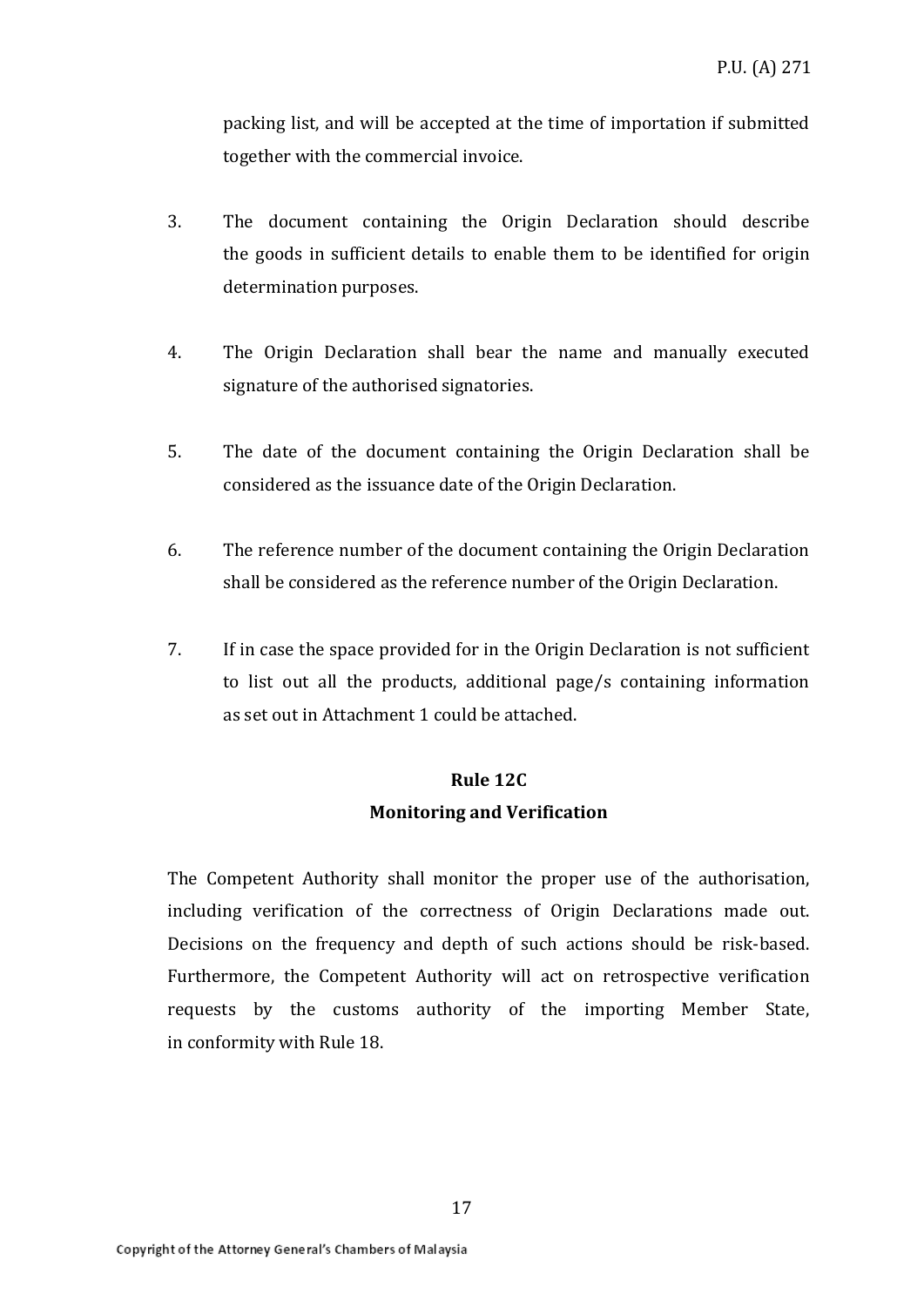### **Rule 12D**

#### **Withdrawal of the Authorisation**

The Competent Authority may withdraw the authorisation at any time. It shall do so where the CE no longer offers the guarantees referred to in Rule 12A (1), no longer fulfils the conditions referred to in Rule 12A (2) or otherwise abuses the authorisation. A withdrawal shall be immediately included in the ASEAN-wide Self-Certification database by the Member State, in conformity with Rule 2.

# **Rule 13 Presentation of the Proof of Origin**

- 1. For the purposes of claiming preferential tariff treatment, the importer shall submit to the customs authority or relevant Government authorities of the importing Member State at the time of import:
	- *(a)* a Certificate of Origin (Form D) including supporting documents; or
	- *(b)* an Origin Declaration made out by a CE including supporting documents.
- 2. In cases when a Certificate of Origin (Form D) is rejected by the customs authority or relevant Government authorities of the importing Member State, the subject Certificate of Origin (Form D) shall be marked accordingly in Box 4 and the original Certificate of Origin (Form D) shall be returned to the Issuing Authority within a reasonable period not exceeding sixty (60) days. The Issuing Authority shall be duly notified of the grounds for the denial of tariff preference.
- 3. In cases when an Origin Declaration is rejected by the customs authority of the importing Member State, the subject Origin Declaration shall be returned to the Competent Authority within a reasonable period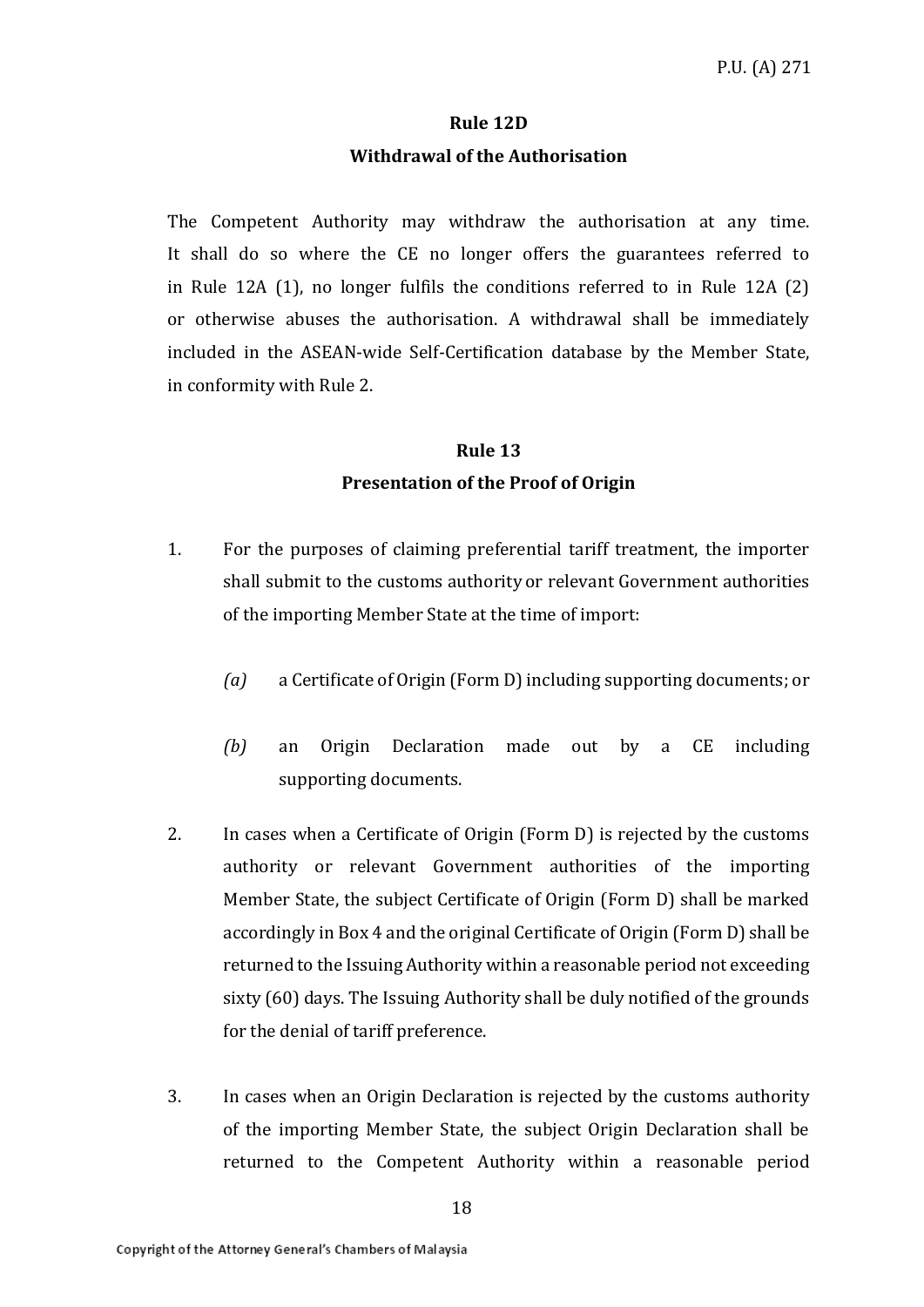not exceeding sixty (60) days. The Competent Authority shall be duly notified of the grounds for the denial of tariff preference.

4. In the case where the Proof of Origin is not accepted, as stated in the preceding paragraphs 2 and 3 of this Rule, the importing Member State should accept and consider the clarifications made by the Issuing Authority or Competent Authority and assess again whether or not the Proof of Origin can be accepted for the granting of the preferential treatment. The clarifications should be detailed and exhaustive in addressing the grounds of denial of preference raised by the importing Member State.

### **Rule 14 Validity Period of the Proof of Origin**

The following time limit for the presentation of the Proof of Origin shall be observed:

- *(a)* The Proof of Origin shall be valid for a period of twelve (12) months for origin certification purposes, from the date of issuance or, in the case of the Origin Declaration, making out, and must be submitted to the customs authority of the importing Member State within that period.
- *(b)* Where the Proof of Origin is submitted to the customs authority of the importing Member State after the expiration of the time limit for its submission, such Proof of Origin is still to be accepted when failure to observe the time limit results from *force majeure* or other valid causes beyond the control of the exporter; and
- *(c)* In other cases of belated presentation, the customs authority in the importing Member State may accept such Proof of Origin provided that the goods have been imported before the expiration of the time limit.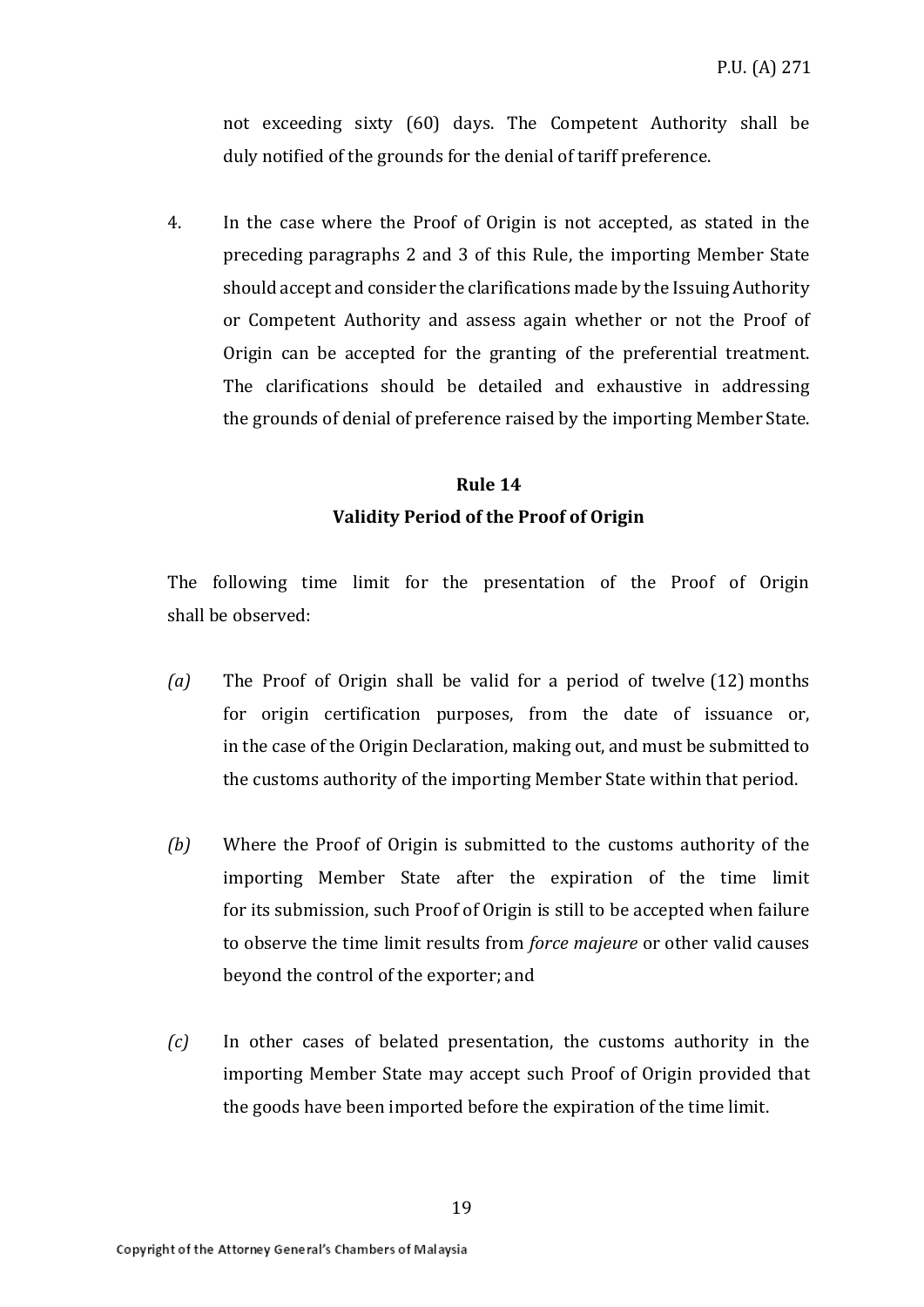### **Rule 15 Waiver of Proof of Origin**

In the case of consignments of goods originating in the exporting Member State and not exceeding US\$ 200.00 FOB, the production of a Proof of Origin shall be waived and the use of simplified declaration by the exporter that the goods in question have originated in the exporting Member State will be accepted. Goods sent through the post not exceeding US\$200.00 FOB shall also be similarly treated.

# **Rule 16 Treatment of Minor Discrepancies**

- 1. Where the ASEAN origin of the goods is not in doubt, the discovery of minor discrepancies, such as typographical errors, between the statements made in the Proof of Origin and those made in the documents submitted to the customs authority of the importing Member State for the purpose of carrying out the formalities for importing the goods shall not *ipso facto* invalidate the document if it is duly established that the document does in fact correspond to the goods submitted.
- 2. In cases where the exporting Member State and importing Member State have different tariff classifications for a good subject to preferential tariffs, the goods shall be released at the MFN rates or at the higher preferential rate, subject to the compliance of the applicable ROO, and no penalty or other charges shall be imposed in accordance with relevant laws and regulations of the importing Member State. Once the classification differences have been resolved, the correct rate shall be applied and any overpaid duty shall be refunded if applicable, in accordance with relevant laws and regulations of the importing Member State, as soon as the issues have been resolved.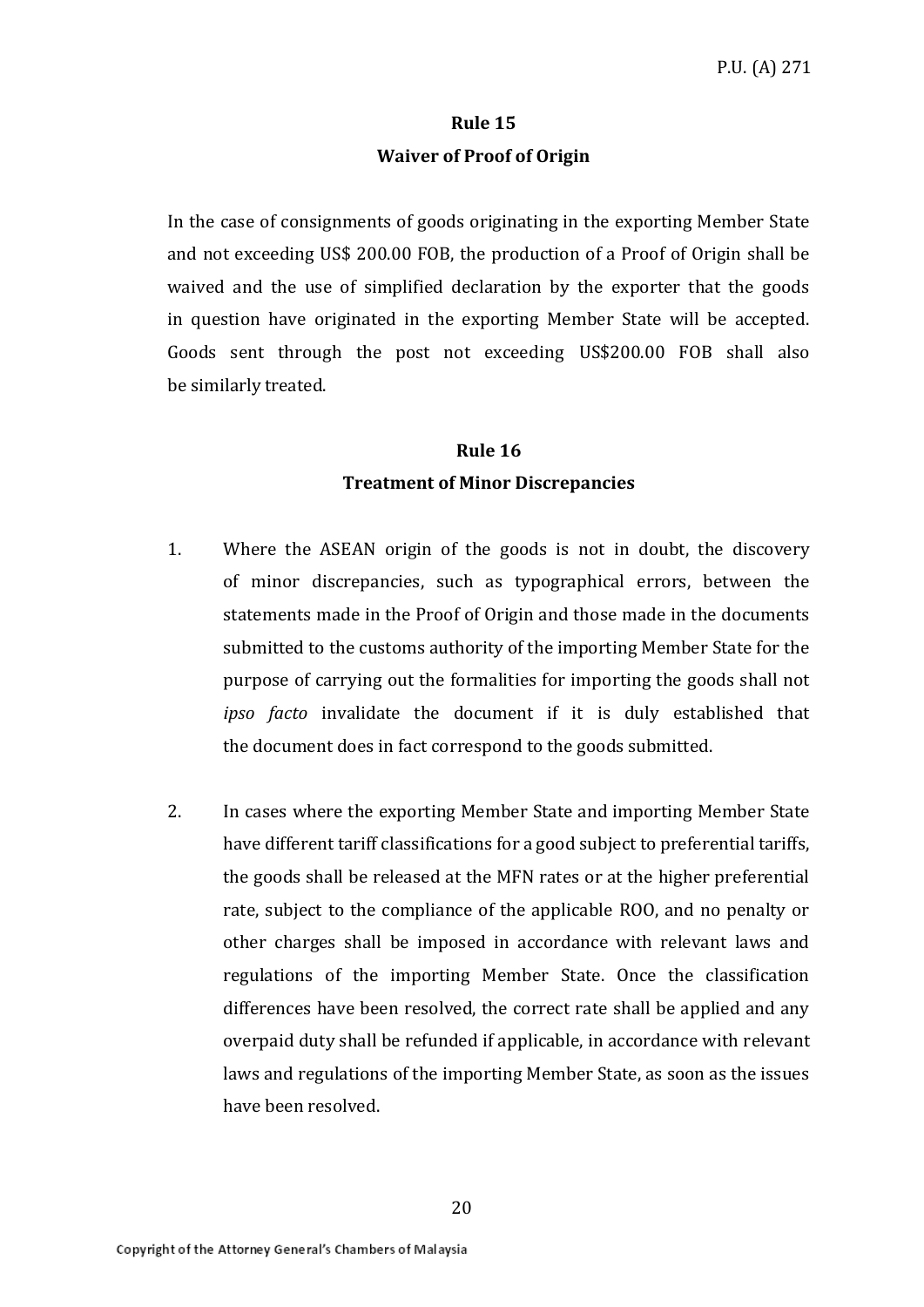3. For multiple items declared under the same Proof of Origin, a problem encountered with one of the items listed shall not affect or delay the granting of preferential treatment and customs clearance of the remaining items listed in the Proof of Origin. Rule 18*(c)* may be applied to the problematic items.

# **Rule 17 Record Keeping Requirement**

- 1. For the purposes of the verification process pursuant to Rules 18 and 19, the producer and/or exporter applying for the issuance of a Certificate of Origin (Form D) and the CE making out an Origin Declaration shall, subject to the laws and regulations of the exporting Member State, keep its supporting records in relation to the Proof of Origin for not less than three (3) years from the date of issuance of the Proof of Origin.
- 2. The application for Certificates of Origin (Form D) and all documents related to such application shall be retained by the Issuing Authority for not less than three (3) years from the date of issuance of the Certificate of Origin (Form D).
- 3. The application as a CE and all documents related to such application shall be retained by the Competent Authority for not less than three (3) years from the date of expiry or revocation of the authorisation.
- 4. Information relating to the validity of the Certificate of Origin (Form D) and to the correctness of an Origin Declaration shall be furnished upon request of the importing Member State by an official authorised to sign the Certificate of Origin (Form D) and certified by the appropriate Government authorities or the Competent Authority of the exporting Member State, respectively.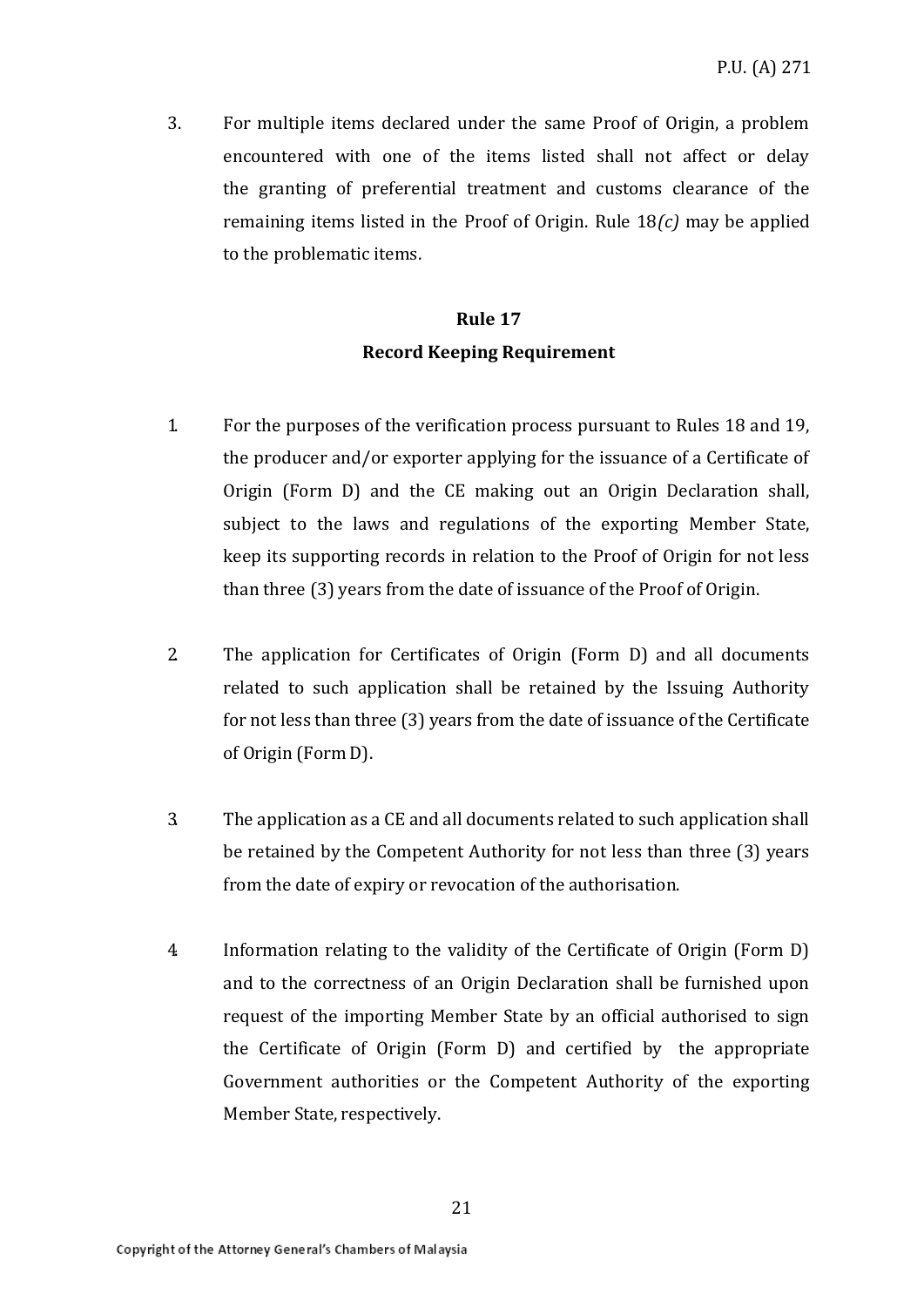5. Any information communicated between the Member States concerned shall be treated as confidential and shall be used for the validation of Proof of Origin purposes only.

### **Rule 18 Retroactive Check**

The importing Member State may request the Issuing Authority or Competent Authority of the exporting Member State to conduct a retroactive check at random and/or when it has reasonable doubt as to the authenticity of the document or as to the accuracy of the information regarding the true origin of the goods in question or of certain parts thereof. Upon such request, the Issuing Authority or Competent Authority of the exporting Member State shall conduct a retroactive check on a producer/exporter's cost statement based on the current cost and prices, within a six (6) month timeframe, specified at the date of exportation subject to the following conditions:

- *(a)* The request for retroactive check shall be accompanied with the Proof of Origin concerned and shall specify the reasons and any additional information suggesting that the particulars given on the said Proof of Origin may be inaccurate, unless the retroactive check is requested on a random basis;
- *(b)* The Issuing Authority or Competent Authority receiving a request for retroactive check shall respond to the request promptly and reply within ninety (90) days after the receipt of the request;
- *(c)* The customs authority of the importing Member State may suspend the provisions on preferential treatment while awaiting the result of verification. However, it may release the goods to the importer subject to any administrative measures deemed necessary, provided that they are not held to be subject to import prohibition or restriction and there is no suspicion of fraud; and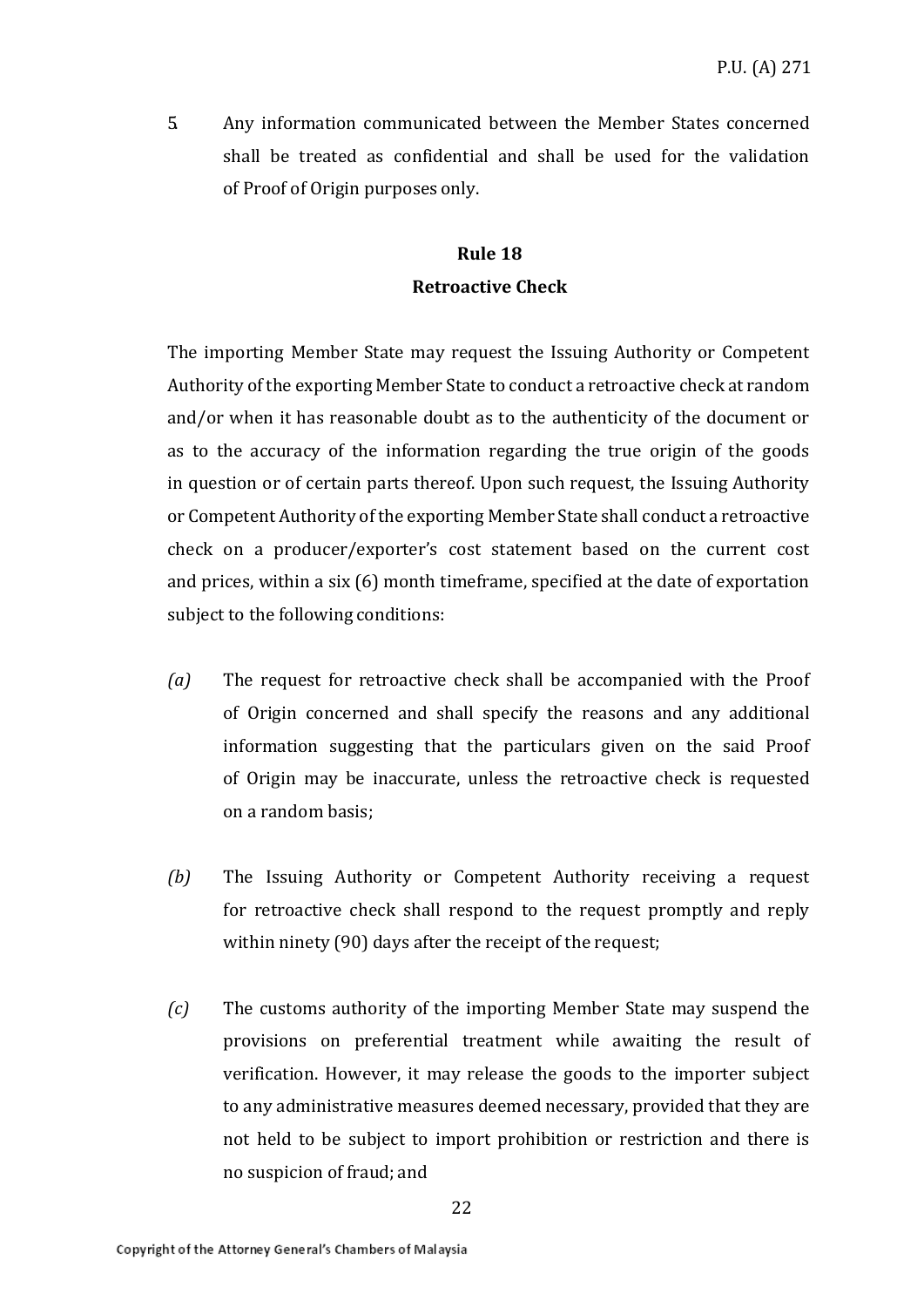*(d)* The Issuing Authority or Competent Authority shall promptly transmit the results of the verification process to the importing Member State which shall then determine whether or not the subject good is originating. The entire process of retroactive check including the process of notifying the Issuing Authority or Competent Authority of the exporting Member State the result of determination whether or not the good is originating shall be completed within one hundred and eighty (180) days. While awaiting the results of the retroactive check, paragraph *(c)* shall be applied.

### **Rule 19**

### **Verification Visit**

- 1. If the importing Member State is not satisfied with the outcome of the retroactive check, it may, under exceptional cases, request for verification visits to the exporting Member State.
- 2. Prior to the conduct of a verification visit, an importing Member State, shall deliver a written notification of its intention to conduct the verification visit to -
	- *(a)* the exporter/producer whose premises are to be visited;
	- *(b)* the Issuing Authority or Competent Authority of the Member State in whose territory the verification visit is to occur;
	- *(c)* the customs authority or relevant Government authorities of the Member State in whose territory the verification visit is to occur; and
	- *(d)* the importer of the goods subject of the verification visit;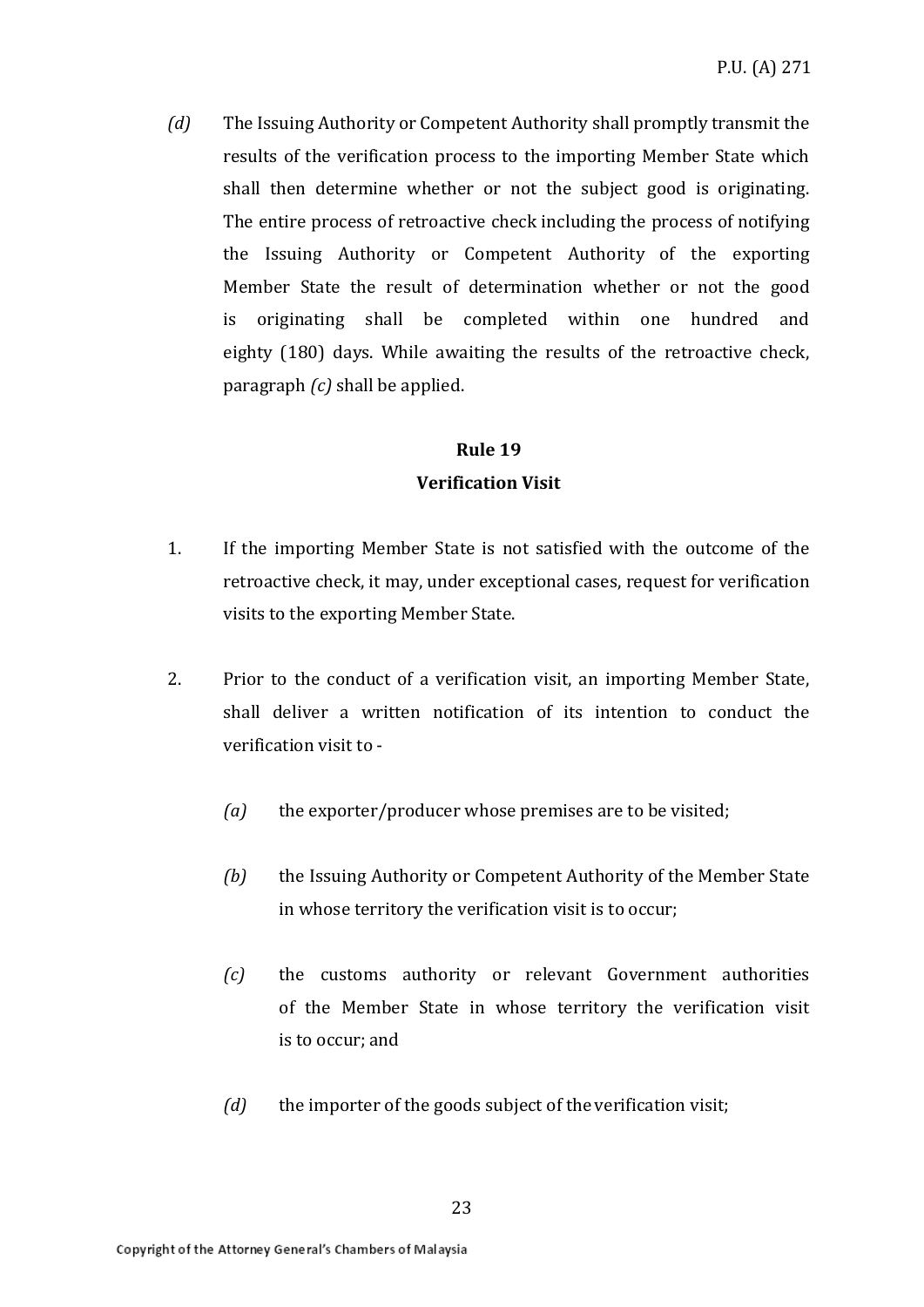- 3. The written notification mentioned in paragraph 2 shall be as comprehensive as possible including, among others:
	- *(a)* the name of the customs authority or relevant Government authorities issuing the notification;
	- *(b)* the name of the exporter/producer whose premises are to be visited;
	- *(c)* the proposed date for the verification visit;
	- *(d)* the coverage of the proposed verification visit, including reference to the goods subject of the verification; and
	- *(e)* the names and designation of the officials performing the verification visit.
- 4. The importing Member State shall obtain a written consent of the exporter/producer whose premises are to be visited as mentioned in paragraph 2 prior to the proposed verification visit.
- 5. When a written consent from the exporter/producer is not obtained within thirty (30) days upon receipt of the notification pursuant to paragraph 2, the notifying Member State, may deny preferential treatment to the goods that would have been subject of the verification visit.
- 6. The Issuing Authority or Competent Authority receiving the notification may postpone the proposed verification visit and notify the importing Member State of such intention. Notwithstanding any postponement, any verification visit shall be carried out within sixty (60) days from the date of such receipt, or for a longer period as the concerned Member States may agree.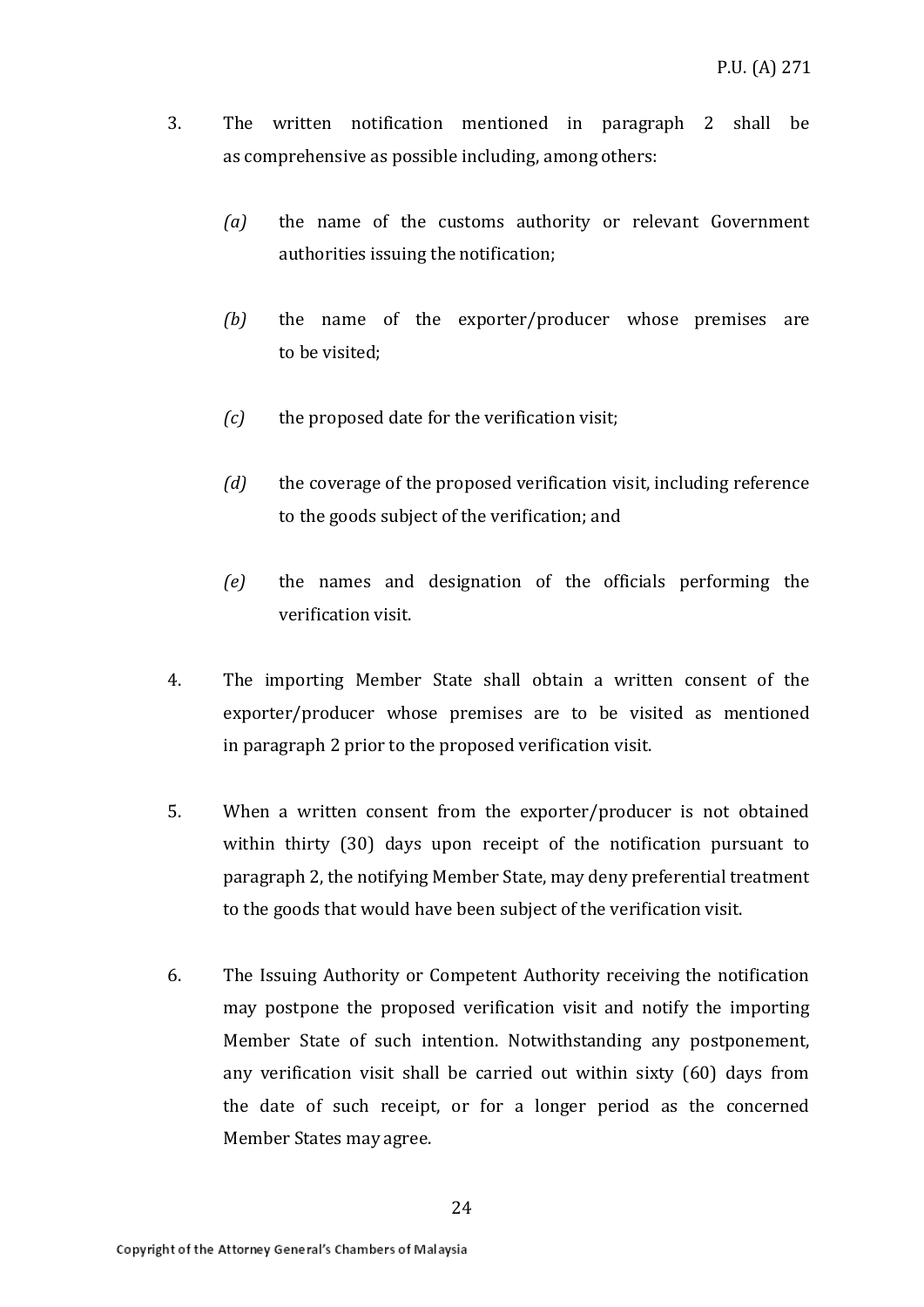- 7. The Member State conducting the verification visit shall provide the exporter/producer whose goods are the subject of the verification and the relevant Issuing Authority or Competent Authority with a written determination of whether or not the subject goods qualify as originating goods.
- 8. Any suspended preferential treatment shall be reinstated upon the written determination referred to in paragraph 7 that the goods qualify as originating goods.
- 9. The exporter/producer will be allowed thirty (30) days, from receipt of the written determination, to provide in writing comments or additional information regarding the eligibility of the goods. If the goods are still found to be non-originating, the final written determination will be communicated to the Issuing Authority or Competent Authority within thirty (30) days from receipt of the comments/additional information from the exporter/producer.
- 10. The verification visit process, including the actual visit and determination of whether the subject goods are originating or not, shall be carried out and its results communicated to the Issuing Authority or Competent Authority within a maximum of one hundred and eighty (180) days. While awaiting the results of the verification visit, Rule 18*(c)* on the suspension of preferential treatment shall be applied.

## **Rule 20 Confidentiality**

Member States shall maintain, in accordance with their laws and regulations, the confidentiality of classified business information collected in the process of verification pursuant to Rules 18 and 19 and shall protect that information from disclosure that could prejudice the competitive position of the person who provided the information. The classified business information may only be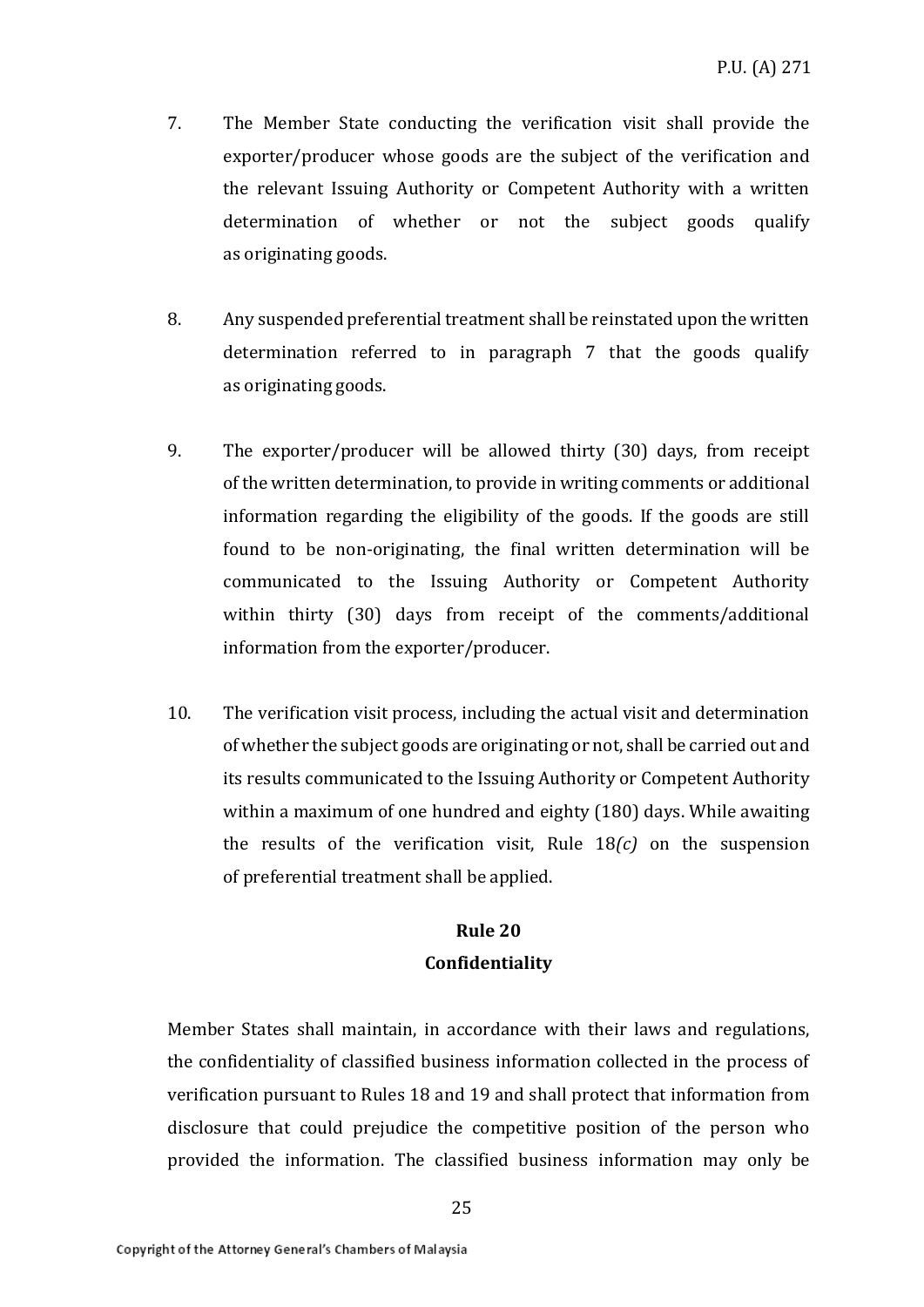disclosed to those authorities responsible for the administration and enforcement of origin determination.

### **Rule 21**

### **Documentation for Implementing Article 32(2)***(b)*  **(Direct Consignment)**

For the purposes of implementing Article 32(2)*(b)* of this Agreement, where transportation is effected through the territory of one or more non-Member State, the following shall be produced to the Government authorities of the importing Member State:

- *(a)* a through Bill of Lading issued in the exporting Member State;
- *(b)* a Certificate of Origin (Form D) issued by the relevant Government authorities of the exporting Member State or an Origin Declaration made out by a CE established in the exporting Member State;
- *(c)* a copy of the original commercial invoice in respect of the goods, where applicable; and
- *(d)* supporting documents in evidence that the requirements of Article 32(2)*(b)* paragraphs (i), (ii) and (iii) of this Agreement are being complied with.

#### **Rule 22**

### **Exhibition Goods**

1. Goods sent from an exporting Member State for exhibition in another Member State and sold during or after the exhibition for importation into a Member State shall be granted preferential treatment accorded under this Agreement on the condition that the goods meet the requirements as set out in Chapter 3 of this Agreement, provided that it is shown to the satisfaction of the relevant Government authorities of the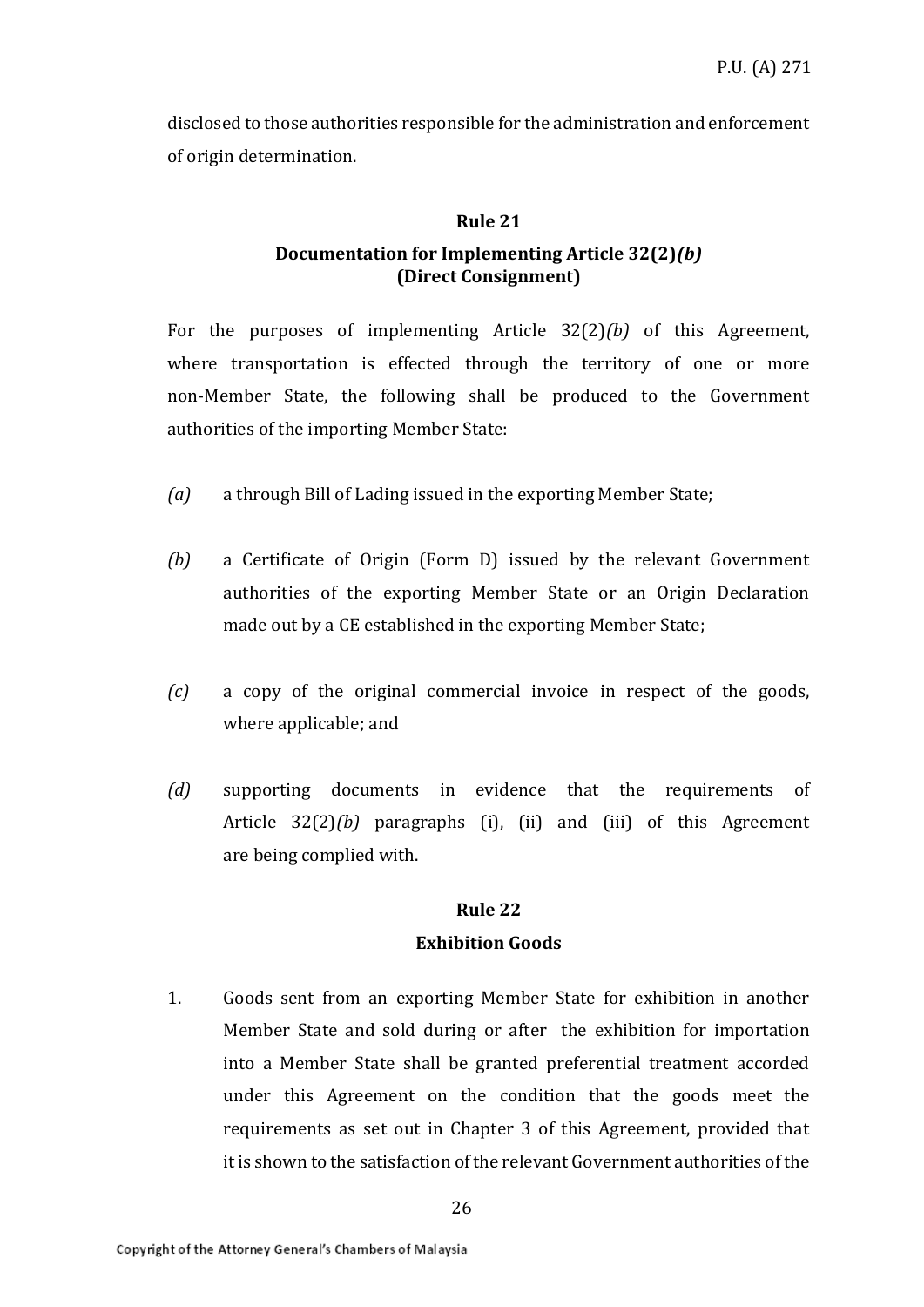importing Member State that:

- *(a)* an exporter has dispatched those goods from the territory of the exporting Member State to the Member State where the exhibition is held and has exhibited them there;
- *(b)* the exporter has sold the goods or transferred them to a consignee in the importing Member State; and
- *(c)* the goods have been consigned during the exhibition or immediately thereafter to the importing Member State in the state in which they were sent for the exhibition.
- 2. For the purposes of implementing paragraph 1, the Certificate of Origin (Form D) or, in the case of a CE, the Origin Declaration, shall be provided to the relevant Government authorities of the importing Member State. The name and address of the exhibition must be indicated. The relevant Government authorities of the Member State where the exhibition took place may provide evidence together with supporting documents prescribed in Rule 21*(d)* for the identification of the products and the conditions under which they were exhibited.
- 3. Paragraph 1 shall apply to any trade, agricultural or crafts exhibition, fair or similar show or display in shops or business premises with the view to the sale of foreign goods and where the goods remain under customs control during the exhibition.

### **Rule 23 Third Country Invoicing**

1. Relevant Government authorities in the importing Member State shall accept Proof of Origin in cases where the sales invoice is issued either by a company located in a third country or by an ASEAN exporter for the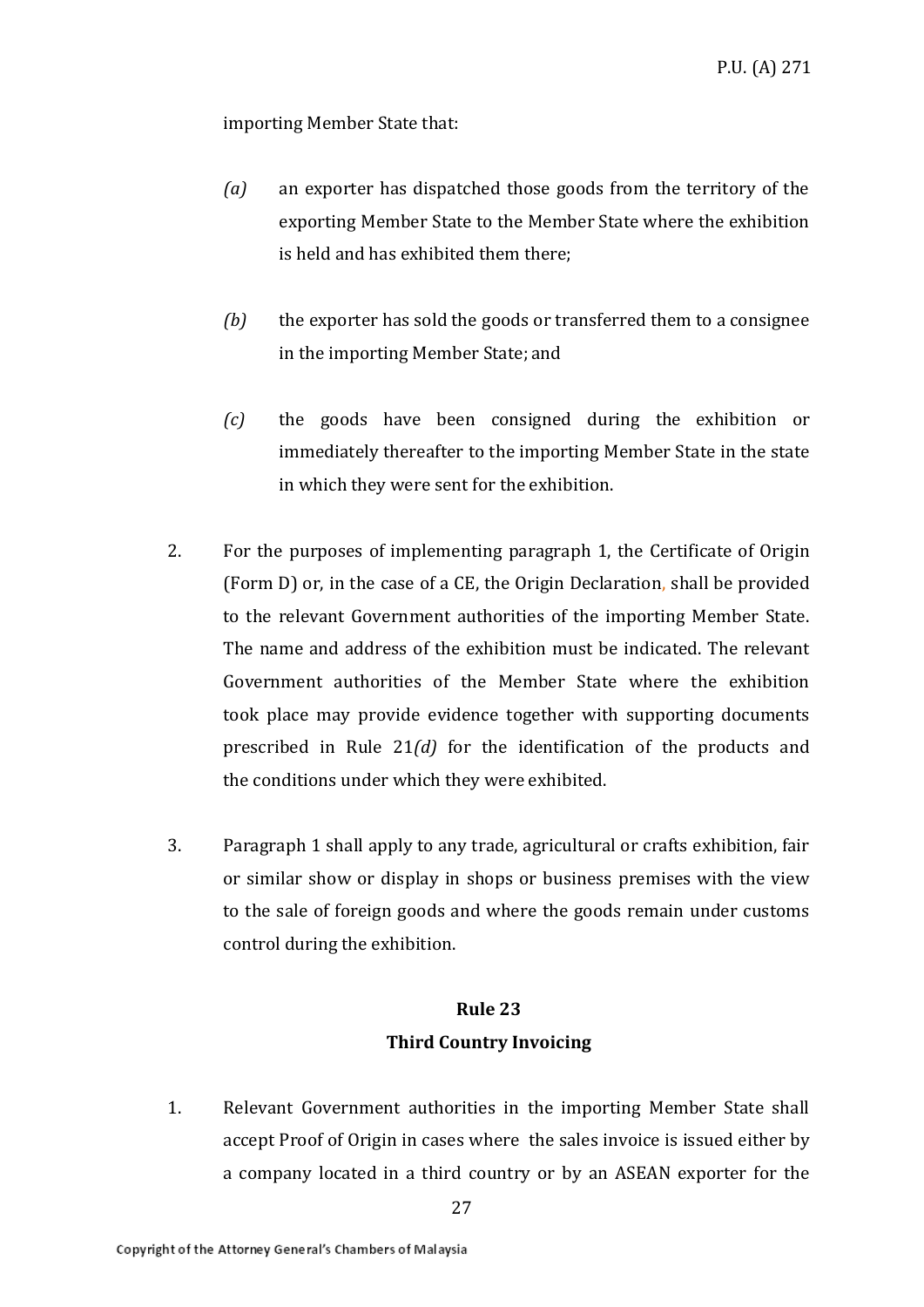account of the said company, provided that the goods meet the requirements of Chapter 3 of this Agreement.

- 2. The exporter shall indicate "third country invoicing" and such information as name and country of the company issuing the invoice in the Certificate of Origin (Form D).
- 3. In cases where the sales invoice is issued either by a company located in a third country or by an ASEAN exporter for the account of the said company, the CE may make out the Origin Declaration on the billing statement, delivery order or packing list.

# **Rule 24 Action against Fraudulent Acts**

- 1. When it is suspected that fraudulent acts in connection with the Proof of Origin have been committed, the Government authorities concerned shall cooperate in the action to be taken in the respective Member State against the persons involved.
- 2. Each Member State shall provide legal sanctions for fraudulent acts related to the Proof of Origin.

# **Rule 25 FOB Price**

For the purposes of this Agreement, notwithstanding Rule 11*(b)*, the Proof of Origin and the back-to-back Proof of Origin shall only reflect the FOB Price, as required by the Member States listed in the paragraph relating to the FOB Price in the Overleaf Notes of the Certificate of Origin (Form D), in cases where the regional value content calculated using the formula set out in Article 29 of this Agreement is applied in determining origin.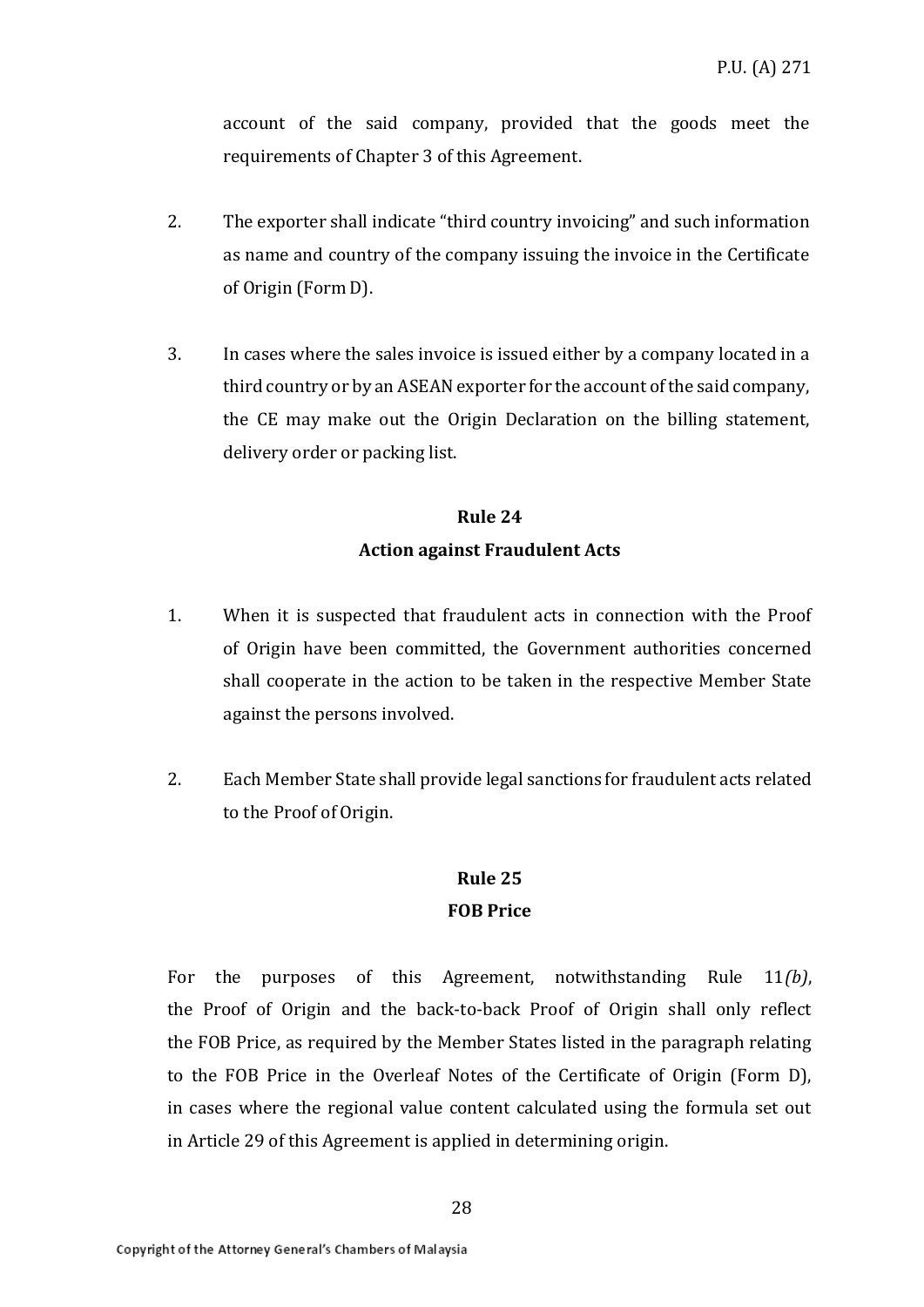#### **Rule 26**

#### **Equivalence of Paper and Electronic Certificate of Origin (e-Form D)**

- 1. A Certificate of Origin (Form D) in electronic format may be applied for, issued, and accepted in lieu of one in paper format, with equivalent legal effect.
- 2. Rules 27 to 31 shall apply to Electronic Certificates of Origin (e-Form D). Unless otherwise specified in Rules 27 to 31, Rules 1 to 6, 8, 10, 11, 14 to 16, and 18 to 25 shall also apply to the processing of Electronic Certificates of Origin (e-Form D).

### **Rule 27 Electronic Certificate of Origin (e-Form D)**

- 1. In order to ensure interoperability, Member States shall exchange Electronic Certificates of Origin (e-Form D) in accordance with the *ATIGA e- Form D Process Specification and Message Implementation Guideline*, as may be updated from time to time.
- 2. In the event a Member State does not wish to implement all the electronic processes and related information elements specified in the *ATIGA e- Form D Process Specification and Message Implementation Guideline*, that Member State shall inform the other Member States, through the ASEAN Secretariat, which processes and related information elements it wishes to implement.

#### **Rule 28**

### **Examination of Application for an Electronic Certificate of Origin (e-Form D)**

In place of Rule 6*(a)*, an application for an Electronic Certificate of Origin (e-Form D) shall electronically be accepted, verified to be duly completed and authenticated.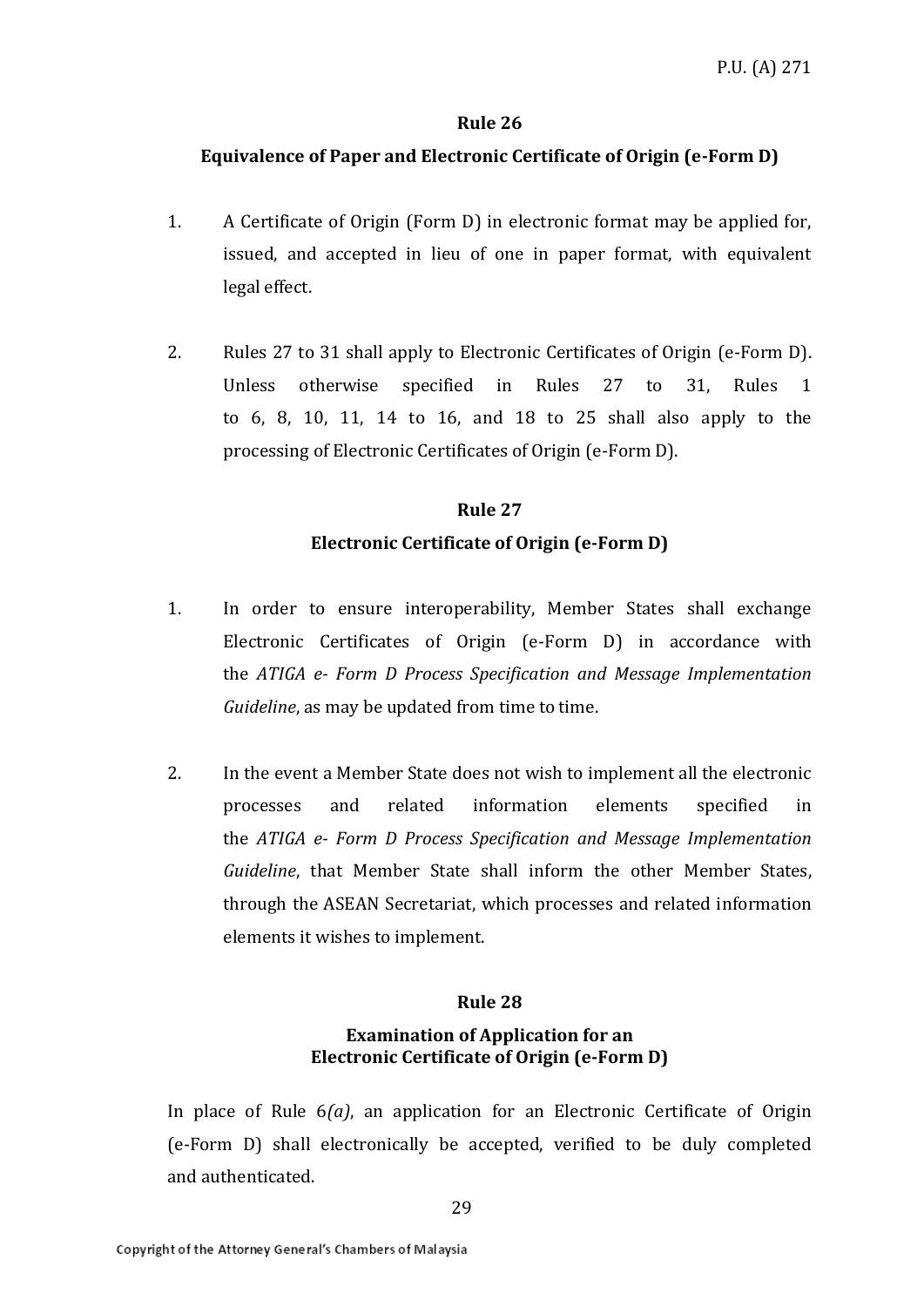#### **Rule 29**

### **Issuance of an Electronic Certificate of Origin (e-Form D)**

- 1. In exceptional cases, an exporter may apply to the Issuing Authority, in accordance with the Issuing Authority's procedures, to re-issue an Electronic Certificate of Origin (e- Form D), within one (1) year from the date of issuance of the original Electronic Certificate of Origin (e-Form D).
- 2. In addition to the electronic process specified in the *ATIGA e- Form D Process Specification and Message Implementation Guideline*, an Electronic Certificate of Origin (e-Form D) may be forwarded directly to the exporter by the NSW of the issuing Member State and the Electronic Certificate of Origin (e-Form D) may be forwarded directly to the importer by the exporter or by the NSW of the importing Member State.
- 3. In exceptional cases, such as, but not limited to, technical failures that trigger a loss of data, the receiving Member State may request a re-transmission of an Electronic Certificate of Origin (e-Form D) from the sending Member State.
- 4. An alteration to an Electronic Certificate of Origin (e-FormD) shall be made by issuing a new Electronic Certificate of Origin (e-Form D), and the previous Electronic Certificate of Origin (e-Form D) shall be cancelled, in accordance with the process specified in the *ATIGA e-Form D Process Specification and Message Implementation Guideline*.

#### **Rule 30**

### **Presentation of the Electronic Certificate of Origin (e-Form D)**

1. For the purposes of claiming preferential tariff treatment, the importer shall submit to the customs authority of the importing Member State at the time of import, an import declaration containing information on the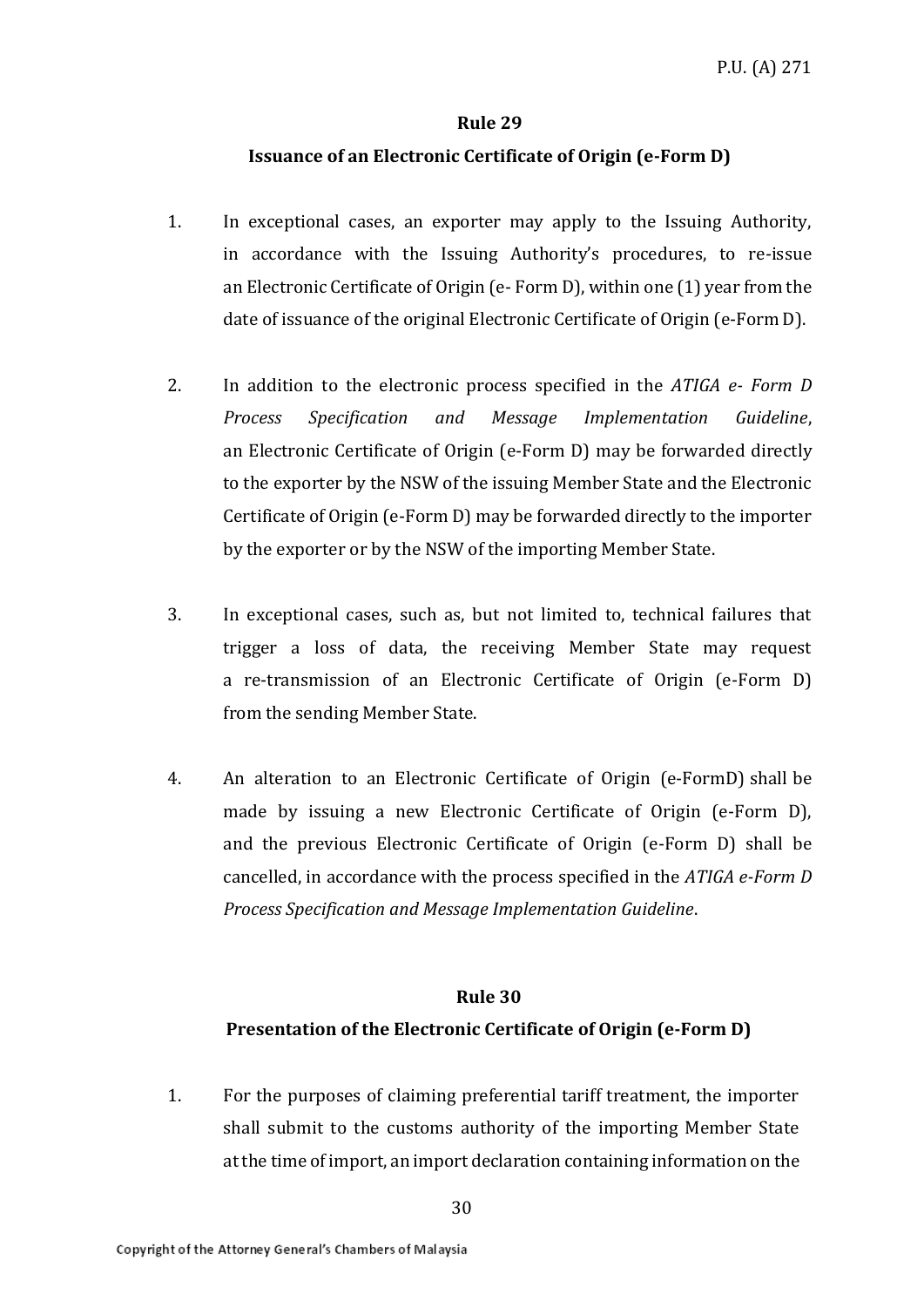Electronic Certificate of Origin (e-Form D) reference number, supporting documents (i.e. invoices and, when required, the Through Bill of Lading issued in the territory of the exporting Member State) and other documents as required in accordance with the laws and regulations of the importing Member State.

- 2. The customs authority in the importing Member State may generate an electronic Customs Response indicating the utilisation status of the Electronic Certificate of Origin (e- Form D) in accordance with the message implementation guideline for Customs Response specified in the *ATIGA e-Form D Process Specification and Message Implementation Guideline*. The utilisation status, if generated, shall be transmitted electronically via the ASW to Issuing Authority either soon after the import or as and when it has been generated, within the validity period of the Electronic Certificate of Origin (e-Form D).
- 3. In cases when an Electronic Certificate of Origin (e-Form D) is rejected by the customs authority of the importing Member State, the customs authority of the importing Member State shall:
	- *(a)* generate an electronic Customs Response indicating the rejection status with reasons for the rejection, including, as appropriate, the reason for denial of tariff preference, in accordance with the ATIGA e-Form D Process Specification and Message Implementation Guideline. The electronic Customs Response, if generated, shall be transmitted electronically via the ASW to the Issuing Authority in the exporting Member State within a reasonable period not exceeding sixty (60) days from the date of receipt of the Electronic Certificate of Origin (e-Form D); or
	- *(b)* in cases where the procedure in paragraph 3*(a)* is not available, the customs authority of the importing Member State may notify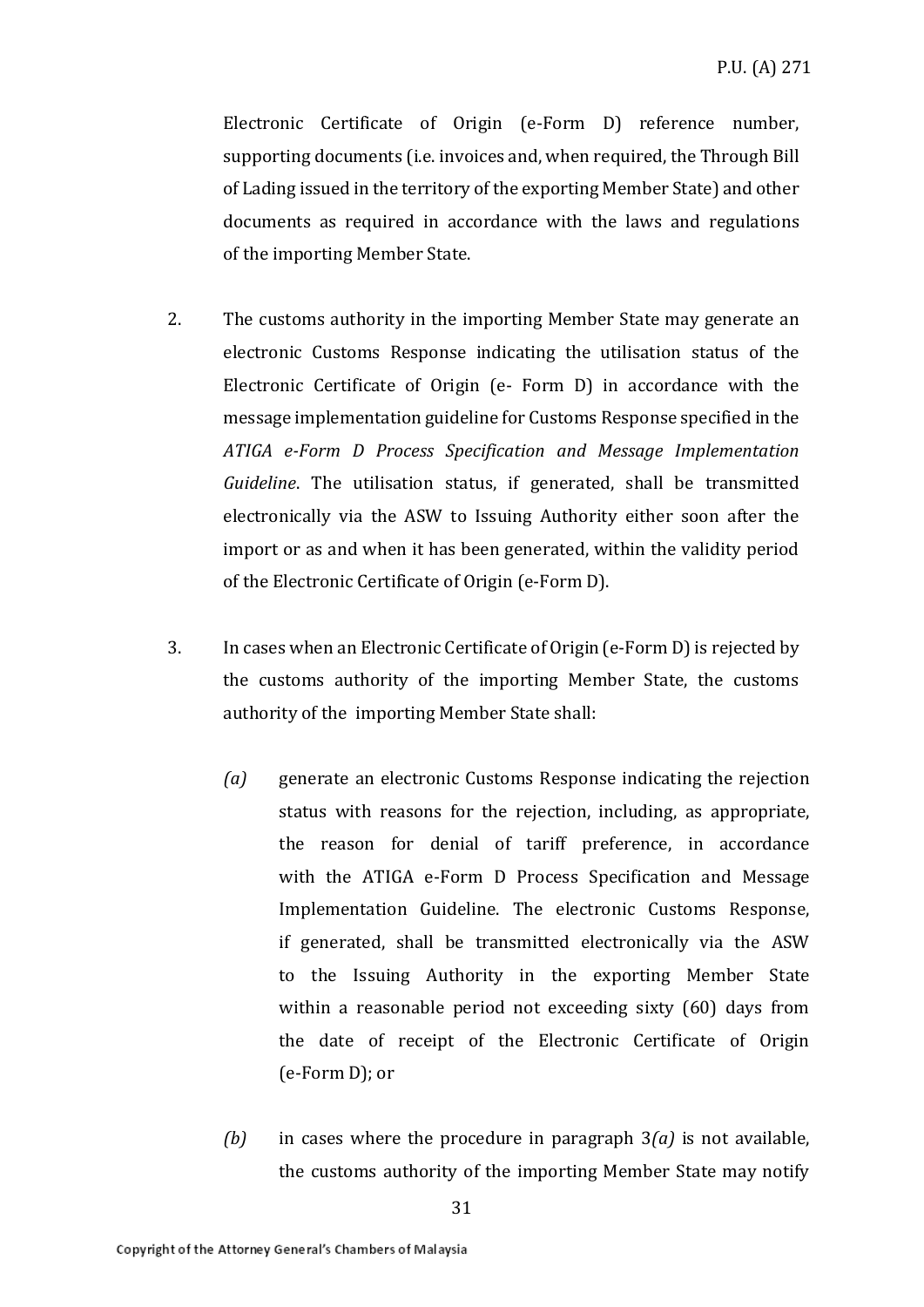the Issuing Authority of the exporting Member State in writing of the grounds for the denial of tariff preference together with the reference number of the Electronic Certificate of Origin (e-Form D), within a reasonable period not exceeding sixty (60) days.

4. In the case where an Electronic Certificate of Origin (e-FormD) is not accepted, as stated in the preceding paragraph, the importing Member State should accept and consider the clarifications made by the Issuing Authority and assess again whether or not the e-Form D application can be accepted for the granting of the preferential treatment. The clarifications should be detailed and exhaustive in addressing the grounds of denial of preference raised by the importing Member State.

# **Rule 31 Electronic Archiving and Data Retention**

- 1. For the purposes of the verification process pursuant to Rules 18 and 19, the producer and/or exporter applying for the issuance of an Electronic Certificate of Origin (e-Form D) shall, subject to the laws and regulations of the exporting Member State, provide for the storage of supporting records for application for an Electronic Certificate of Origin (e-Form D) for not less than three (3) years from the date of issuance of the Electronic Certificate of Origin (e-Form D).
- 2. The application for an Electronic Certificate of Origin (e- Form D) and all documents related to such application shall be retained by the Issuing Authority for not less than three (3) years from the date of issuance of the Electronic Certificate of Origin (e-Form D).
- 3. Information relating to the validity of the Electronic Certificate of Origin (e-Form D) shall be furnished upon request of the importing Member State, by an authorised official of the Issuing Authority.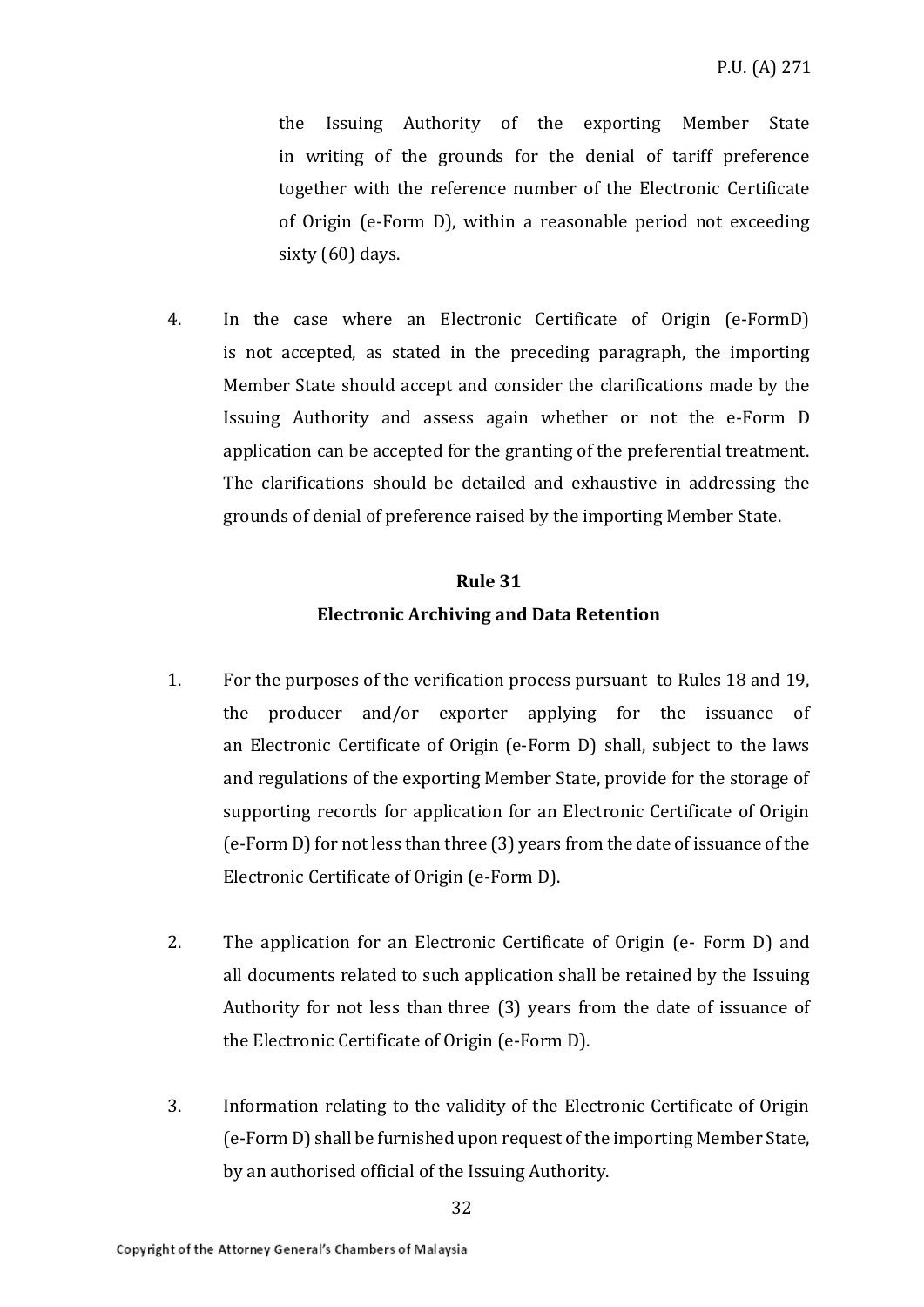4. Any information communicated between the Member States concerned shall be treated as confidential and shall be used for the purpose of Electronic Certificate of Origin (e-Form D) validation only.".

Dibuat 18 September 2020 [SULIT KE.HT(96)515/11-2-1Klt.3Sk.19; Perb.MOF.TAX(S)700-12/4/9(23); PN(PU2)338/LX]

### DATO' SRI TENGKU ZAFRUL BIN TENGKU ABDUL AZIZ  *Menteri Kewangan*

[*Akan dibentangkan di Dewan Rakyat menurut subseksyen 11(2) Akta Kastam 1967*]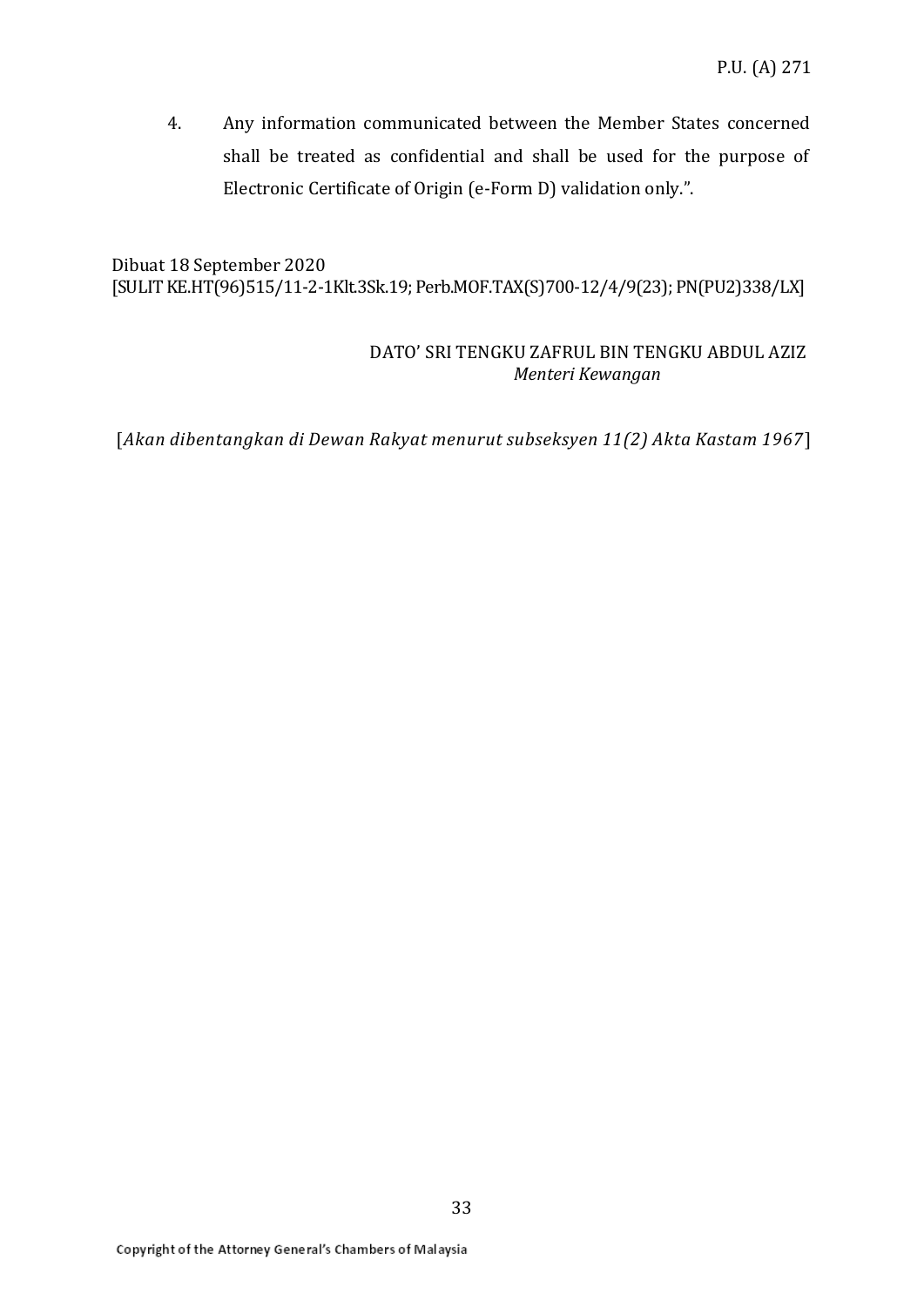#### CUSTOMS ACT 1967

#### CUSTOMS DUTIES (GOODS OF ASEAN COUNTRIES ORIGIN) (ASEAN HARMONISED TARIFF NOMENCLATURE AND ASEAN TRADE IN GOODS AGREEMENT) ORDER (AMENDMENT) (NO. 3) 2020

IN exercise of the power conferred by subsection 11(1) of the Customs Act 1967 [*Act 235*], the Minister makes the following order:

### **Citation and commencement**

1. (1) This order may be cited as the **Customs Duties (Goods of ASEAN Countries Origin) (ASEAN Harmonised Tariff Nomenclature and ASEAN Trade in Goods Agreement) Order (Amendment) (No. 3) 2020**.

(2) This Order comes into operation on 20 September 2020.

### **Amendment of First Schedule**

2. The Customs Duties (Goods of ASEAN Countries Origin) (ASEAN Harmonised Tariff Nomenclature and ASEAN Trade in Goods Agreement) Order 2017 [*P.U. (A) 100/2017*] is amended in the First Schedule**—**

*(a)* by substituting for Article 38 the following Article**:**

### "**Article 38 Proof of Origin**

A claim that a good shall be accepted as eligible for preferential tariff treatment shall be supported by a Proof of Origin in accordance with the Operational Certification Procedures as set out in Annex 8."; and

*(b)* by substituting for Annex 8 the following Annex**:**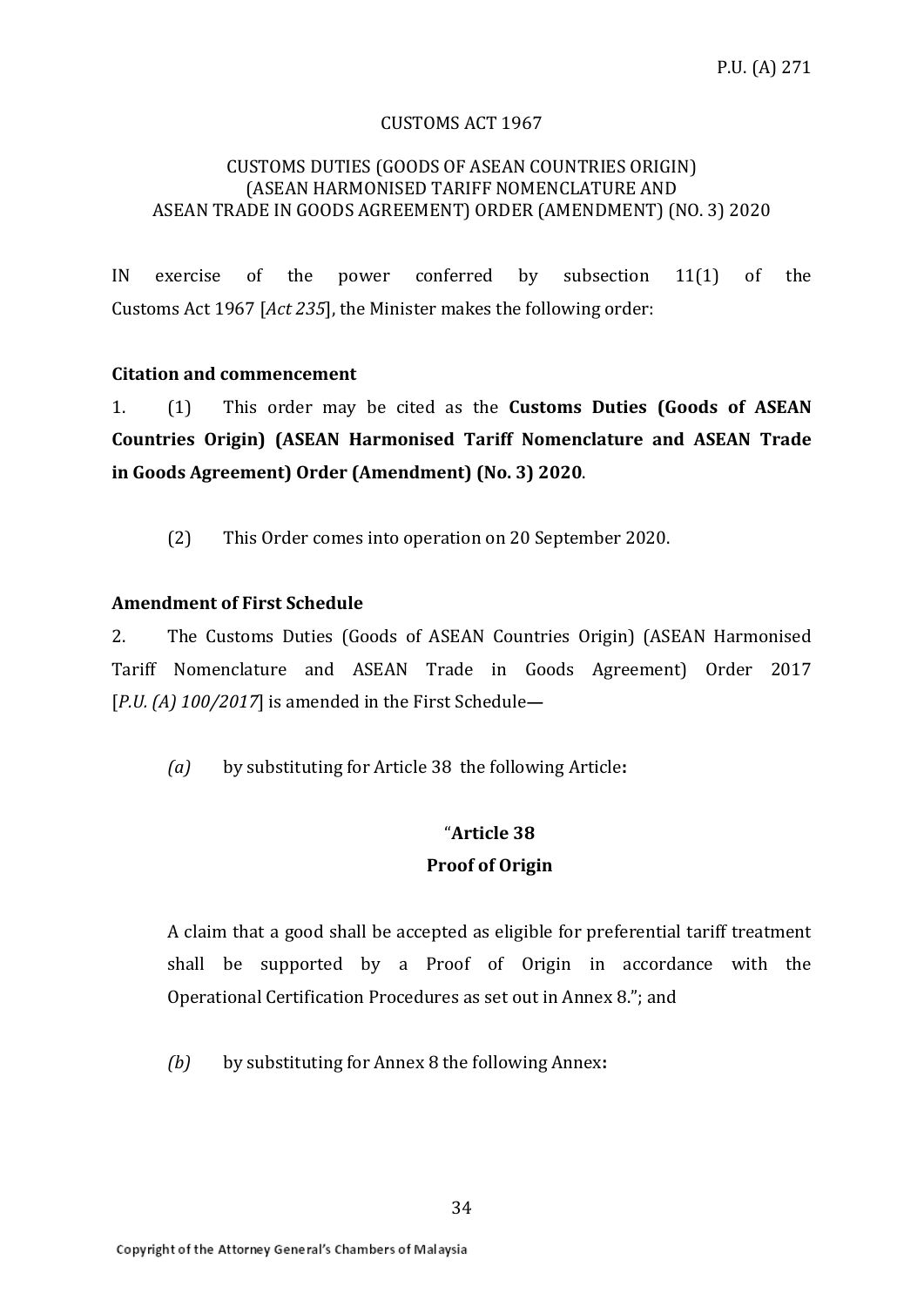#### **"ANNEX 8**

### **OPERATIONAL CERTIFICATION PROCEDURE FOR THE RULES OF ORIGIN UNDER CHAPTER 3**

For the purposes of implementing the Rules of Origin set out in Chapter 3 of this Agreement, the following operational procedures on the issuance and verification of the Proof of Origin and other related administrative matters shall be observed.

### **Rule 1 Definitions**

- *(a)* **ASW** means ASEAN Single Window as defined in Article 5(a) of the PLF;
- *(b)* **Back-to-back Proof of Origin** means a Proof of Origin issued by an intermediate exporting Member State based on the Proof of Origin issued by the first exporting Member State;
- *(c)* **Certified Exporter (CE)** means an exporter duly authorised to make out an Origin Declaration on the origin of a good exported;
- *(d)* **Competent Authority** means the Government authority of the exporting Member State designated to authorise CEs;
- *(e)* **Electronic Certificate of Origin (e-Form D)** means a Certificate of Origin (Form D) that is structured in accordance with the ATIGA e-Form D Process Specification and Message Implementation Guideline, and is transmitted electronically between Member States via the ASW in accordance with the security provisions specified in Article 9 of the PLF;
- *(f)* **Exporter** means a natural or juridical person located in the territory of a Member State where a good is exported from by such a person;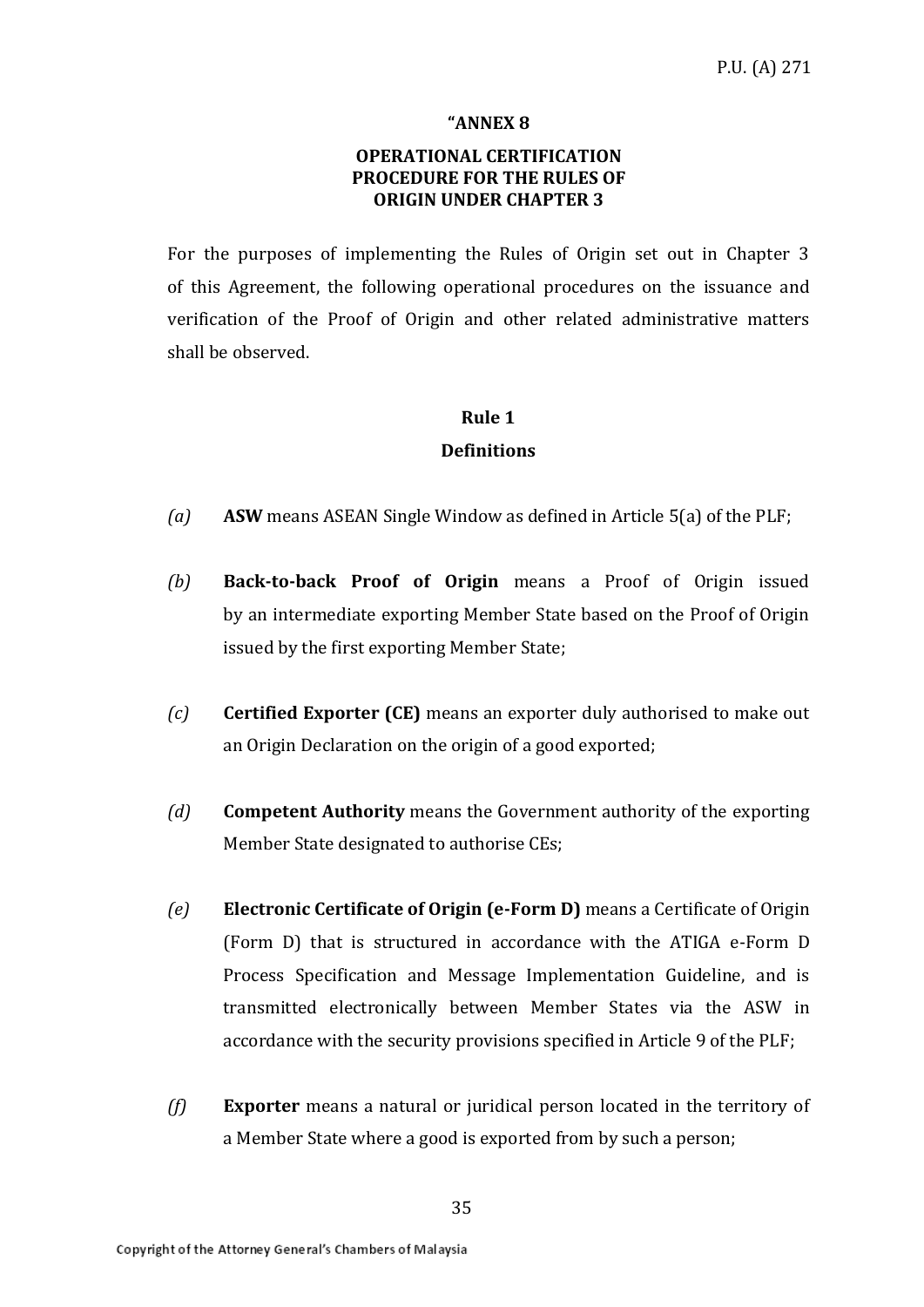- *(g)* **Importer** means a natural or juridical person located in the territory of a Member State where a good is imported into by such a person;
- *(h)* **Issuing Authority** means the Government authority of the exporting Member State designated to issue a Certificate of Origin (Form D) and notified to all the other Member States in accordance with this Annex;
- *(i)* **NSW** means National Single Window as defined in Article 5(c) of the PLF;
- *(j)* **Origin Declaration** means a declaration on the origin of the goods exported made by a CE in accordance with Rule 12 B;
- *(k)* **PLF** means the Protocol on the Legal Framework to Implement the ASEAN Single Window done at Ha Noi, Viet Nam on 4 September 2015;
- *(l)* **Producer** means a natural or juridical person who carries out production, as set out in Article 25(j) of this Agreement, in the territory of a Member State; and
- *(m)* **Proof of Origin** means a document which certifies that the goods exported meets the rules of origin provisions set out in Chapter 3 of this Agreement.

### **Rule 1A Proof of Origin**

Proof of Origin may be in the form of:

- *(a)* Certificate of Origin (Form D);
- *(b)* Electronic Certificate of Origin (e-Form D); or
- *(c)* Origin Declaration.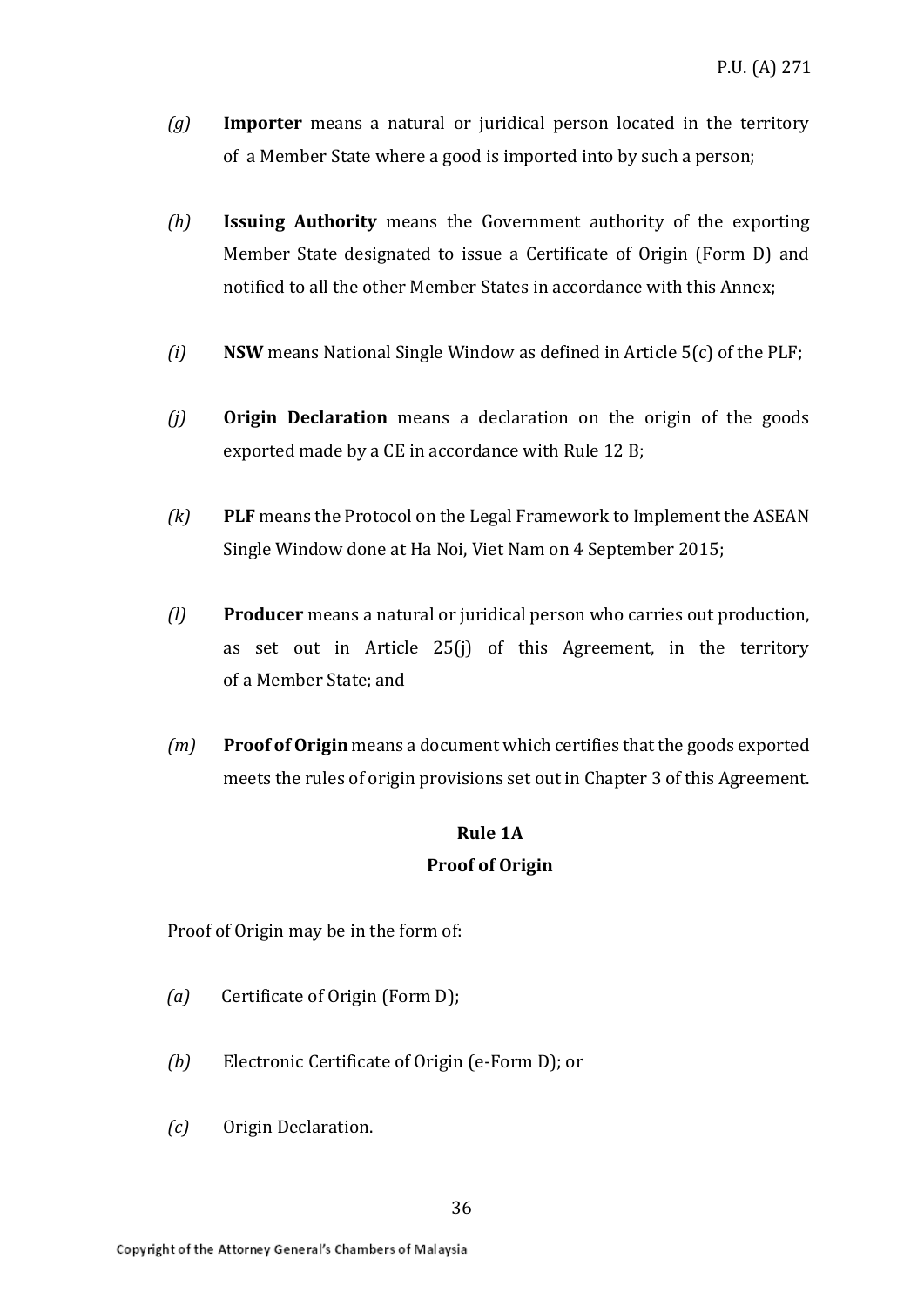#### **Rule 2**

### **Specimen Signatures and Official Seals of the Issuing Authority and ASEANwide Self-Certification Database**

- 1. Each Member State shall provide a list of the names, addresses, specimen signatures and specimen of official seals of its Issuing Authority, in hard copy and soft copy format, through the ASEAN Secretariat for dissemination to other Member States in soft copy format. Any change in the said list shall be promptly provided in the same manner.
- 2. The specimen signatures and official seals of the Issuing Authority, compiled by the ASEAN Secretariat, shall be updated annually. Any Certificate of Origin (Form D) issued by an official not included in the list referred to in paragraph 1 shall not be honoured by the receiving Member State.
- 3. Notwithstanding paragraphs 1 and 2, where a Member State only issues Electronic Certificates of Origin (e-Form D), that Member State need not provide a list of specimen signatures and specimen of official seals of its Issuing Authority.
- 4. Immediately after the grant of CE status, each Member State shall promptly include the following in the ASEAN-wide Self-Certification database:
	- *(a)* Legal name and address of the company;
	- *(b)* CE authorisation Code;
	- *(c)* Issuance date and expiry date, if applicable, of CE authorisation;
	- *(d)* List of products subject of the authorisation, including product description HS in six digit or AHTN Code/s  $\mathbf{1}$ ; and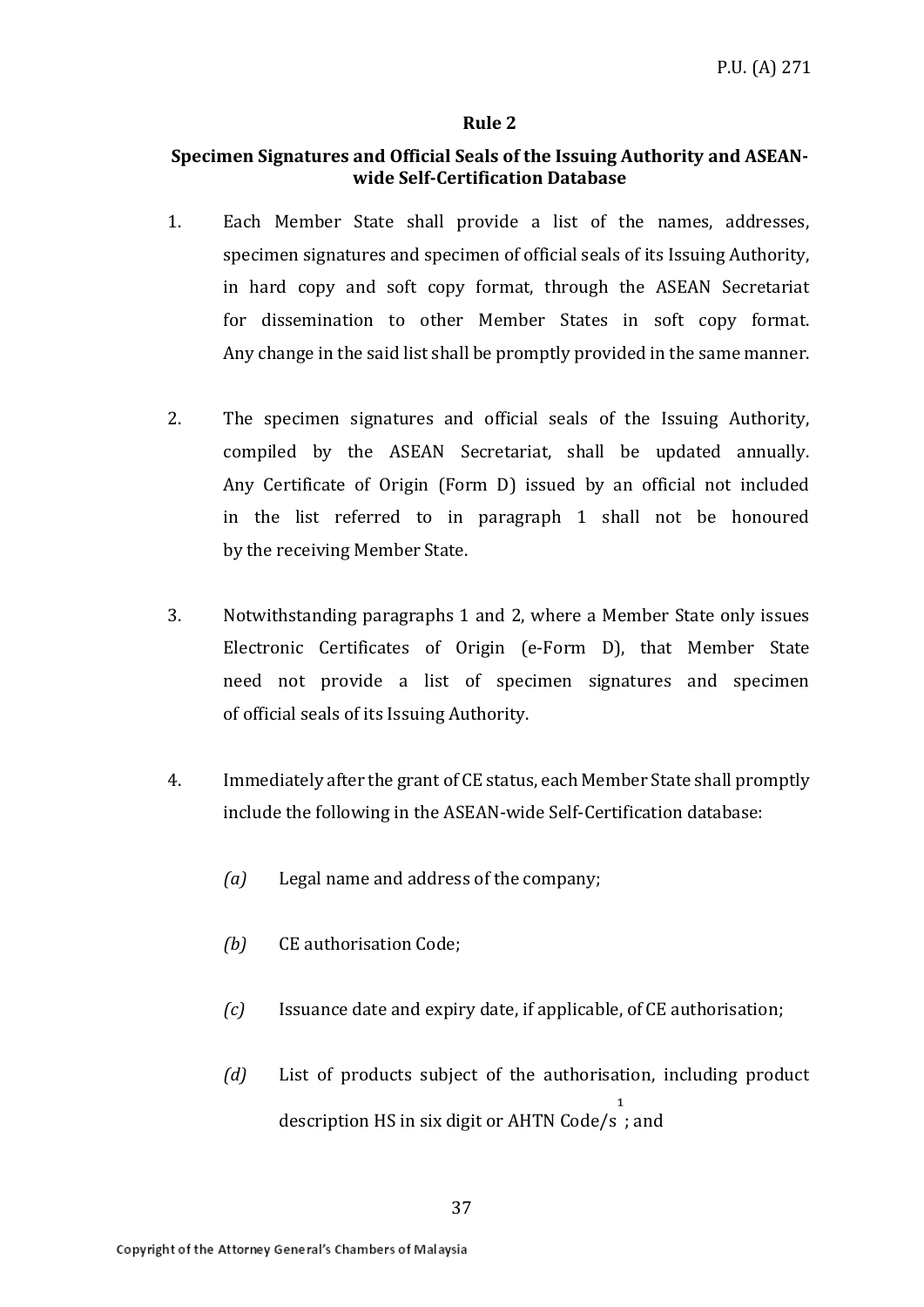*(e)* List of authorised signatories and their respective specimen signatures, not exceeding ten (10)  $\overline{\mathbf{a}}$ persons per company ³ .

Any change in subparagraphs (a) to (e) above shall be promptly included in the same manner. Withdrawal or suspension of the authorisation shall also be included in the same manner.

- 5. The ASEAN Secretariat shall be the custodian of the ASEAN-wide Self-Certification database, which can be accessed online by Member States.
- 6. Any Origin Declaration made out by an exporter or signatory not included in the database or for a product not included in the database shall not be honoured by the receiving Member State.

### **Rule 3**

#### **Supporting Documents**

- 1. For the purposes of determining originating status, the Issuing Authority or Competent Authority shall have the right to request for supporting documentary evidence or to carry out check(s) considered appropriate in accordance with the respective laws and regulations of a Member State.
- 2. Member States are encouraged to allow the submission of electronic supporting documents, if available, to carry out check(s) related to Proof of Origin, considered appropriate in accordance with the respective laws and regulations of a Member State.

**\_\_\_\_\_\_\_\_\_\_\_\_\_\_\_\_\_\_\_\_\_\_\_\_\_\_\_\_\_**

<sup>1</sup> The necessity of retaining this requirement is subject to review after two (2) years from the date of implementation of the ASEAN- wide Self-Certification.

<sup>2</sup> The necessity of retaining this requirement will be reviewed after two (2) years from the date of implementation of the ASEAN-wide Self-Certification.

<sup>3</sup> The necessity of retaining this requirement is subject to review after two (2) years from the date of implementation of the ASEAN- wide Self-Certification.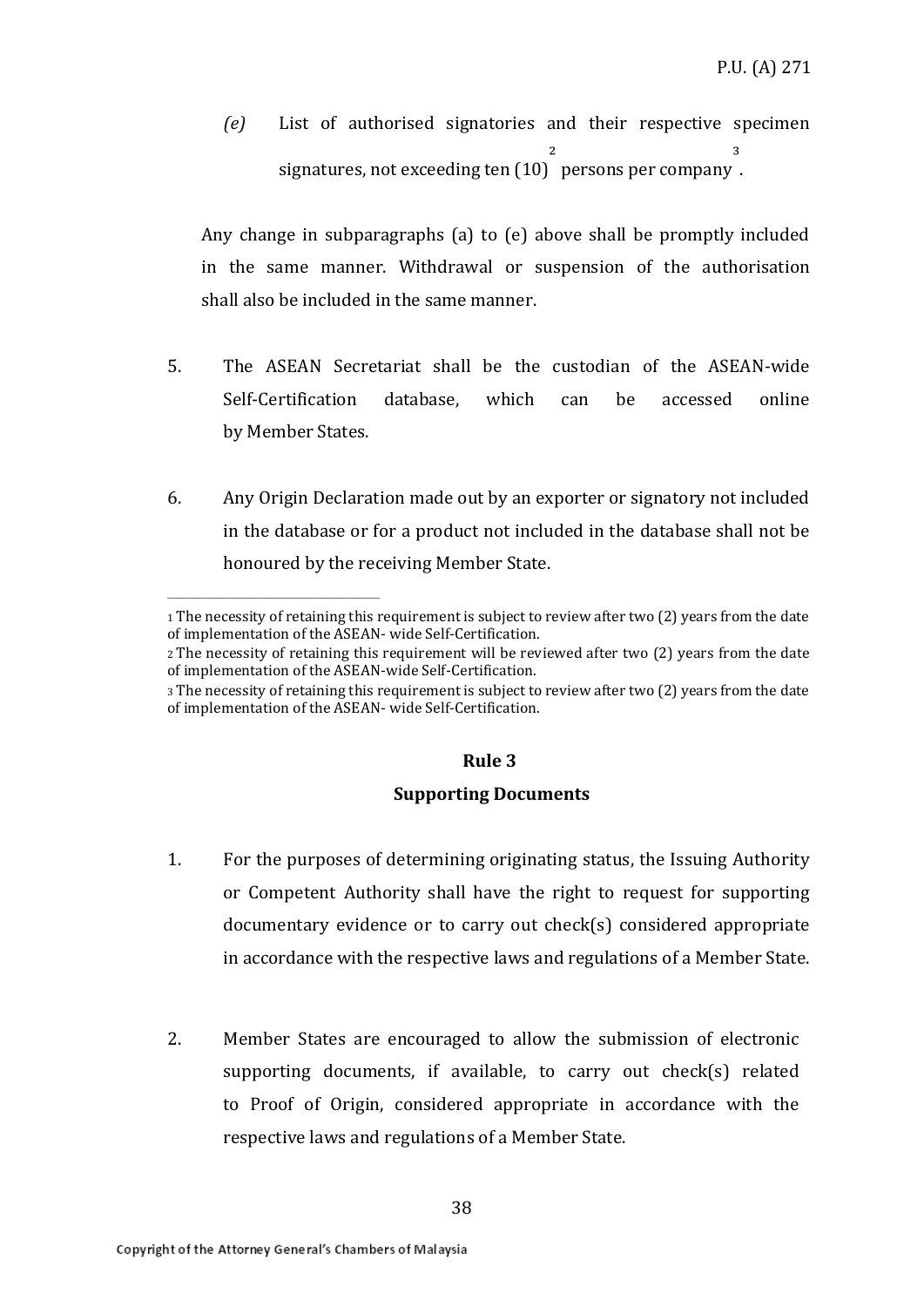### **Rule 4 Pre-exportation Examination**

- 1. The producer and/or exporter, or its authorised representative, shall apply to the Issuing Authority or Competent Authority for the issuance of a Proof of Origin or as a CE, requesting pre-exportation examination of the origin of the good or CE status, in accordance with the Member State's laws and regulations. The result of the examination, subject to review periodically or whenever appropriate, shall be accepted as the supporting evidence in determining the origin of the said good to be exported thereafter. The pre-exportation examination may not apply to the good of which, by its nature, origin can be easily determined.
- 2. For locally-procured materials, self-declaration by the final manufacturer exporting under this Agreement shall be used as a basis in determining the originating status of the good.

### **Rule 5 Application for Certificate of Origin (Form D)**

- 1. At the time of carrying out the formalities for exporting the products under preferential treatment, the exporter or his authorised representative shall submit a written application for the Certificate of Origin (Form D) together with appropriate supporting documents proving that the products to be exported qualify for the issuance of a Certificate of Origin (Form D).
- 2. A CE may, at his own discretion, apply for a Certificate of Origin (Form D) in place of main gout an Origin Declaration.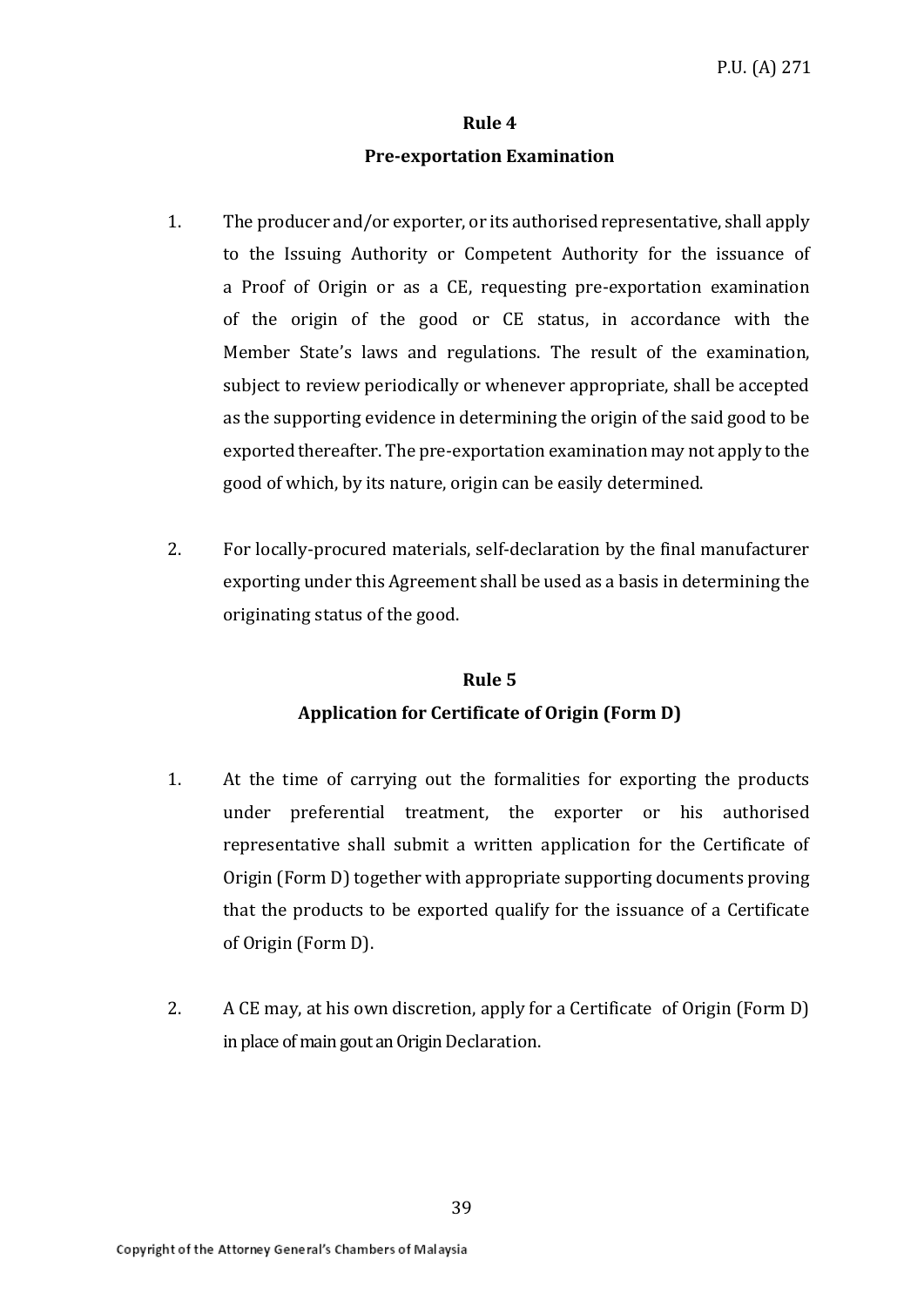### **Rule 6**

### **Examination of Application for a Certificate of Origin (Form D)**

The Issuing Authority shall, to the best of its competence and ability, carry out proper examination, in accordance with the laws and regulations of the Member State, upon each application for a Certification of Origin (Form D) to ensure that:

- *(a)* the application and the Certificate of Origin (Form D) are duly completed and signed by the authorised signatory;
- *(b)* the origin of the product is in conformity with the provisions of Chapter 3 of this Agreement;
- *(c)* the other statements of the Certificate of Origin (Form D) correspond to supporting documentary evidence submitted;
- *(d)* description, quantity and weight of goods, marks and number of packages, number and kinds of packages, as specified, conform to the products to be exported;
- *(e)* multiple items declared on the same Certificate of Origin (Form D) shall be allowed provided that each item qualifies separately in its own right.

# **Rule 7 Certificate of Origin (Form D)**

- 1. The Certificate of Origin (Form D) must be on ISO A4 size white paper in conformity with the specimen shown in Annex 7 of this Agreement. It shall be made in the English language.
- 2. The Certificate of Origin (Form D) shall comprise one (1) original and two (2) carbon copies (duplicate and triplicate).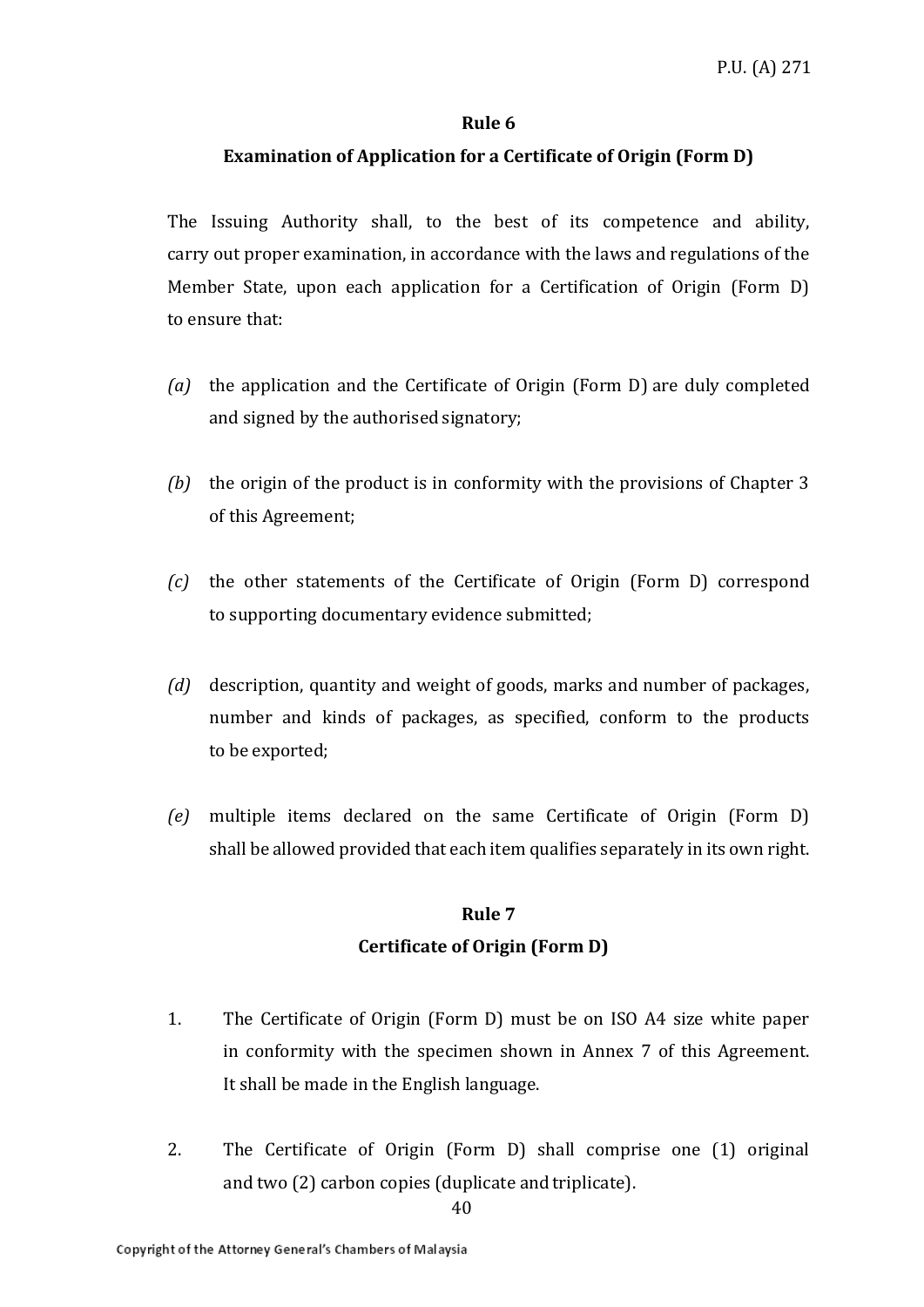- 3. Each Certificate of Origin (Form D) shall bear a reference number separately given by each place or office of issuance.
- 4. Each Certificate of Origin (Form D) shall bear the authorised signature and official seal of the issuing authority. Such signature and seal may be applied manually or electronically<sup>4</sup>.
- 5. The original copy shall be forwarded by the exporter to the importer for submission to the customs authority or relevant Government authorities at the port or place of importation. The duplicate shall be retained by the Issuing Authority in the exporting Member State. The triplicate shall be retained by the exporter.

#### **Rule 8**

### **Declaration of Origin Criterion in the Certificate of Origin (Form D)**

To implement the provisions of Article 26 of this Agreement, the Certificate of Origin (Form D) issued by the final exporting Member State shall indicate the relevant applicable origin criterion.

#### **Rule 9**

### **Treatment of Erroneous Declaration in the Certificate of Origin (Form D)**

Neither erasures nor superimpositions shall be allowed on the Certificate of Origin (Form D). Any alteration shall be made by:

*(a)* striking out the erroneous materials and making any addition required. Such alterations shall be approved by an official authorised to sign the Certificate of Origin (Form D) and certified by the Issuing Authority. Unused spaces shall be crossed out to prevent any subsequent addition; or

**\_\_\_\_\_\_\_\_\_\_\_\_\_\_\_\_\_\_\_\_\_\_\_\_\_\_\_\_\_\_\_\_\_\_\_\_\_\_\_**

<sup>4</sup> Signature and seal applied electronically does not mean digital signature. A Member State's acceptance of the signature and seal applied electronically is subject to its laws and regulations.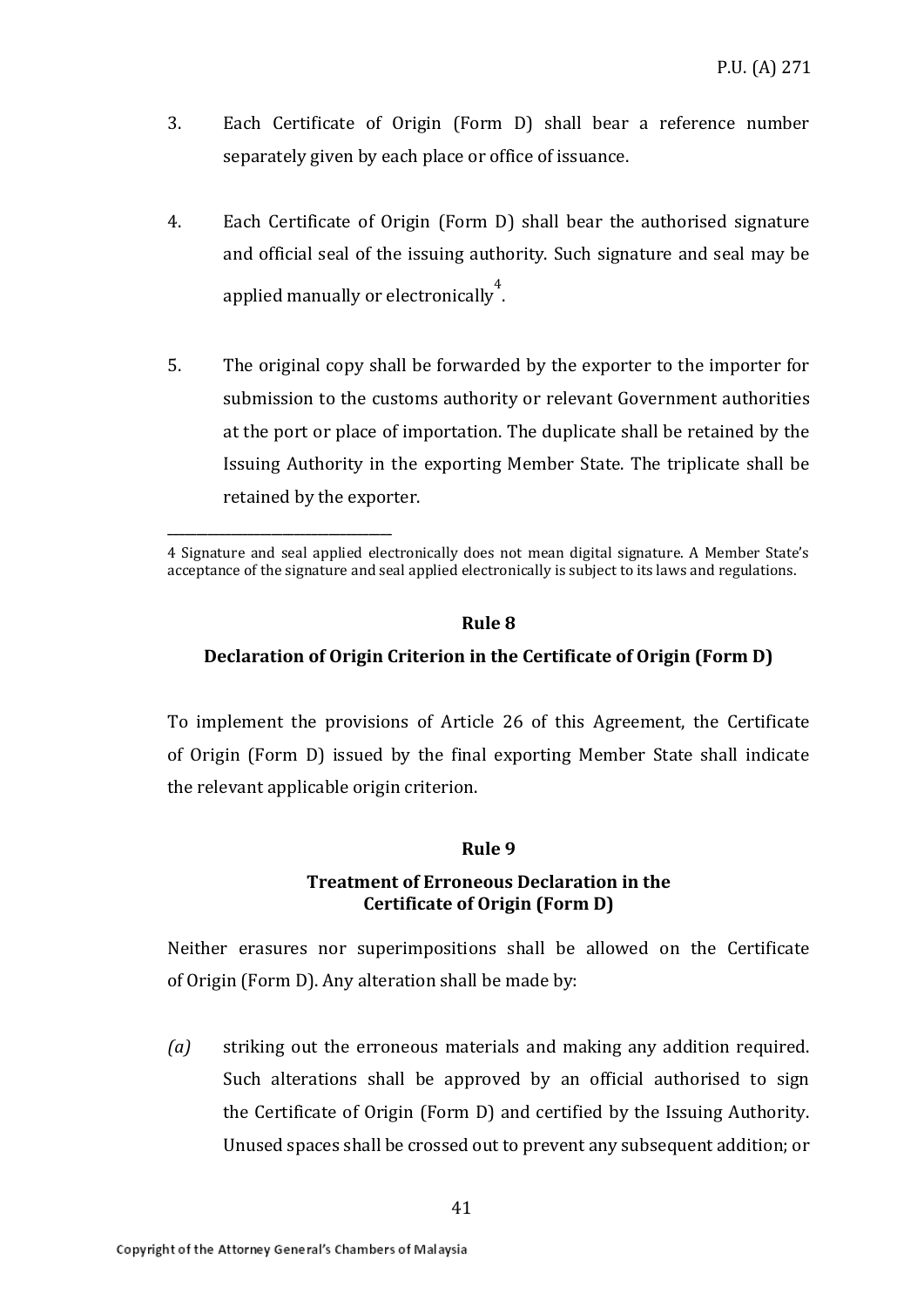*(b)* issuing a new Certificate of Origin (Form D) to replace the erroneous one.

# **Rule 10 Issuance of the Certificate of Origin (Form D)**

- 1. Subject to the submission of all documentary requirements, the Certificate of Origin (Form D) shall be issued by the Issuing Authority of the exporting Member State prior to or at the time of shipment or soon thereafter but not more than three (3) days from the declared shipment date, whenever the good to be exported can be considered originating in that Member State within the meaning of Chapter 3 of this Agreement.
- 2. In exceptional cases where a Certificateof Origin (Form D) has not been issued at the time of exportation or no later than three (3) days from the declared shipment date, due to involuntary errors or omissions or other valid causes, the Certificate of Origin (Form D) may be issued retroactively but no longer than one (1) year from the date of shipment and shall be duly and prominently marked "Issued Retroactively".

### **Rule 11 Back-to-Back Proof of Origin**

- 1. The Issuing Authority of the intermediate Member State may issue a back-to-back Certificate of Origin (Form D) if an application is made by the exporter, provided that:
	- *(a)* a valid original Proof of Origin is presented. In the case where no original Proof of Origin is presented, its certified true copy shall be presented;
	- *(b)* the back-to-back Certificate of Origin (Form D) issued should contain some of the same information as the original Proof of Origin. In particular, every column in the back-to-back Certificate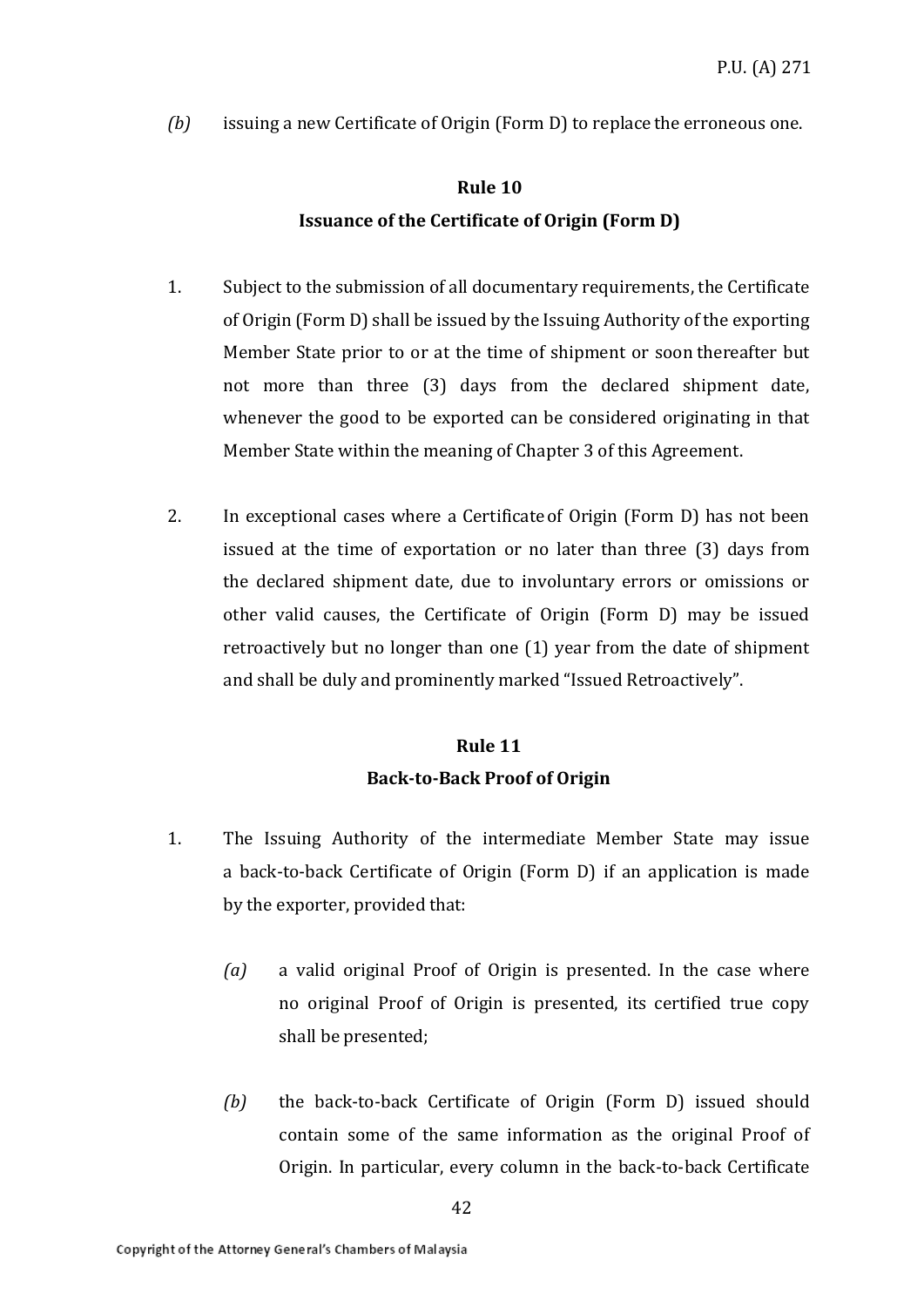of Origin (Form D) should be completed. FOB price of the intermediate Member State in Box 9 should also be reflected in the back-to-back Certificate of Origin (Form D);

- *(c)* for partial export shipments, the partial export value shall be shown instead of the full value of the original Proof of Origin. The intermediate Member State will ensure that the total quantity re-exported under the partial shipment does not exceed the total quantity of the Proof of Origin from the first Member State when approving the back-to-back Certificate of Origin (Form D) to the exporters;
- *(d)* in the event that the information is not complete and/or circumvention is suspected, the final importing Member State(s) could request that the original Proof of Origin be submitted to their respective customs authority;
- *(e)* verification procedures as set out in Rules 18 and 19 are also applied to a Member State issuing the back-to-back Certificate of Origin (Form D);
- *(f)* information on the back-to-back Certificate of Origin (Form D) includes the date of issuance and reference number of the original Proof of Origin. Such information shall be indicated in Box 7 of the back-to-back Certificate of Origin (Form D).
- 2. A CE may make out a Back-to-back Origin Declaration provided that:
	- *(a)* the said CE has a valid original Proof of Origin from the first exporting Member State. In the case where no original Proof of Origin is available, its certified true copy shall be used;
	- *(b)* the back-to-back Origin Declaration made out should contain some of the same information as the original Proof of Origin.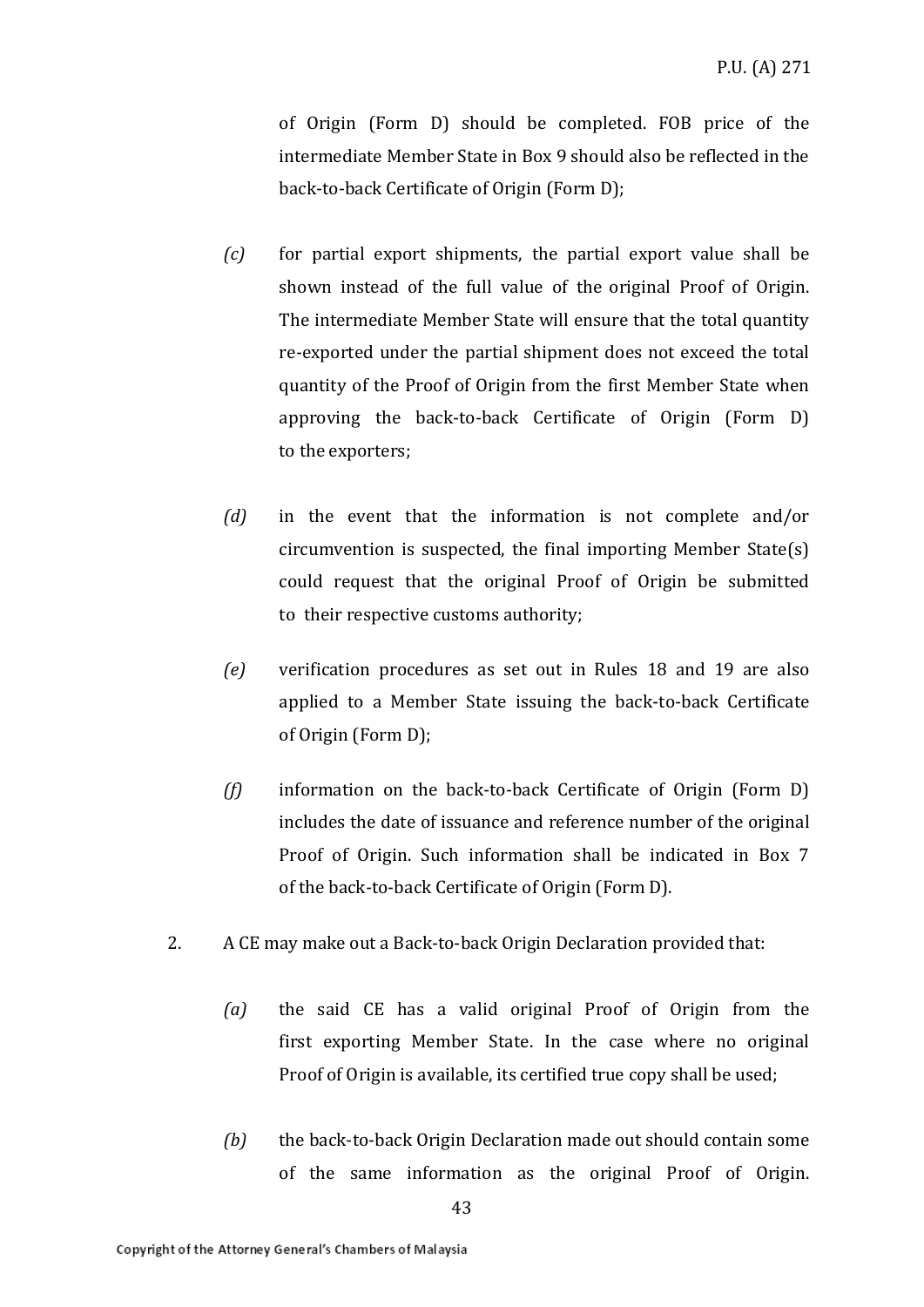The FOB price of the intermediate Member State should also be reflected in the back-to-back Origin Declaration;

- *(c)* for partial export shipments, the partial export value shall be shown instead of the full value of the original Proof of Origin. The CE making out a back- to-back Origin Declaration will ensure that the total quantity re-exported under the partial shipment does not exceed the total quantity of the original Proof of Origin;
- *(d)* verification procedures as set out in Rules 18 and 19 are also applied to a Member State issuing the back-to-back Origin Declaration;
- *(e)* information on the back-to-back Origin Declaration includes the date of issuance and reference number of the original Proof of Origin;
- *(f)* the CE making out the back-to-back Origin Declaration should be a CE authorised to make out Origin Declarations for the same goods.

# **Rule 12 Loss of the Certificate of Origin (Form D)**

In the event of theft, loss or destruction of a Certificate of Origin (Form D), the exporter may apply in writing to the Issuing Authority for a certified true copy of the original and the triplicate to be made out on the basis of the export documents in their possession bearing the endorsement of the words "CERTIFIED TRUE COPY" in Box 12. This copy shall bear the date of issuance of the original Certificate of Origin (Form D). The certified true copy of a Certificate of Origin (Form D) shall be issued no longer than one (1) year from the date of issuance of the original Certificate of Origin (Form D).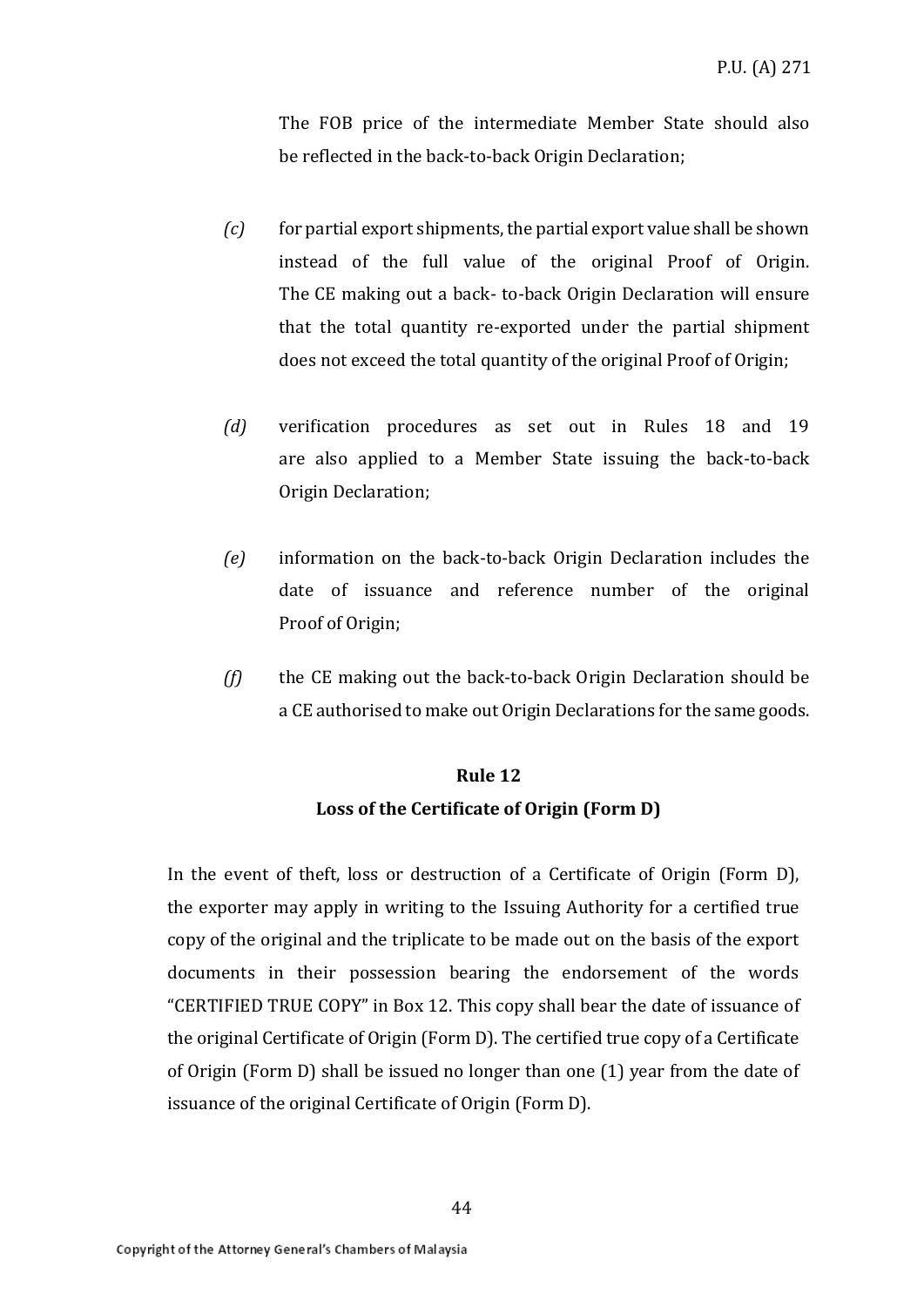### **Rule 12A Certified Exporter**

- 1. The Competent Authority of the exporting Member State may authorise an exporter who makes shipments of products under the Agreement, hereinafter referred to as 'Certified Exporter', to make Origin Declarations with regard to the originating status of the goods concerned. An exporter seeking such authorisation must apply in writing or electronically and must offer to the satisfaction of the Competent Authority all guarantees necessary to verify the originating status of the goods for which an Origin Declaration was made out.
- 2. The Competent Authority may grant the status of CE subject to any conditions which they consider appropriate, including in any case the following:
	- *(a)* the exporter is duly registered in accordance with the laws and regulations of the exporting Member State;
	- *(b)* the exporter must undertake to ensure that the authorised signatories responsible for making out the Origin Declarations, in the undertaking, know and understand the Rules of Origin as laid down in the Agreement;
	- *(c)* the exporter should have a satisfactory level of experience in export in accordance with the laws and regulations of the exporting Member State;
	- *(d)* the exporter has no record of any Rules of Origin fraud, in accordance with the laws and regulations of the exporting Member State;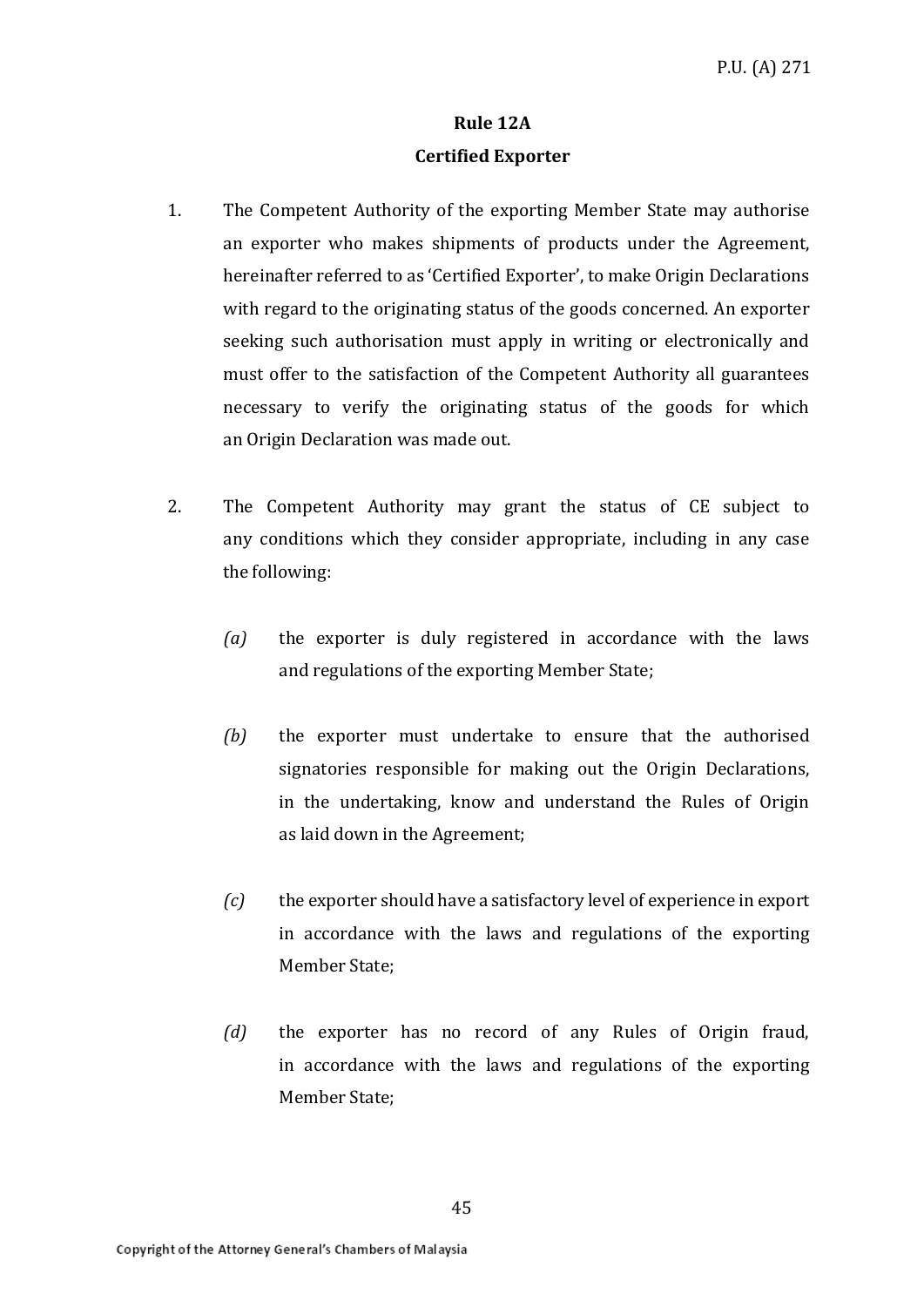- *(e)* the exporter must have a good compliance measured by risk management of the Competent Authority of the exporting Member State:
- *(f)* the exporter, in the case of a trader, must have a "manufacturer's declaration" indicating the origin of the product to be subject to self-certification and readiness of the manufacturer to cooperate in retroactive check and verification visit should the need arise; and
- *(g)* the exporter must have a sound bookkeeping and record-keeping system, in accordance with the laws and regulations of the exporting Member State.
- 3. An authorisation shall be given in writing. The Competent Authority shall grant the CE an authorisation code which must be included in the Origin Declaration. Member States shall promptly include the information on the authorisation granted in the ASEAN-wide Self-Certification database, in conformity with Rule 2(4).
- 4. A CE shall have the following obligations:
	- *(a)* grant the Competent Authority access to records and premises for the purpose of monitoring the use of authorisation and of the verification of the correctness of declarations made out. The records and accounts must allow for the identification and verification of the originating status of goods for which an Origin Declaration was made out, during at least three (3) years from the date of making out the declaration in accordance with the laws and regulations of the exporting Member State;
	- *(b)* make out Origin Declarations only for goods for which the CE has been authorised to make out an Origin Declaration and for which the CE has all appropriate documents proving the originating status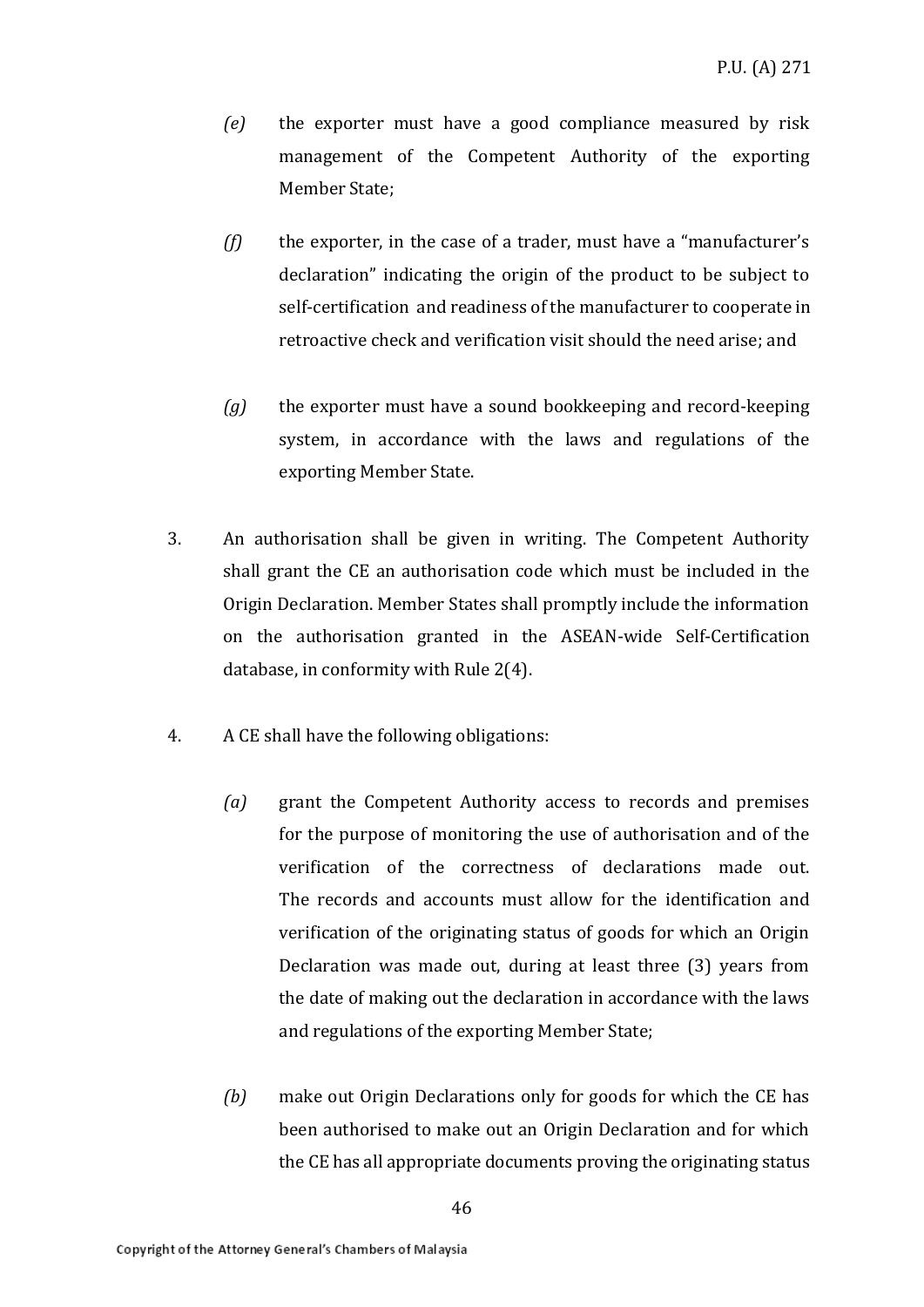of the goods concerned at the time of making out the declaration;

- *(c)* continue to comply with the conditions set out in Paragraph 2 of this Rule;
- *(d)* cooperate in retroactive checks and verification visits;
- *(e)* accept full responsibility for all Origin Declarations made, including any misuse; and
- *(f)* promptly inform the Competent Authority of any changes related to the information submitted under Rule 2(4) of this Annex.

### **Rule 12B Origin Declaration**

1. The Origin Declaration shall contain the data requirements listed in Attachment 1 of this Annex.

#### **Attachment 1**

### **List of Data Requirements**

|    | <b>CE Details</b> | The CE Authorisation Code. |                                        |
|----|-------------------|----------------------------|----------------------------------------|
| 2. | Description       | (i)                        | Name of the Product;                   |
|    | of the Goods      |                            |                                        |
|    |                   | (ii)                       | HS in six digit or AHTN Code;          |
|    |                   | (iii)                      | Origin conferring criterion;           |
|    |                   | (iv)                       | Country of Origin;                     |
|    |                   | (v)                        | FOB price when the regional value      |
|    |                   |                            | content origin criterion is used;      |
|    |                   | (vi)                       | Quantity of goods;                     |
|    |                   | (vii)                      | Trademark, if applicable; and          |
|    |                   | (viii)                     | For the case of Back-to-back Origin    |
|    |                   |                            | Declaration, original Proof of Origin  |
|    |                   |                            | reference number, date of issuance,    |
|    |                   |                            | Country of Origin of the first         |
|    |                   |                            | exporting country, and, if applicable, |
|    |                   |                            | CE Authorisation Code of the first     |
|    |                   |                            | exporting country.                     |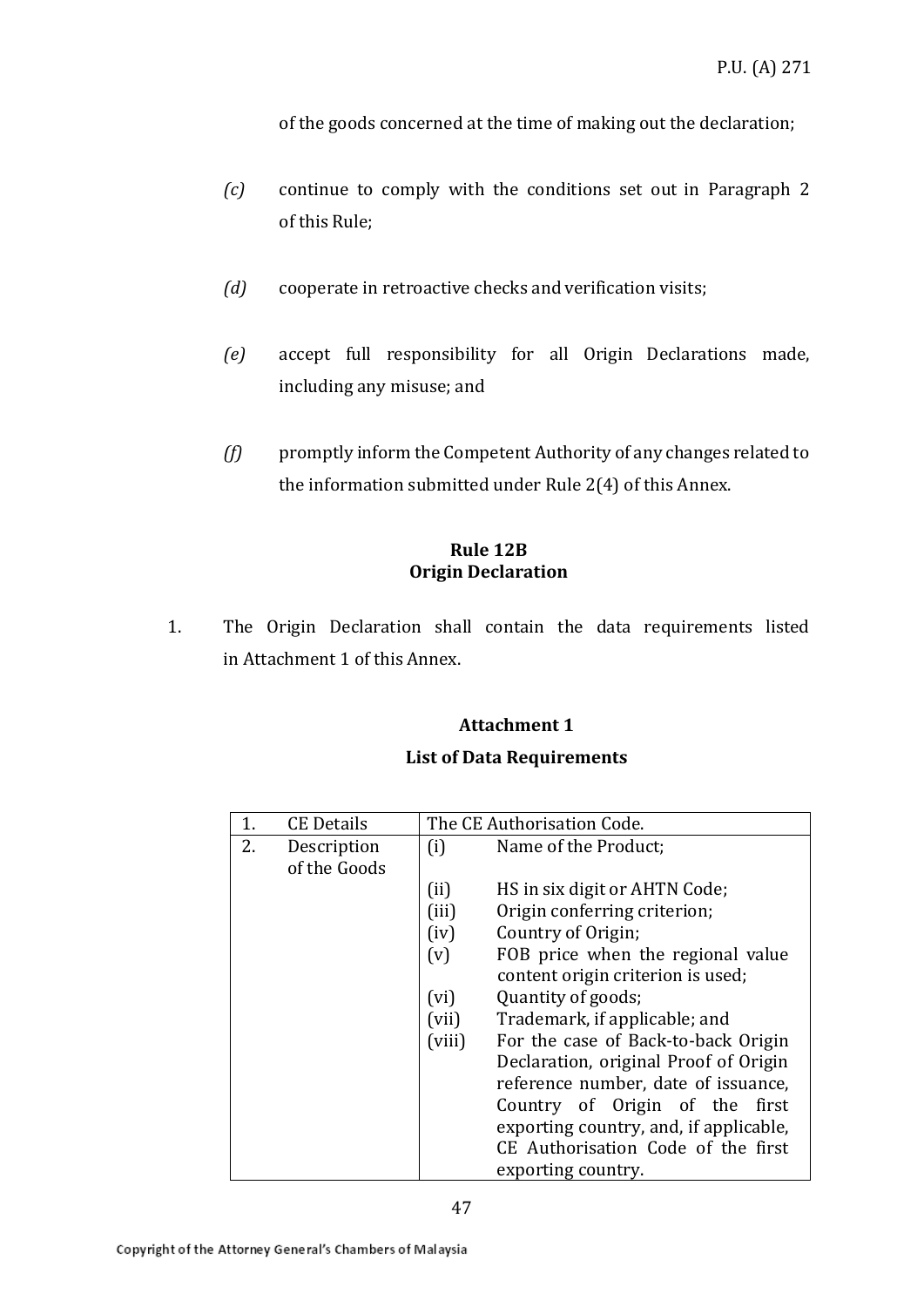| 3. | Certification | $\left( i\right)$ | Certification<br>by an authorized     |
|----|---------------|-------------------|---------------------------------------|
|    | by an         |                   | signatory of the CE that the goods    |
|    | authorized    |                   | specified in the Origin Declaration   |
|    | signatory     |                   | meet all the relevant requirements of |
|    |               |                   | Chapter 3 of this Agreement based     |
|    |               |                   | on the evidence provided.             |
|    |               | (ii)              | Authorised<br>signature<br>over       |
|    |               |                   | printed/stamped name of<br>the        |
|    |               |                   | Signatory.                            |

<sup>1</sup>The necessity of retaining this requirement is subject to review after 2 years from the date of implementation of the ASEAN-wide Self- Certification Scheme.

- 2. Origin Declarations should be made out on the commercial invoice. However, if the Origin Declaration cannot be made out on the commercial invoice at the time of exportation, it may be made out on any of the following commercial documents: billing statement, delivery order or packing list, and will be accepted at the time of importation if submitted together with the commercial invoice.
- 3. The document containing the Origin Declaration should describe the goods in sufficient details to enable them to be identified for origin determination purposes.
- 4. The Origin Declaration shall bear the name and manually executed signature of the authorised signatories.
- 5. The date of the document containing the Origin Declaration shall be considered as the issuance date of the Origin Declaration.
- 6. The reference number of the document containing the Origin Declaration shall be considered as the reference number of the Origin Declaration.
- 7. If in case the space provided for in the Origin Declaration is not sufficient to list out all the products, additional page/s containing information as set out in Attachment 1 could be attached.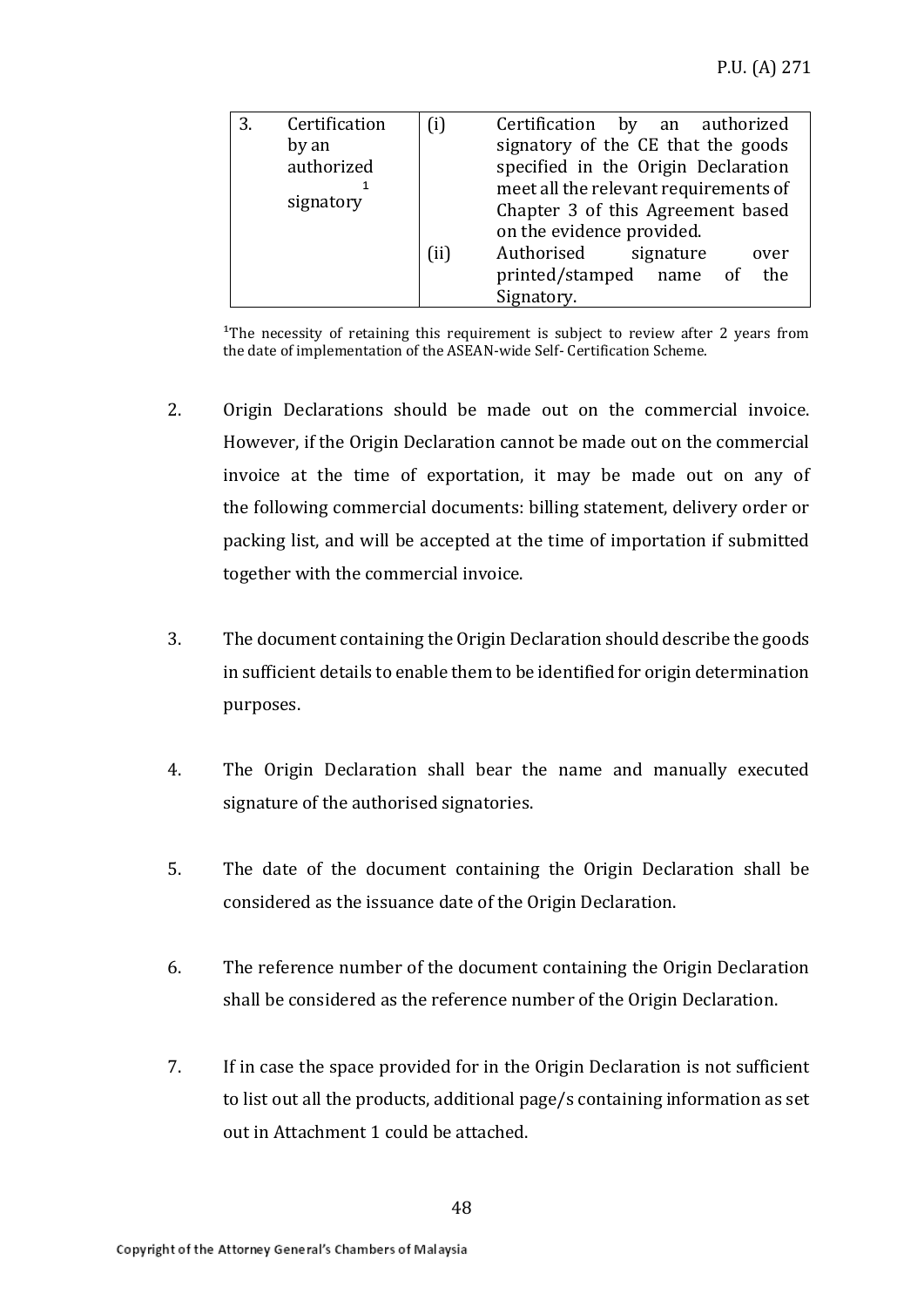### **Rule 12C Monitoring and Verification**

The Competent Authority shall monitor the proper use of the authorisation, including verification of the correctness of Origin Declarations made out. Decisions on the frequency and depth of such actions should be risk-based. Furthermore, the Competent Authority will act on retrospective verification requests by the customs authority of the importing Member State, in conformity with Rule 18.

#### **Rule 12D**

#### **Withdrawal of theAuthorisation**

The Competent Authority may withdraw the authorisation at any time. It shall do so where the CE no longer offers the guarantees referred to in Rule 12A (1), no longer fulfils the conditions referred to in Rule 12A (2) or otherwise abuses the authorisation. A withdrawal shall be immediately included in the ASEAN-wide Self-Certification database by the Member State, in conformity with Rule 2.

#### **Rule 13**

#### **Presentation of the Proof of Origin**

- 1. For the purposes of claiming preferential tariff treatment, the importer shall submit to the customs authority or relevant Government authorities of the importing Member State at the time of import:
	- *(a)* a Certificate of Origin (Form D) including supporting documents; or
	- *(b)* an Origin Declaration made out by a CE including supporting documents.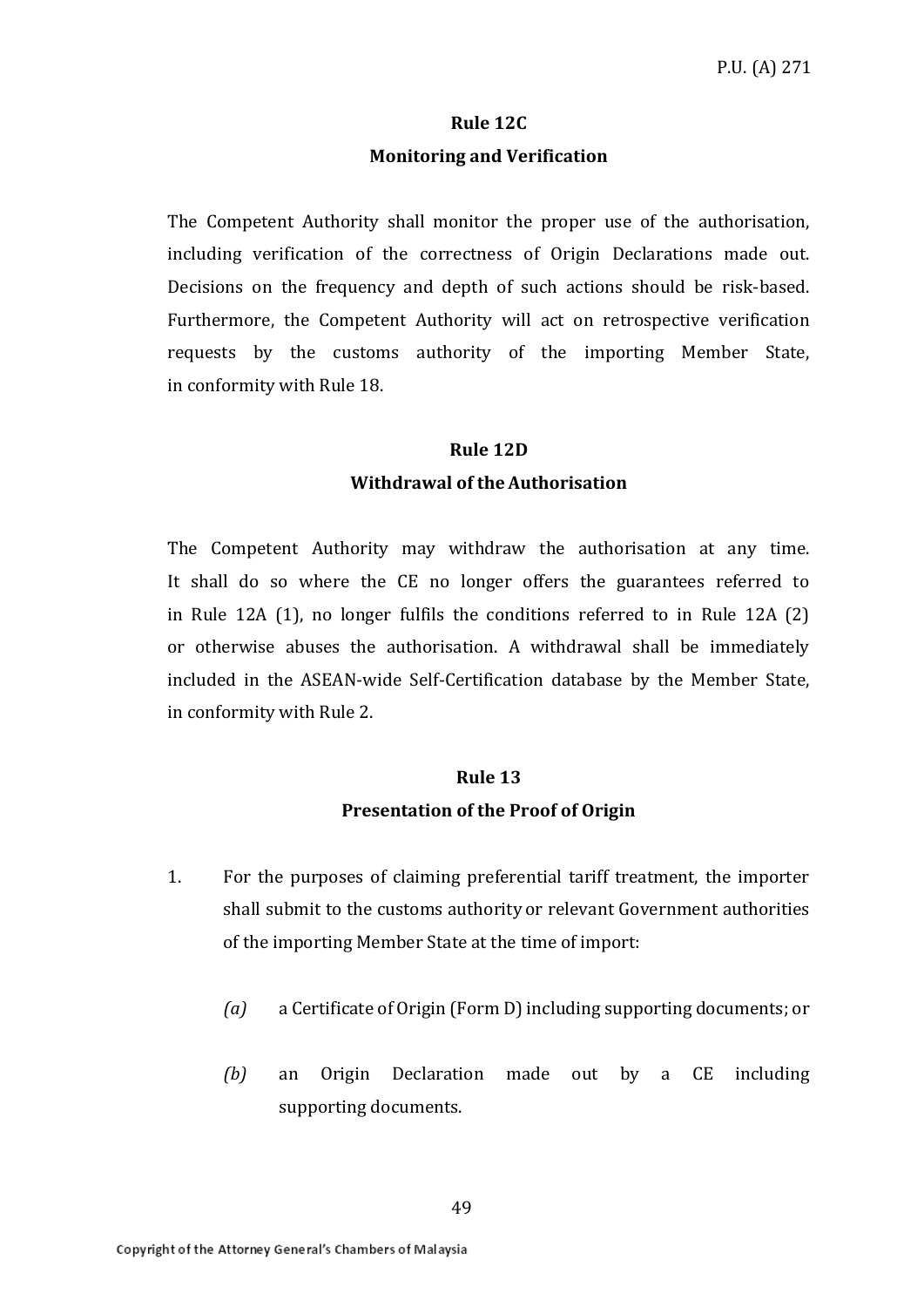- 2. In cases when a Certificate of Origin (Form D) is rejected by the customs authority or relevant Government authorities of the importing Member State, the subject Certificate of Origin (Form D) shall be marked accordingly in Box 4 and the original Certificate of Origin (Form D) shall be returned to the Issuing Authority within a reasonable period not exceeding sixty (60) days. The Issuing Authority shall be duly notified of the grounds for the denial of tariff preference.
- 3. In cases when an Origin Declaration is rejected by the customs authority of the importing Member State, the subject Origin Declaration shall be returned to the Competent Authority within a reasonable period not exceeding sixty (60) days. The Competent Authority shall be duly notified of the grounds for the denial of tariff preference.
- 4. In the case where the Proof of Origin is not accepted, as stated in the preceding paragraphs 2 and 3 of this Rule, the importing Member State should accept and consider the clarifications made by the Issuing Authority or Competent Authority and assess again whether or not the Proof of Origin can be accepted for the granting of the preferential treatment. The clarifications should be detailed and exhaustive in addressing the grounds of denial of preference raised by the importing Member State.

## **Rule 14 Validity Period of the Proof of Origin**

The following time limit for the presentation of the Proof of Origin shall be observed:

*(a)* The Proof of Origin shall be valid for a period of twelve (12) months for origin certification purposes, from the date of issuance or, in the case of the Origin Declaration, making out, and must be submitted to the customs authority of the importing Member State within that period.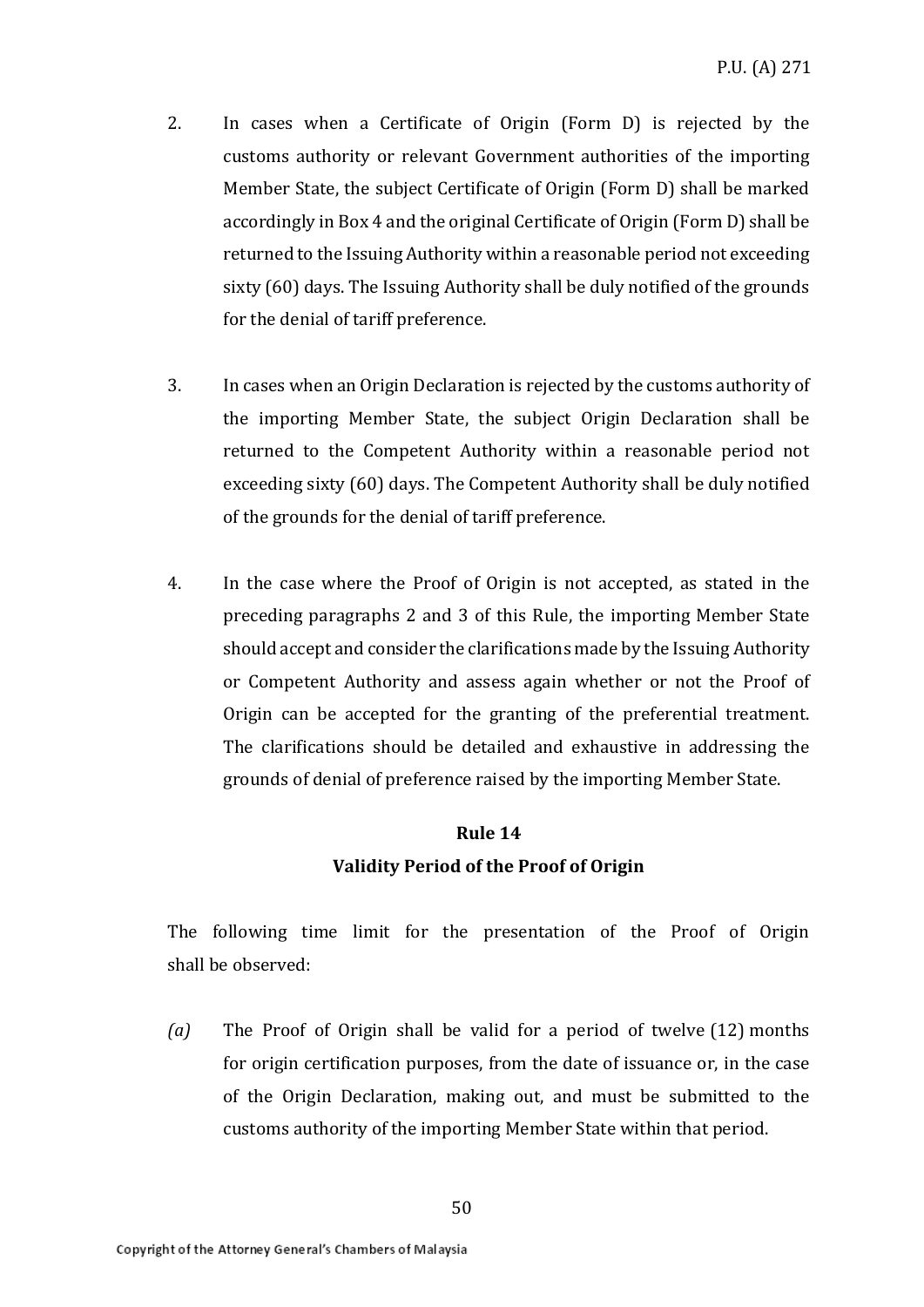- *(b)* Where the Proof of Origin is submitted to the customs authority of the importing Member State after the expiration of the time limit for its submission, such Proof of Origin is still to be accepted when failure to observe the time limit results from *force majeure* or other valid causes beyond the control of the exporter; and
- *(c)* In other cases of belated presentation, the customs authority in the importing Member State may accept such Proof of Origin provided that the goods have been imported before the expiration of the time limit.

# **Rule 15 Waiver of Proof of Origin**

In the case of consignments of goods originating in the exporting Member State and not exceeding US\$ 200.00 FOB, the production of a Proof of Origin shall be waived and the use of simplified declaration by the exporter that the goods in question have originated in the exporting Member State will be accepted. Goods sent through the post not exceeding US\$200.00 FOB shall also be similarly treated.

#### **Rule 16**

### **Treatment of Minor Discrepancies**

- 1. Where the ASEAN origin of the goods is not in doubt, the discovery of minor discrepancies, such as typographical errors, between the statements made in the Proof of Origin and those made in the documents submitted to the customs authority of the importing Member State for the purpose of carrying out the formalities for importing the goods shall not *ipso facto* invalidate the document if it is duly established that the document does in fact correspond to the goods submitted.
- 2. In cases where the exporting Member State and importing Member State have different tariff classifications for a good subject to preferential tariffs, the goods shall be released at the MFN rates or at the higher preferential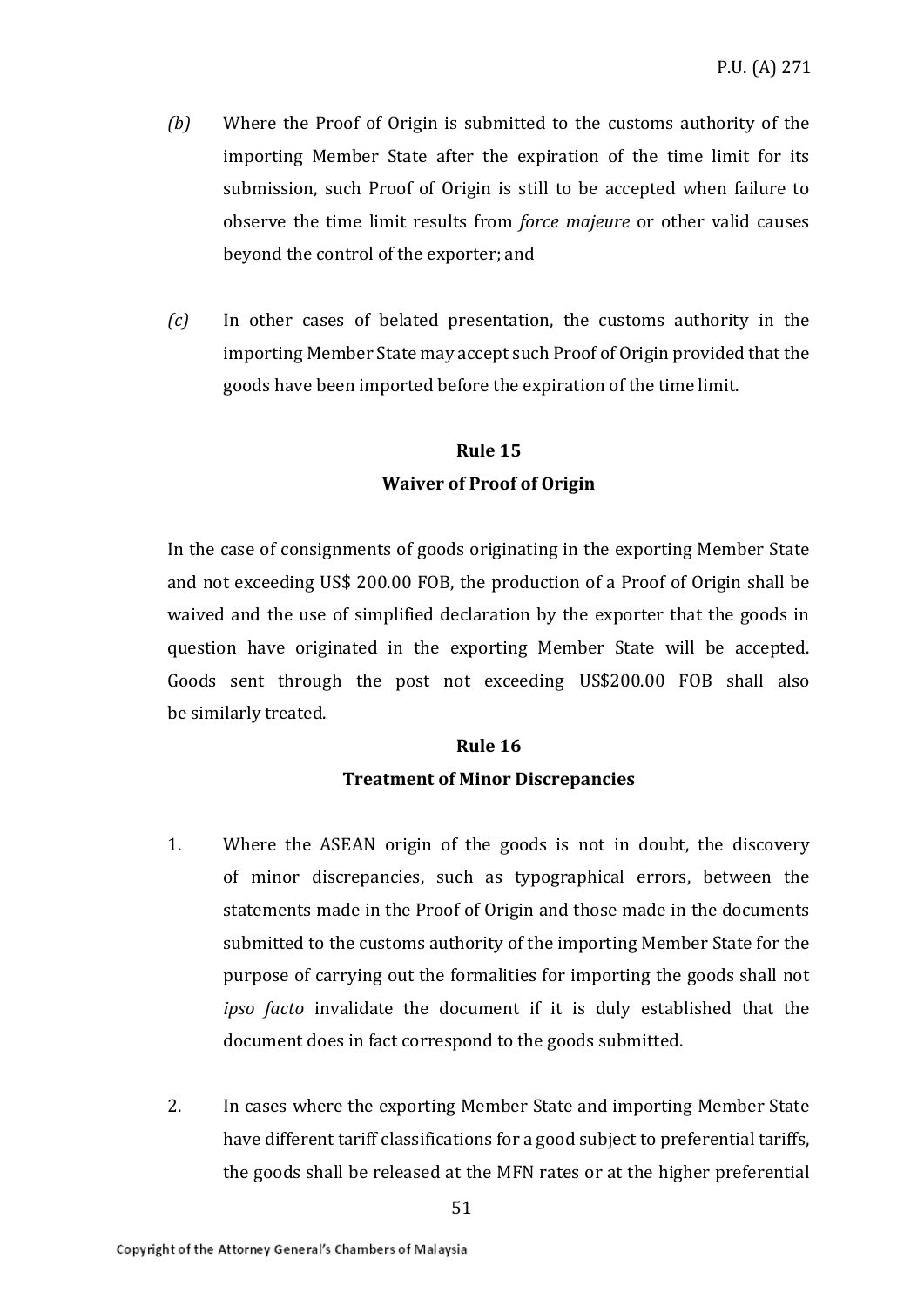rate, subject to the compliance of the applicable ROO, and no penalty or other charges shall be imposed in accordance with relevant laws and regulations of the importing Member State. Once the classification differences have been resolved, the correct rate shall be applied and any overpaid duty shall be refunded if applicable, in accordance with relevant laws and regulations of the importing Member State, as soon as the issues have been resolved.

3. For multiple items declared under the same Proof of Origin, a problem encountered with one of the items listed shall not affect or delay the granting of preferential treatment and customs clearance of the remaining items listed in the Proof of Origin. Rule 18*(c)* may be applied to the problematic items.

# **Rule 17 Record Keeping Requirement**

- 1. For the purposes of the verification process pursuant to Rules 18 and 19, the producer and/or exporter applying for the issuance of a Certificate of Origin (Form D) and the CE making out an Origin Declaration shall, subject to the laws and regulations of the exporting Member State, keep its supporting records in relation to the Proof of Origin for not less than three (3) years from the date of issuance of the Proof of Origin.
- 2. The application for Certificates of Origin (Form D) and all documents related to such application shall be retained by the Issuing Authority for not less than three (3) years from the date of issuance of the Certificate of Origin (Form D).
- 3. The application as a CE and all documents related to such application shall be retained by the Competent Authority for not less than three (3) years from the date of expiry or revocation of the authorisation.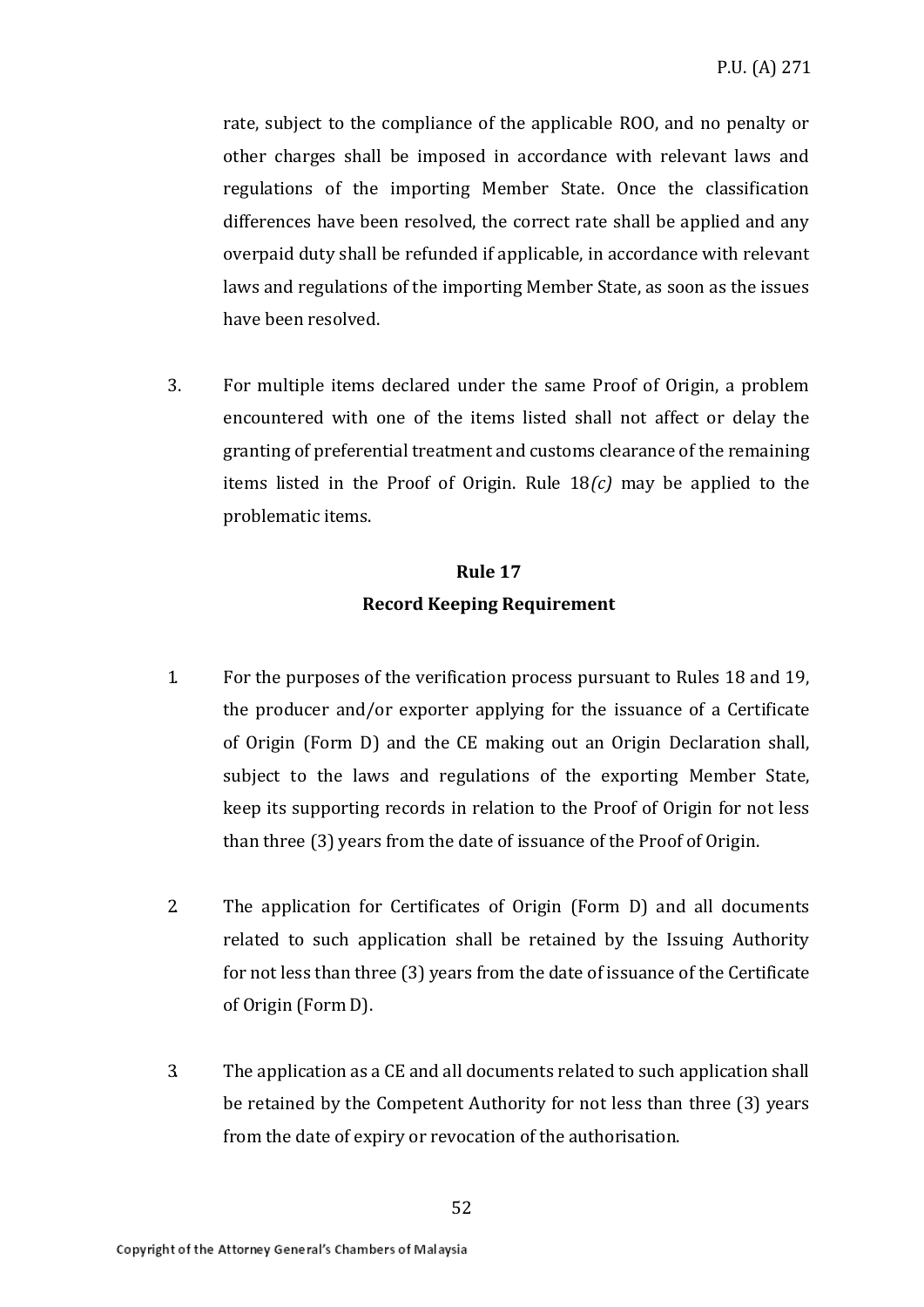- 4. Information relating to the validity of the Certificate of Origin (Form D) and to the correctness of an Origin Declaration shall be furnished upon request of the importing Member State by an official authorised to sign the Certificate of Origin (Form D) and certified by the appropriate Government authorities or the Competent Authority of the exporting Member State, respectively.
- 5. Any information communicated between the Member States concerned shall be treated as confidential and shall be used for the validation of Proof of Origin purposes only.

### **Rule 18 Retroactive Check**

The importing Member State may request the Issuing Authority or Competent Authority of the exporting Member State to conduct a retroactive check at random and/or when it has reasonable doubt as to the authenticity of the document or as to the accuracy of the information regarding the true origin of the goods in question or of certain parts thereof. Upon such request, the Issuing Authority or Competent Authority of the exporting Member State shall conduct a retroactive check on a producer/exporter's cost statement based on the current cost and prices, within a six (6) month timeframe, specified at the date of exportation subject to the following conditions:

- *(a)* The request for retroactive check shall be accompanied with the Proof of Origin concerned and shall specify the reasons and any additional information suggesting that the particulars given on the said Proof of Origin may be inaccurate, unless the retroactive check is requested on a random basis;
- *(b)* The Issuing Authority or Competent Authority receiving a request for retroactive check shall respond to the request promptly and reply within ninety (90) days after the receipt of the request;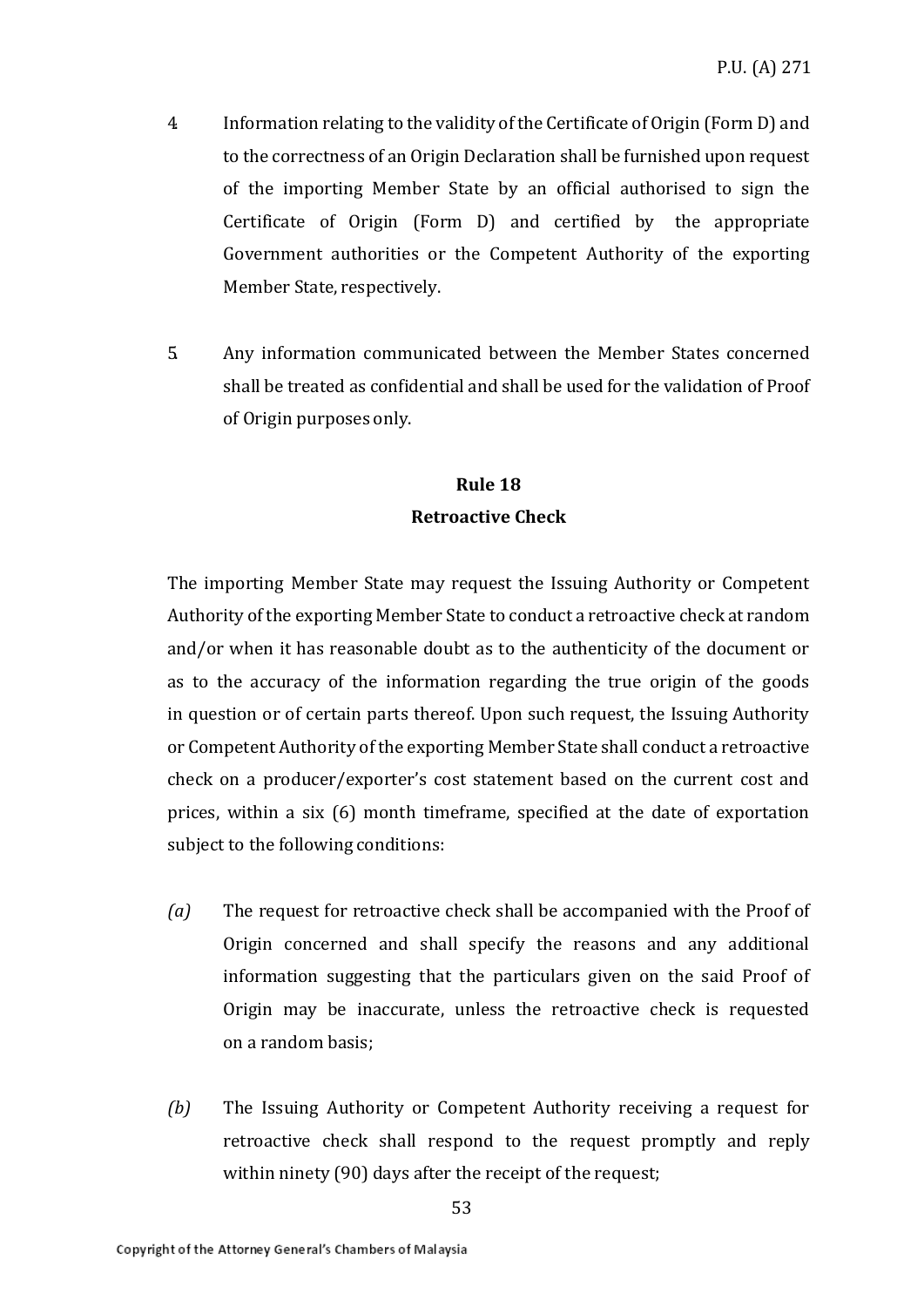- *(c)* The customs authority of the importing Member State may suspend the provisions on preferential treatment while awaiting the result of verification. However, it may release the goods to the importer subject to any administrative measures deemed necessary, provided that they are not held to be subject to import prohibition or restriction and there is no suspicion of fraud; and
- *(d)* The Issuing Authority or Competent Authority shall promptly transmit the results of the verification process to the importing Member State which shall then determine whether or not the subject good is originating. The entire process of retroactive check including the process of notifying the Issuing Authority or Competent Authority of the exporting Member State the result of determination whether or not the good is originating shall be completed within one hundred and eighty (180) days. While awaiting the results of the retroactive check, paragraph *(c)*  shall be applied.

### **Rule 19 Verification Visit**

- 1. If the importing Member State is not satisfied with the outcome of the retroactive check, it may, under exceptional cases, request for verification visits to the exporting Member State.
- 2. Prior to the conduct of a verification visit, an importing Member State, shall deliver a written notification of its intention to conduct the verification visit to -
	- *(a)* the exporter/producer whose premises are to be visited;
	- *(b)* the Issuing Authority or Competent Authority of the Member State in whose territory the verification visit is to occur;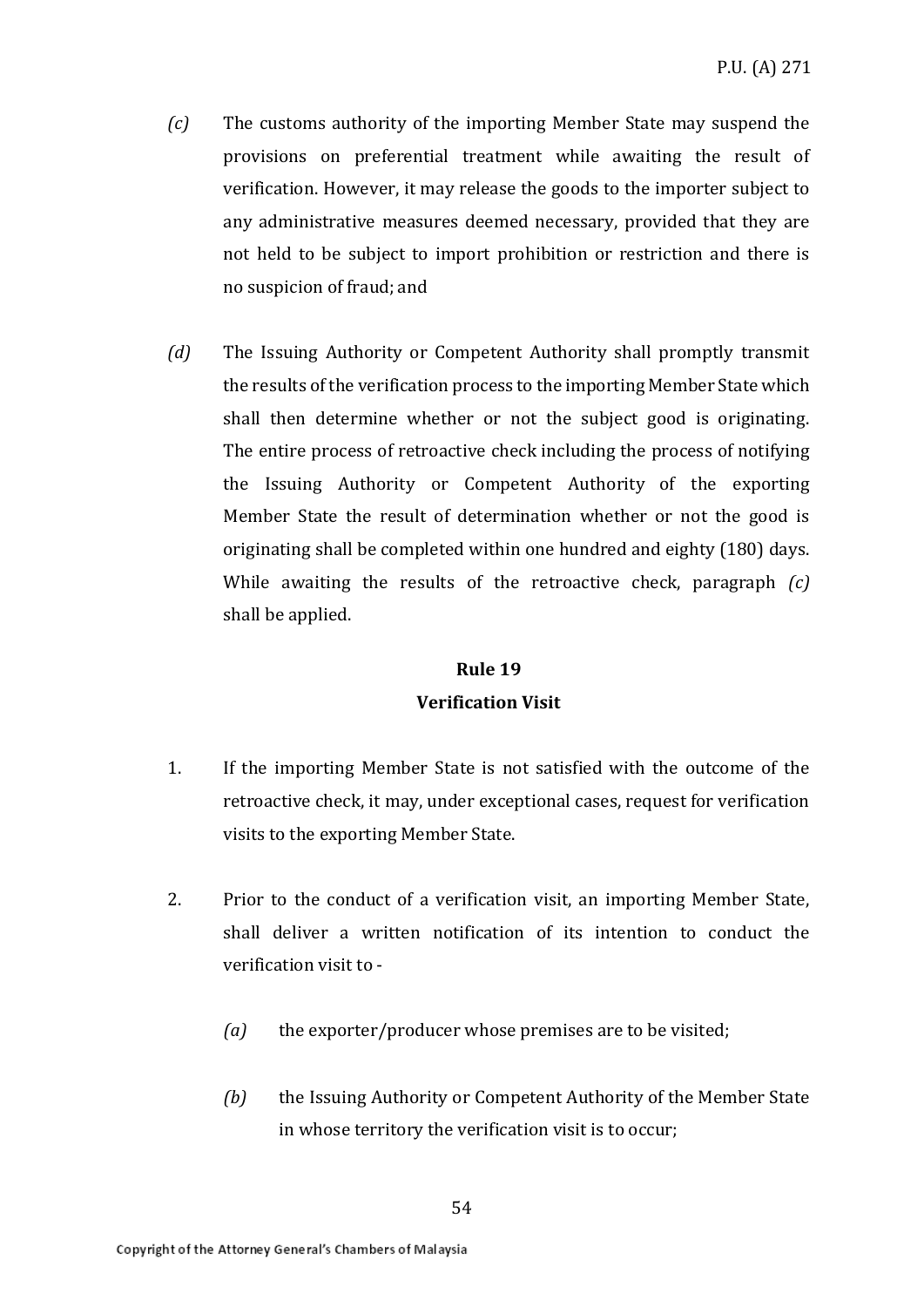- *(c)* the customs authority or relevant Government authorities of the Member State in whose territory the verification visit is to occur; and
- *(d)* the importer of the goods subject of the verification visit;
- 3. The written notification mentioned in paragraph 2 shall be as comprehensive as possible including, among others:
	- *(a)* the name of the customs authority or relevant Government authorities issuing the notification;
	- *(b)* the name of the exporter/producer whose premises are to be visited;
	- *(c)* the proposed date for the verification visit;
	- *(d)* the coverage of the proposed verification visit, including reference to the goods subject of the verification; and
	- *(e)* the names and designation of the officials performing the verification visit.
- 4. The importing Member State shall obtain a written consent of the exporter/producer whose premises are to be visited as mentioned in paragraph 2 prior to the proposed verification visit.
- 5. When a written consent from the exporter/producer is not obtained within thirty (30) days upon receipt of the notification pursuant to paragraph 2, the notifying Member State, may deny preferential treatment to the goods that would have been subject of the verification visit.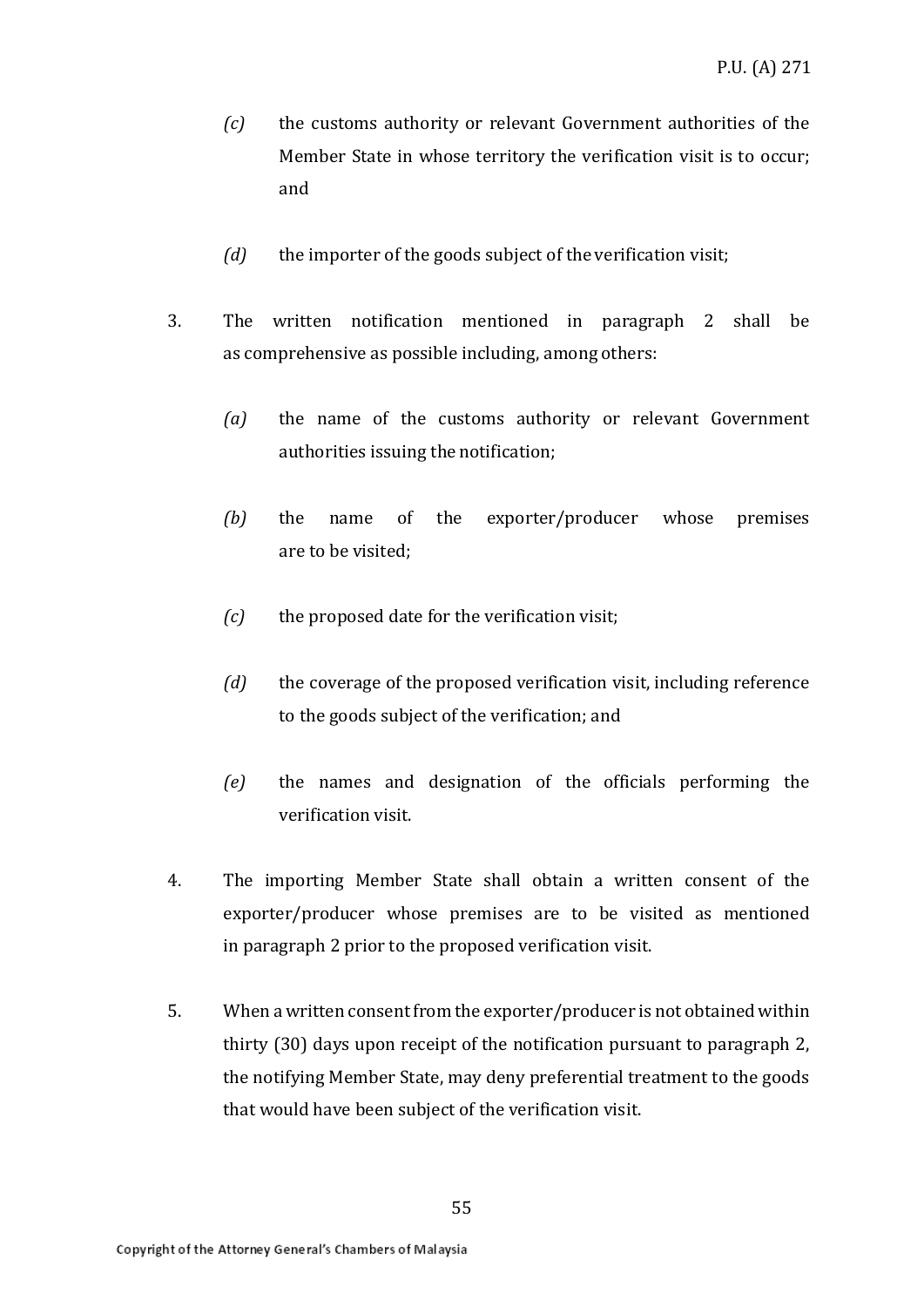- 6. The Issuing Authority or Competent Authority receiving the notification may postpone the proposed verification visit and notify the importing Member State of such intention. Notwithstanding any postponement, any verification visit shall be carried out within sixty (60) days from the date of such receipt, or for a longer period as the concerned Member States may agree.
- 7. The Member State conducting the verification visit shall provide the exporter/producer whose goods are the subject of the verification and the relevant Issuing Authority or Competent Authority with a written determination of whether or not the subject goods qualify as originating goods.
- 8. Any suspended preferential treatment shall be reinstated upon the written determination referred to in paragraph 7 that the goods qualify as originating goods.
- 9. The exporter/producer will be allowed thirty (30) days, from receipt of the written determination, to provide in writing comments or additional information regarding the eligibility of the goods. If the goods are still found to be non-originating, the final written determination will be communicated to the Issuing Authority or Competent Authority within thirty (30) days from receipt of the comments/additional information from the exporter/producer.
- 10. The verification visit process, including the actual visit and determination of whether the subject goods are originating or not, shall be carried out and its results communicated to the Issuing Authority or Competent Authority within a maximum of one hundred and eighty (180) days. While awaiting the results of the verification visit, Rule 18*(c)* on the suspension of preferential treatment shall be applied.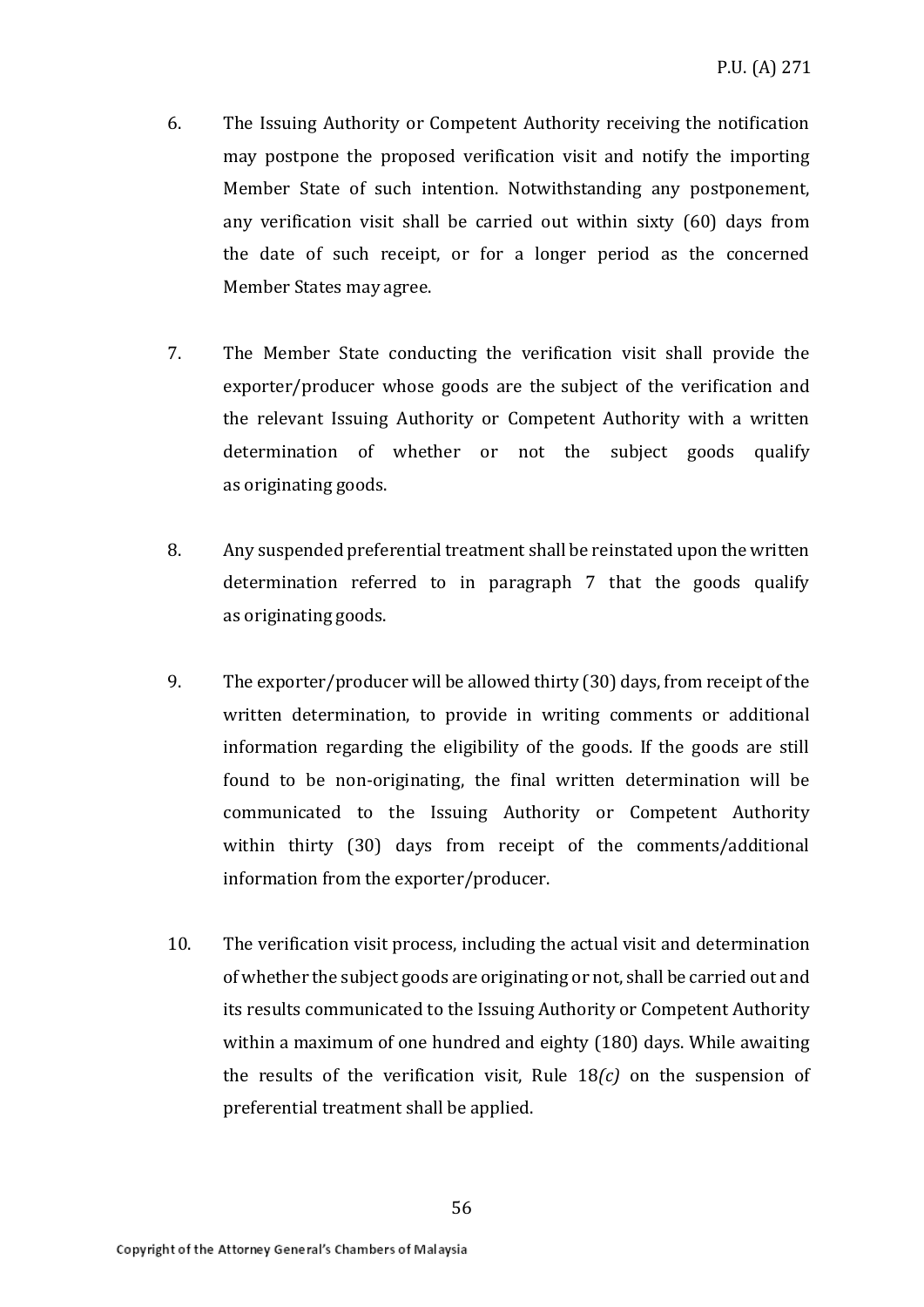### **Rule 20 Confidentiality**

Member States shall maintain, in accordance with their laws and regulations, the confidentiality of classified business information collected in the process of verification pursuant to Rules 18 and 19 and shall protect that information from disclosure that could prejudice the competitive position of the person who provided the information. The classified business information may only be disclosed to those authorities responsible for the administration and enforcement of origin determination.

### **Rule 21**

### **Documentation for Implementing Article 32(2)***(b)*  **(Direct Consignment)**

For the purposes of implementing Article 32(2)*(b)* of this Agreement, where transportation is effected through the territory of one or more non-Member State, the following shall be produced to the Government authorities of the importing Member State:

- *(a)* a through Bill of Lading issued in the exporting Member State;
- *(b)* a Certificate of Origin (Form D) issued by the relevant Government authorities of the exporting Member State or an Origin Declaration made out by a CE established in the exporting Member State;
- *(c)* a copy of the original commercial invoice in respect of the goods, where applicable; and
- *(d)* supporting documents in evidence that the requirements of Article 32(2)*(b)* paragraphs (i), (ii) and (iii) of this Agreement are being complied with.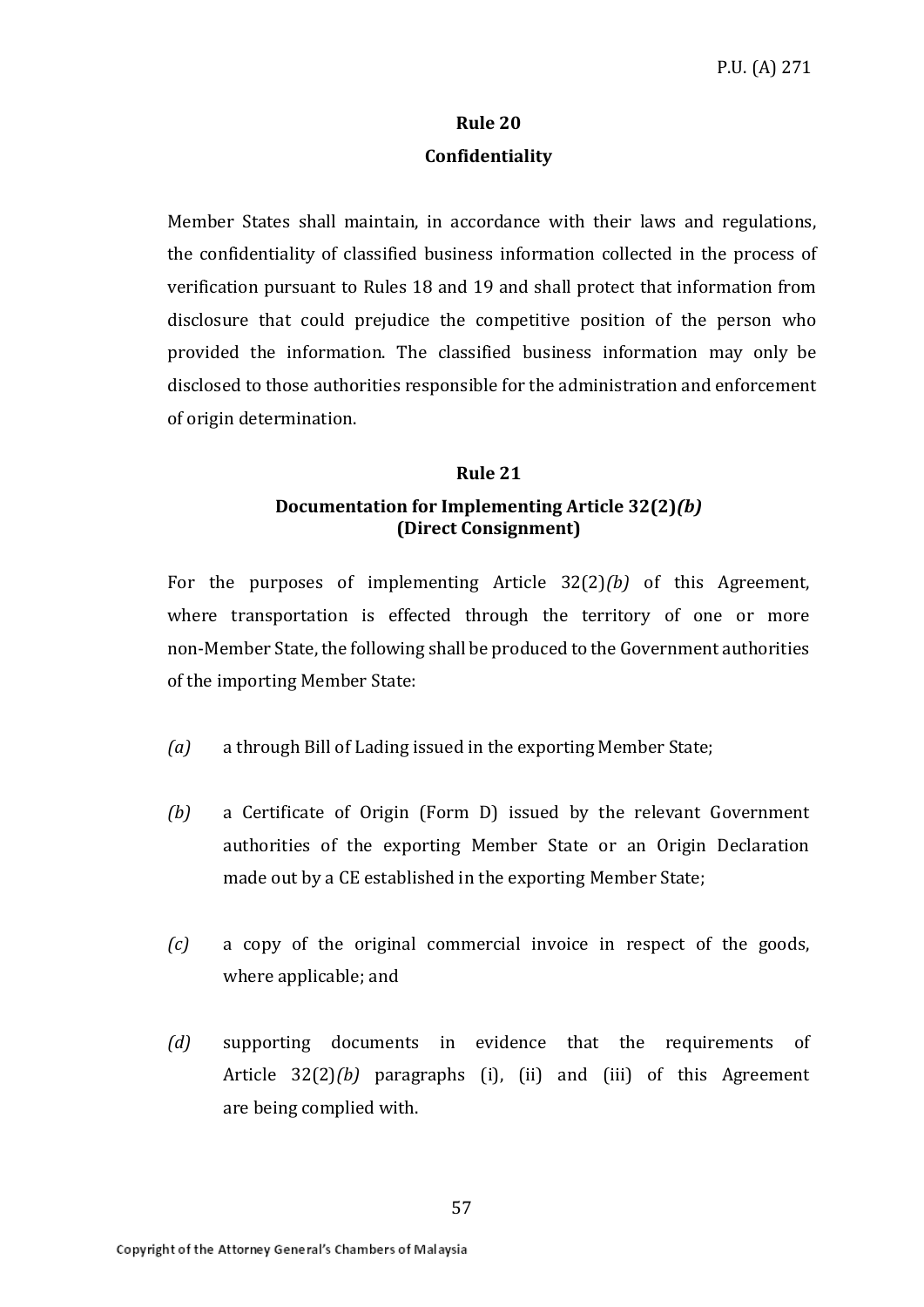### **Rule 22 Exhibition Goods**

- 1. Goods sent from an exporting Member State for exhibition in another Member State and sold during or after the exhibition for importation into a Member State shall be granted preferential treatment accorded under this Agreement on the condition that the goods meet the requirements as set out in Chapter 3 of this Agreement, provided that it is shown to the satisfaction of the relevant Government authorities of the importing Member State that:
	- *(a)* an exporter has dispatched those goods from the territory of the exporting Member State to the Member State where the exhibition is held and has exhibited them there;
	- *(b)* the exporter has sold the goods or transferred them to a consignee in the importing Member State; and
	- *(c)* the goods have been consigned during the exhibition or immediately thereafter to the importing Member State in the state in which they were sent for the exhibition.
- 2. For the purposes of implementing paragraph 1, the Certificate of Origin (Form D) or, in the case of a CE, the Origin Declaration, shall be provided to the relevant Government authorities of the importing Member State. The name and address of the exhibition must be indicated. The relevant Government authorities of the Member State where the exhibition took place may provide evidence together with supporting documents prescribed in Rule 21*(d)* for the identification of the products and the conditions under which they were exhibited.
- 3. Paragraph 1 shall apply to any trade, agricultural or crafts exhibition, fair or similar show or display in shops or business premises with the view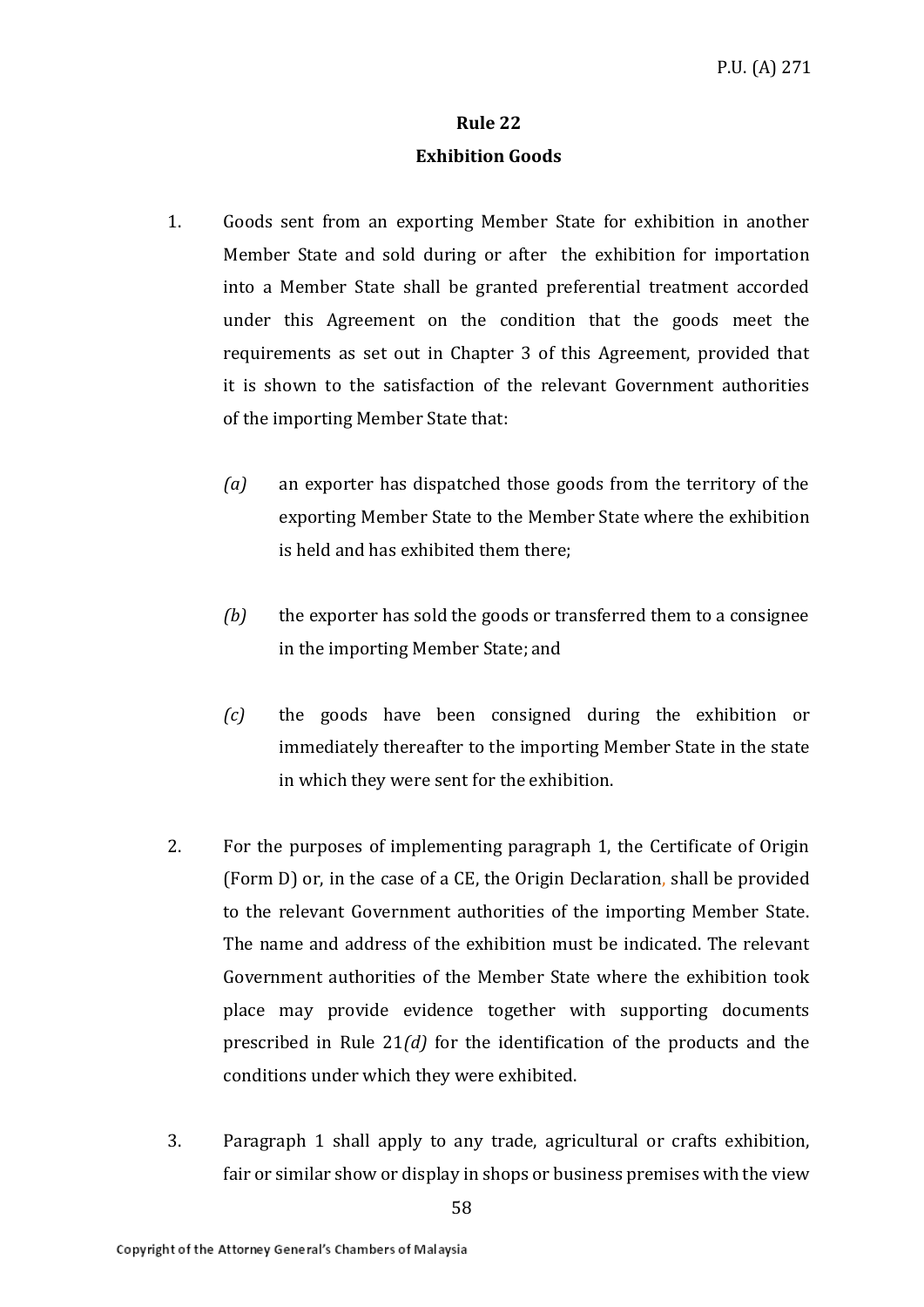to the sale of foreign goods and where the goods remain under customs control during the exhibition.

# **Rule 23 Third Country Invoicing**

- 1. Relevant Government authorities in the importing Member State shall accept Proof of Origin in cases where the sales invoice is issued either by a company located in a third country or by an ASEAN exporter for the account of the said company, provided that the goods meet the requirements of Chapter 3 of this Agreement.
- 2. The exporter shall indicate "third country invoicing" and such information as name and country of the company issuing the invoice in the Certificate of Origin (Form D).
- 3. In cases where the sales invoice is issued either by a company located in a third country or by an ASEAN exporter for the account of the said company, the CE may make out the Origin Declaration on the billing statement, delivery order or packing list.

### **Rule 24**

### **Action against Fraudulent Acts**

- 1. When it is suspected that fraudulent acts in connection with the Proof of Origin have been committed, the Government authorities concerned shall cooperate in the action to be taken in the respective Member State against the persons involved.
- 2. Each Member State shall provide legal sanctions for fraudulent acts related to the Proof of Origin.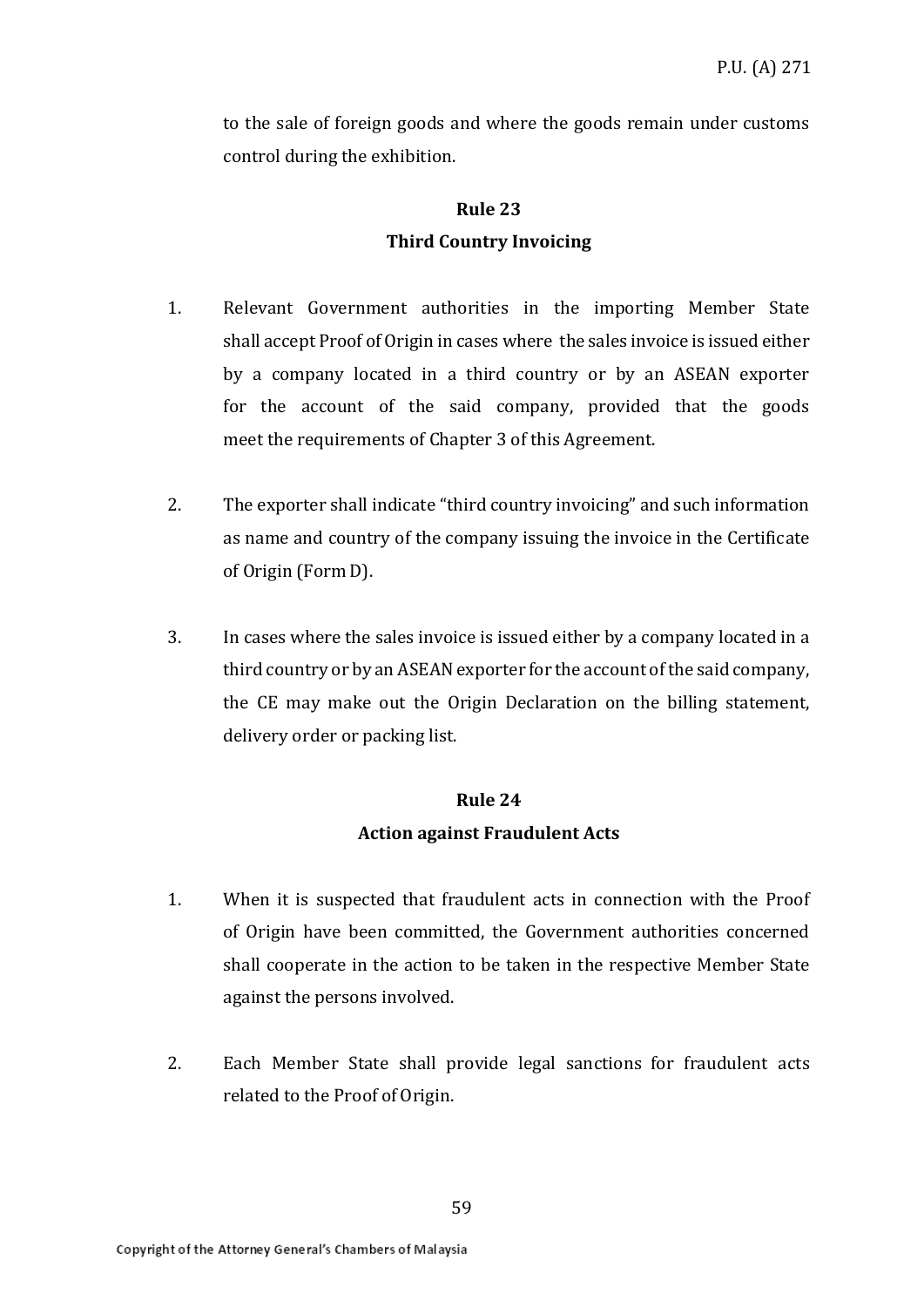### **Rule 25 FOB Price**

For the purposes of this Agreement, notwithstanding Rule 11*(b)*, the Proof of Origin and the back-to-back Proof of Origin shall only reflect the FOB Price, as required by the Member States listed in the paragraph relating to the FOB Price in the Overleaf Notes of the Certificate of Origin (Form D), in cases where the regional value content calculated using the formula set out in Article 29 of this Agreement is applied in determining origin.

### **Rule 26**

### **Equivalence of Paper and Electronic Certificate of Origin (e-Form D)**

- 1. A Certificate of Origin (Form D) in electronic format may be applied for, issued, and accepted in lieu of one in paper format, with equivalent legal effect.
- 2. Rules 27 to 31 shall apply to Electronic Certificates of Origin (e-Form D). Unless otherwise specified in Rules 27 to 31, Rules 1 to 6, 8, 10, 11, 14 to 16, and 18 to 25 shall also apply to the processing of Electronic Certificates of Origin (e-Form D).

### **Rule 27**

### **Electronic Certificate of Origin (e-Form D)**

- 1. In order to ensure interoperability, Member States shall exchange Electronic Certificates of Origin (e-Form D) in accordance with the *ATIGA e-Form D Process Specification and Message Implementation Guideline*, as may be updated from time to time.
- 2. In the event a Member State does not wish to implement all the electronic processes and related information elements specified in the *ATIGA e-Form D Process Specification and Message Implementation*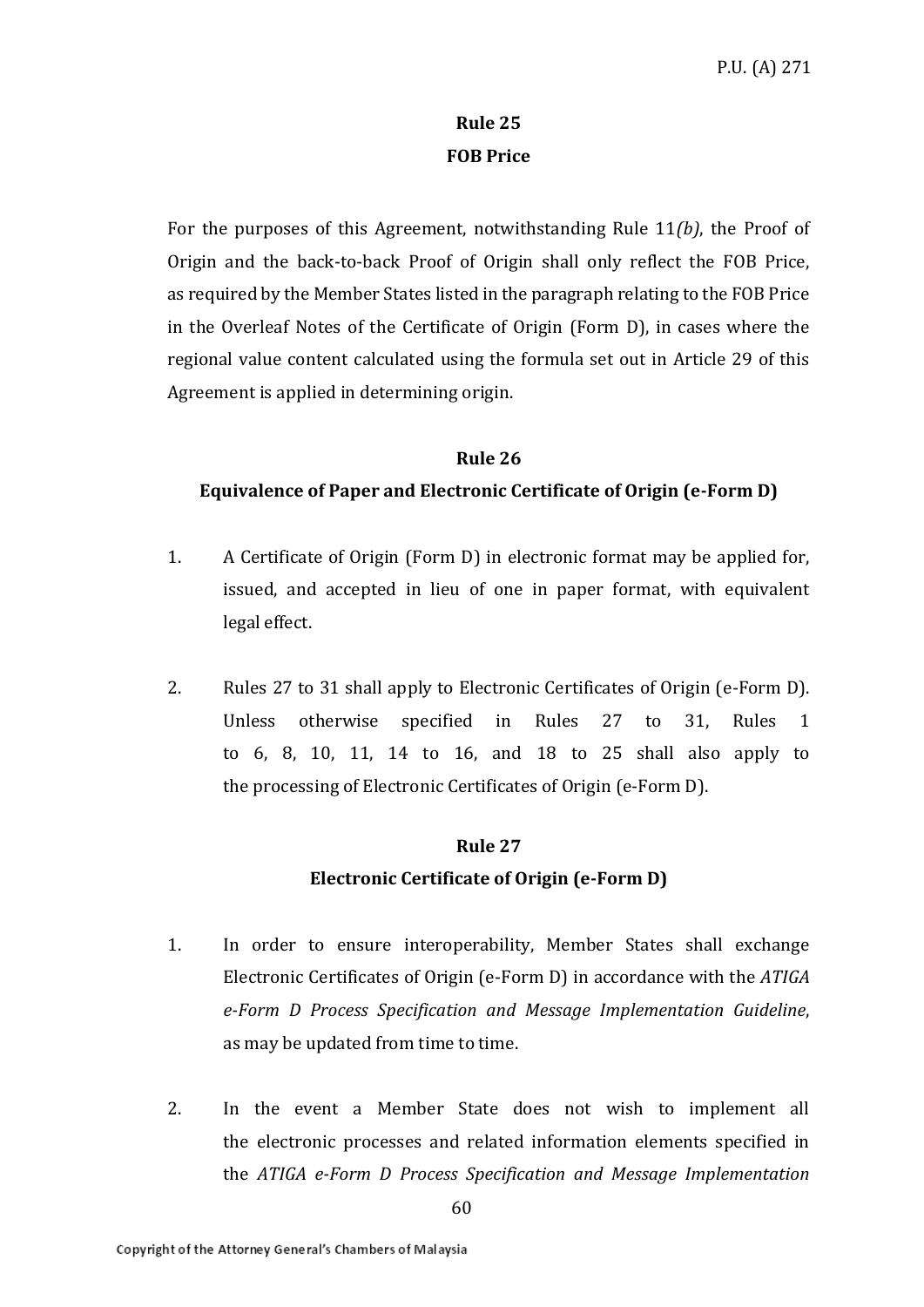*Guideline*, that Member State shall inform the other Member States, through the ASEAN Secretariat, which processes and related information elements it wishes to implement.

#### **Rule 28**

#### **Examination of Application for an Electronic Certificate of Origin (e-Form D)**

In place of Rule 6*(a)*, an application for an Electronic Certificate of Origin (e-Form D) shall electronically be accepted, verified to be duly completed and authenticated.

### **Rule 29**

### **Issuance of an Electronic Certificate of Origin (e-Form D)**

- 1. In exceptional cases, an exporter may apply to the Issuing Authority, in accordance with the Issuing Authority's procedures, to re-issue an Electronic Certificate of Origin (e- Form D), within one (1) year from the date of issuance of the original Electronic Certificate of Origin (e-Form D).
- 2. In addition to the electronic process specified in the *ATIGA e- Form D Process Specification and Message Implementation Guideline*, an Electronic Certificate of Origin (e-Form D) may be forwarded directly to the exporter by the NSW of the issuing Member State and the Electronic Certificate of Origin (e-Form D) may be forwarded directly to the importer by the exporter or by the NSW of the importing Member State.
- 3. In exceptional cases, such as, but not limited to, technical failures that trigger a loss of data, the receiving Member State may request a re-transmission of an Electronic Certificate of Origin (e-Form D) from the sending Member State.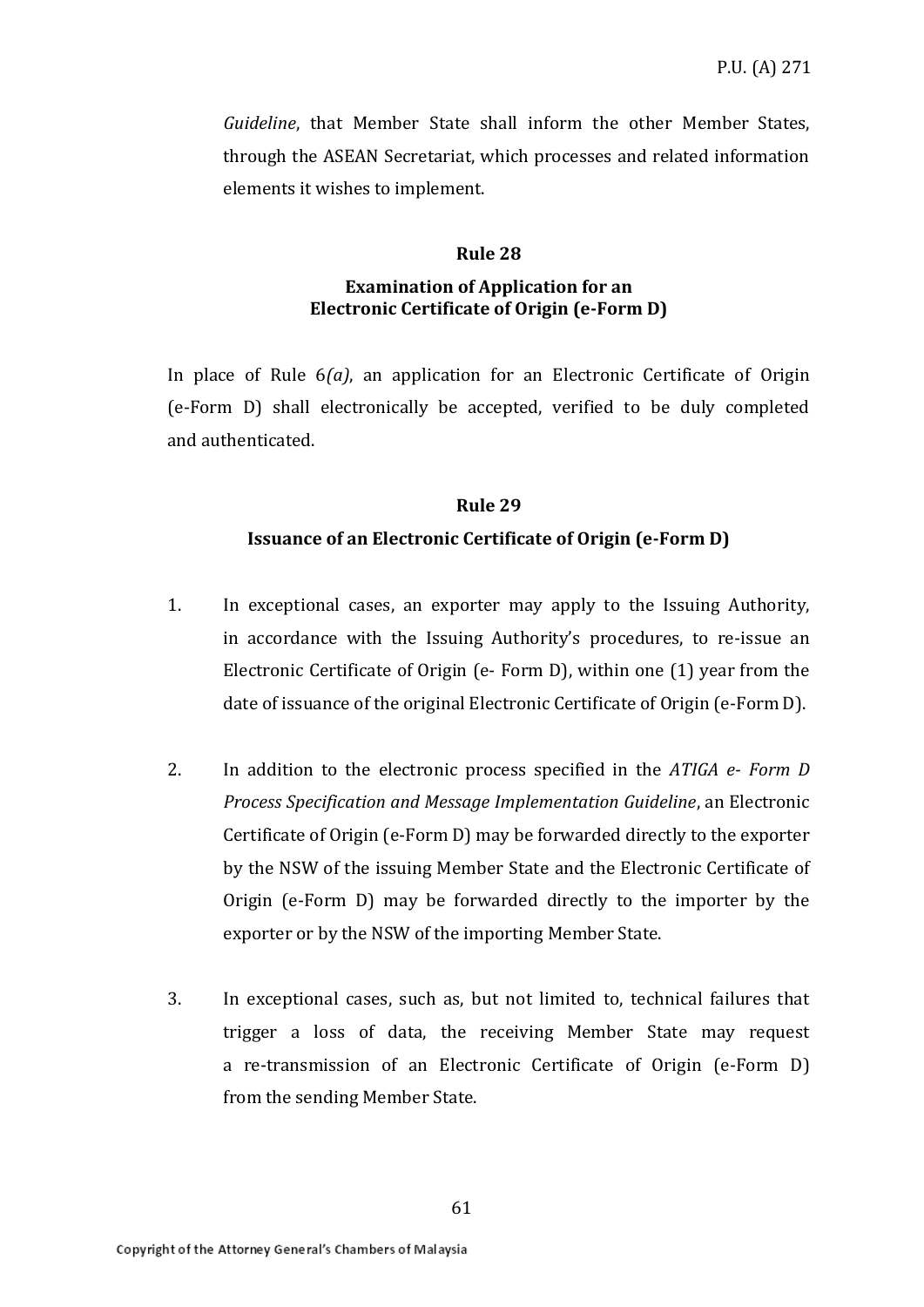4. An alteration to an Electronic Certificate of Origin (e-FormD) shall be made by issuing a new Electronic Certificate of Origin (e-Form D), and the previous Electronic Certificate of Origin (e-Form D) shall be cancelled, in accordance with the process specified in the *ATIGA e-Form D Process Specification and Message Implementation Guideline*.

### **Rule 30**

### **Presentation of the Electronic Certificate of Origin (e-Form D)**

- 1. For the purposes of claiming preferential tariff treatment, the importer shall submit to the customs authority of the importing Member State at the time of import, an import declaration containing information on the Electronic Certificate of Origin (e-Form D) reference number, supporting documents (i.e. invoices and, when required, the Through Bill of Lading issued in the territory of the exporting Member State) and other documents as required in accordance with the laws and regulations of the importing Member State.
- 2. The customs authority in the importing Member State may generate an electronic Customs Response indicating the utilisation status of the Electronic Certificate of Origin (e- Form D) in accordance with the message implementation guideline for Customs Response specified in the *ATIGA e-Form D Process Specification and Message Implementation Guideline*. The utilisation status, if generated, shall be transmitted electronically via the ASW to Issuing Authority either soon after the import or as and when it has been generated, within the validity period of the Electronic Certificate of Origin (e-Form D).
- 3. In cases when an Electronic Certificate of Origin (e-Form D) is rejected by the customs authority of the importing Member State, the customs authority of the importing Member State shall: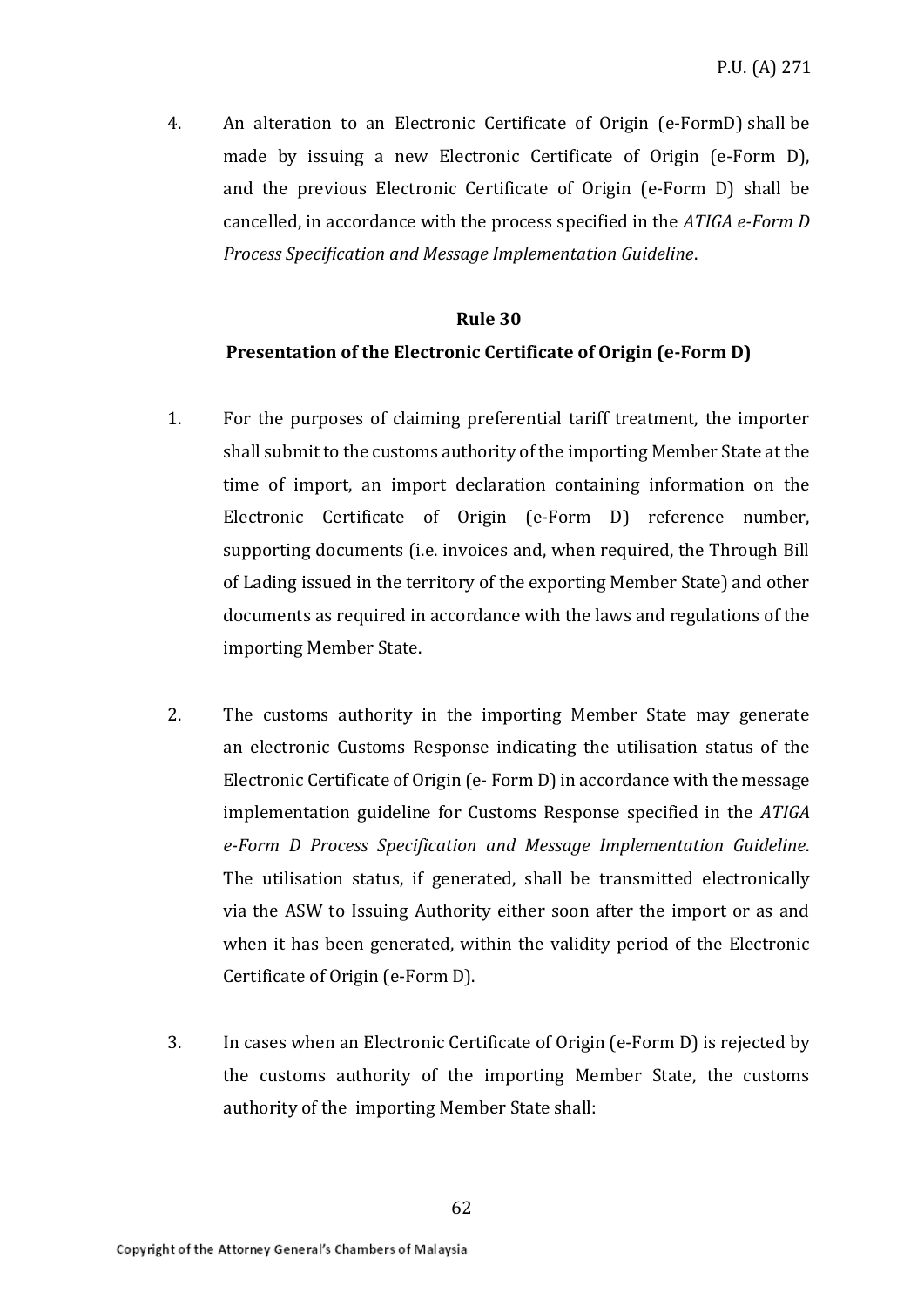- *(a)* generate an electronic Customs Response indicating the rejection status with reasons for the rejection, including, as appropriate, the reason for denial of tariff preference, in accordance with the ATIGA e-Form D Process Specification and Message Implementation Guideline. The electronic Customs Response, if generated, shall be transmitted electronically via the ASW to the Issuing Authority in the exporting Member State within a reasonable period not exceeding sixty (60) days from the date of receipt of the Electronic Certificate of Origin (e-Form D); or
- *(b)* in cases where the procedure in paragraph 3*(a)* is not available, the customs authority of the importing Member State may notify the Issuing Authority of the exporting Member State in writing of the grounds for the denial of tariff preference together with the reference number of the Electronic Certificate of Origin (e-Form D), within a reasonable period not exceeding sixty (60) days.
- 4. In the case where an Electronic Certificate of Origin (e-FormD) is not accepted, as stated in the preceding paragraph, the importing Member State should accept and consider the clarifications made by the Issuing Authority and assess again whether or not the e-Form D application can be accepted for the granting of the preferential treatment. The clarifications should be detailed and exhaustive in addressing the grounds of denial of preference raised by the importing Member State.

# **Rule 31 Electronic Archiving and Data Retention**

1. For the purposes of the verification process pursuant to Rules 18 and 19, the producer and/or exporter applying for the issuance of an Electronic Certificate of Origin (e-Form D) shall, subject to the laws and regulations of the exporting Member State, provide for the storage of supporting records for application for an Electronic Certificate of Origin